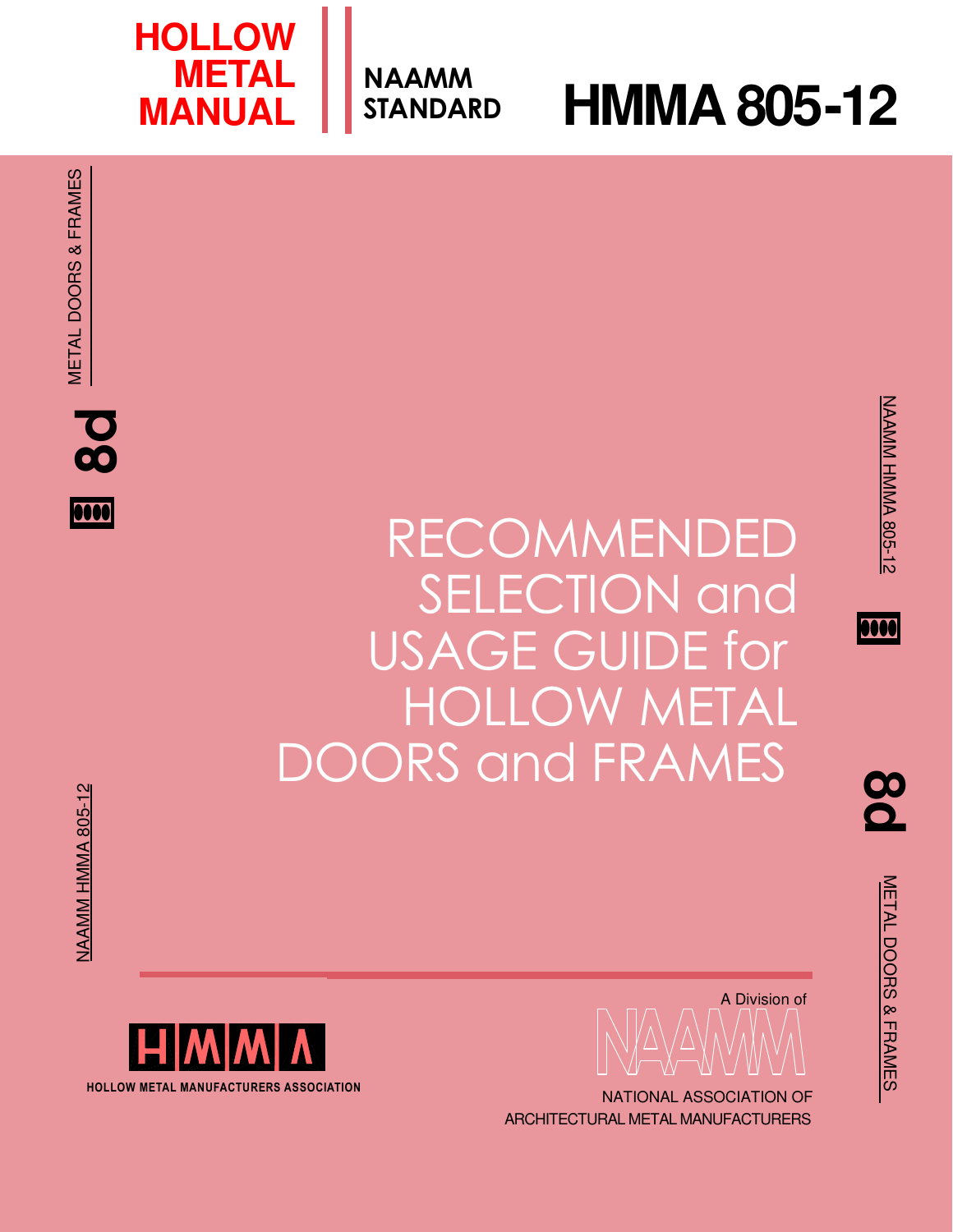### **DISCLAIMER**

This manual was developed by representative members of and approved by the Hollow Metal Manufacturers Association Division (HMMA) of the National Association of Architectural Metal Manufacturers (NAAMM) to provide information and guidance on the manufacturing of hollow metal doors and frames. This manual contains advisory information only and is published as a public service by NAAMM and its HMMA Division. NAAMM and its HMMA Division disclaim all liability of any kind for the use, application, or adaptation of material published in this standard. Current information on all NAAMM Standards may be received by calling or writing the National Association of Architectural Metal Manufacturers, or going to www.naamm.org.

Details and information covered in this document are subject to change without notice.

# **CONTENT: Subject Page Forward** …………………………………………………………………… **2 Selection & Usage** …………………………………………………………………… **3 IBC Occupancy Group** …………………………………………………………………… **5 Group A - Assembly** …………………………………………………………………… **7 Group B – Business** …………………………………………………………………… **9 Group E – Educational** …………………………………………………………………… **11 Group F – Factory** …………………………………………………………………… **13 Group H – High Hazard** …………………………………………………………………… **15 Group I – Institutional** …………………………………………………………………… **17 Group M – Mercantile** …………………………………………………………………… **19 Group R – Residential** …………………………………………………………………… **21 Group S – Storage** …………………………………………………………………… **23 Group U – Utility** …………………………………………………………………… **25 Frames and Anchorage** …………………………………………………………………… **27 Steel Tables HMMA 803-08**  …………………………………………………………………… **30**

### **National Association of Architectural Metal Manufacturers**

800 Roosevelt Road, Building C, Suite 312 . Glen Ellyn, Illinois 60137 Website: www.naamm.org National Association of Architectural Metal Manufacturers All Rights Reserved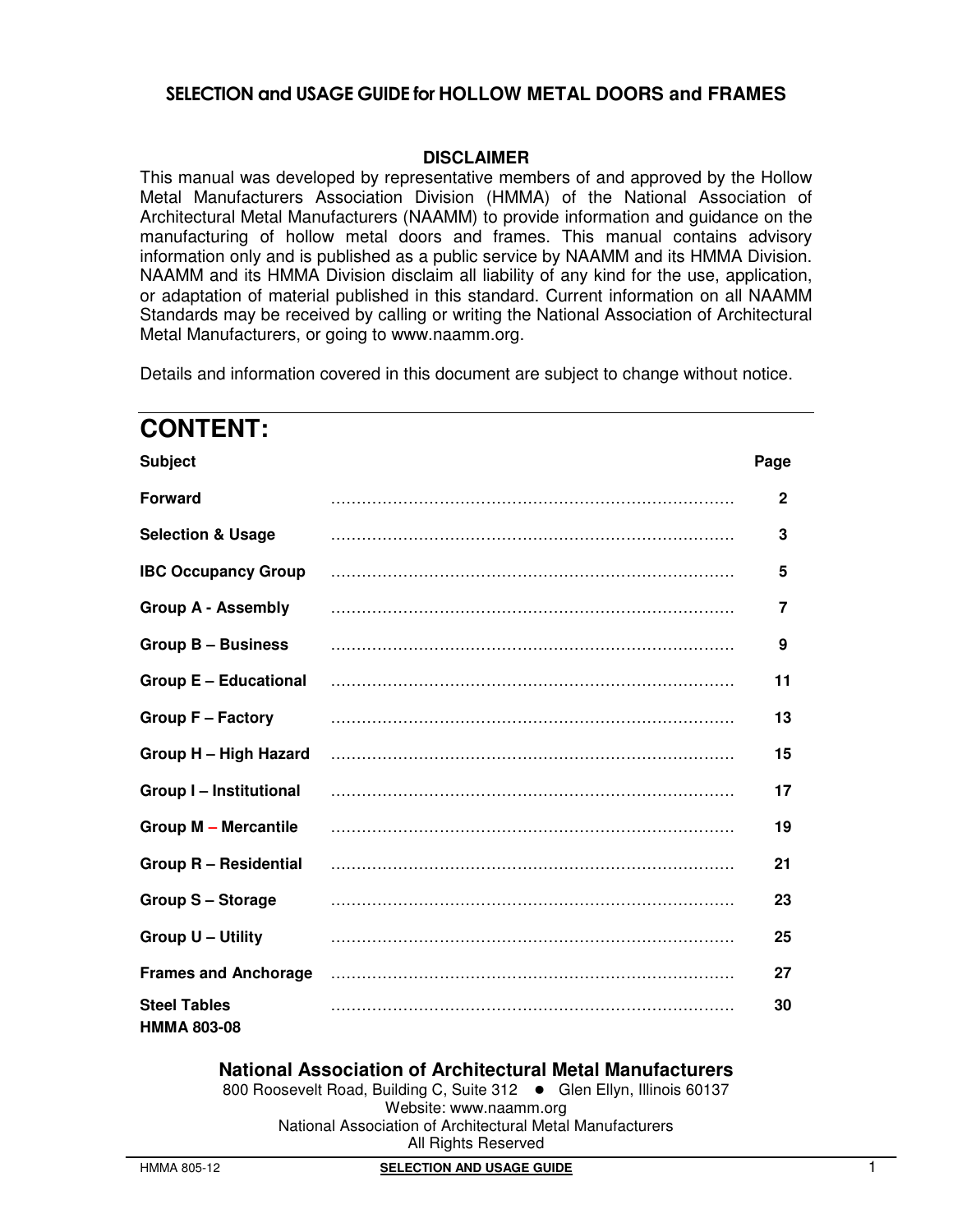### **FOREWARD:**

This standard outlines the recommended selection and usage of the HMMA product constructions outlined in the following NAAMM/HMMA standard specifications. Refer to these standards for all construction and specification details. All information covered in this document is current at the time of publication. To verify this information, refer to the most recent edition of all referenced guide specifications.

**HMMA 860**, "Guide Specifications for Hollow Metal Doors and Frames" - used and specified for hollow metal doors and frames subject to low frequency of usage and low impact probability and less rigorous use.

- Where used: Specific opening in light commercial and light institutional occupancies
- Application: Bathrooms, closets, offices

**ANSI/HMMA 861**, "Guide Specifications for Commercial Hollow Metal Doors and Frames" - used and specified in commercial work is the continuously welded edge seam construction and it is this type that is the basis of the NAAMM Standard.

- Where used: All openings in commercial and institutional occupancies
- Application: Entrances, stairwells (temperature rise), corridors, meeting rooms, mechanical, etc.

**ANSI/HMMA 862**, "Guide Specifications for Commercial Security Hollow Metal Doors and Frames" - used and specified in applications where security against vandalism, break-in, or theft is a major concern.

- Where used: Business, high hazard, institutional, military (IBC classifications B, H, I)
- Application: Exterior entrances, pharmaceutical, security locations, etc.

**ANSI/HMMA 863**, "Guide Specifications for Detention Security Hollow Metal Doors and Frames" - used and specified for detention security.

- Where used: Detention and correctional facilities, institutional, military (IBC classifications B, H, I)
- Application: Exterior entrances, pharmaceutical, security locations in detention facilities, etc.

**ANSI/HMMA 865**, "Guide Specifications for Swinging Sound Control Hollow Metal Doors and Frames" - used and specified for applications where sound control is a factor.

- Where used: Openings where sound control is a factor (IBC classifications A, E, I, R)
- Application: Patient, operating and exam rooms, band rooms, auditoriums, etc.

**ANSI/HMMA 866**, "Guide Specifications for Stainless Steel Hollow Metal Doors and Frames" - used and specified when stainless steel is required for corrosion resistance or aesthetics. Where used: Openings exposed to corrosive environments, clean rooms or aesthetic requirements

• Application: Operating rooms, aquatic centers, pharmaceutical and food processing facilities.

**ANSI/HMMA 867**, "Guide Specifications for Commercial Laminated Core Hollow Metal Doors and Frames" used and specified for doors incorporating the use of laminated cores.

- Where used: All openings in commercial and institutional occupancies
- Application: Entrances, stairwells (temperature rise), corridors, meeting rooms, mechanical, etc.

**HMMA 850**, "Fire rated Hollow Metal Doors and Frames" fire rated doors may differ in certain details of construction.

**Severe Windstorm Resistant Swinging Door Components and Assemblies:** This NAAMM/HMMA document does not address the selection, use and application of door opening products designed to resist the ravages of severe wind storm damages in the geographical areas which are susceptible to hurricane and tornado storms. At the time of publication, there are published standards dictating test procedures and building code requirements being adopting. NAAMM/HMMA manufacturers are conducting tests and investigations, but an industry standard specification has not been published.

Hollow Metal door and frame constructions are designed to meet the various application needs as required by the multitude of architectural requirements in commercial, industrial, institutional, government and detention constructions. The proper selection and specification of product construction, along with proper maintenance and care, are critical to the long term life cycle of the building and the security of the occupants.

Proper selection and specification is made by analyzing criteria such as frequency of use, potential abuse, physical contact, conformance to local building codes and fire code regulations. Consideration must also be given to application requirements such as sound attenuation, insulation requirements, security and architectural design and appearance.

It is the purpose of this standard to present data on current practices within the industry with emphasis on the requirements of the National Fire Protection Association (NFPA) and Model Code (IBC "International Building Code") within the United States Fire testing, listing, labeling and certification services. The building use and occupancy classifications used in this document, follows the structure of the International Building Code (IBC).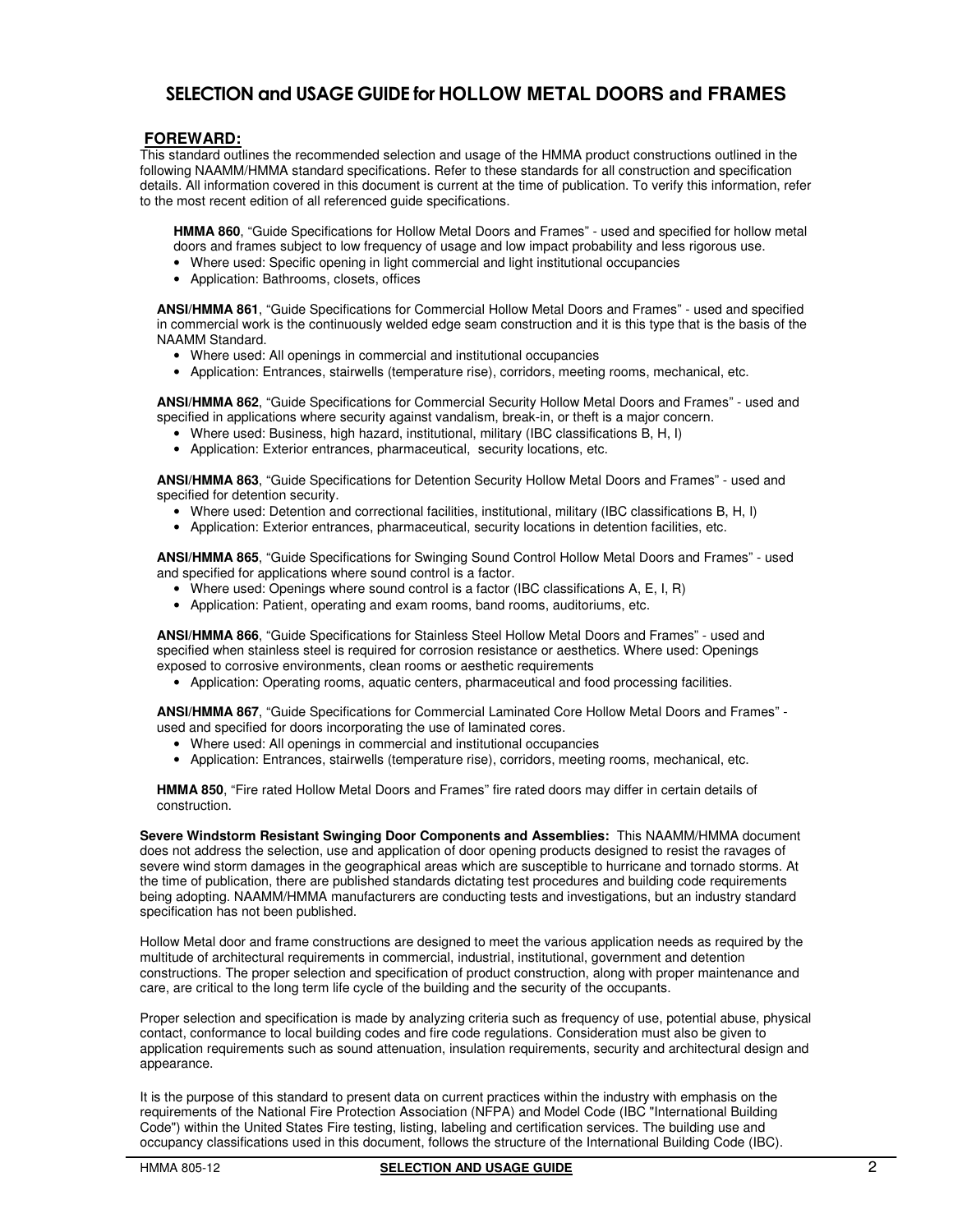### **SELECTION AND USAGE:**

**Performance Levels:** Selection of the correct hollow metal product is based on performance expectations including projected usage, impact probability, abuse and maintenance. The architect and/or specification writer must take the performance requirements into consideration when specifying the correct door, frame and hardware to meet the performance requirements.

The following are HMMA guidelines to help the architect and specification writer in the selection of Hollow Metal products:

| <b>Performance</b><br><b>Levels</b> | Duty<br>Minimum thickness<br>(see note #1)                                                                      | <b>Application &amp; Description</b>                                                                                                                                                                     |
|-------------------------------------|-----------------------------------------------------------------------------------------------------------------|----------------------------------------------------------------------------------------------------------------------------------------------------------------------------------------------------------|
|                                     | <b>Light Duty</b><br><b>Frame = 18 gage</b> $0.042$ " (1.06)<br><b>Door</b> = 20 gage $0.032$ " (0.81)          | Building areas exposed to low frequency of usage and low<br>probability of impact and abuse (i.e.: closets, offices).                                                                                    |
| $\mathbf{2}$                        | <b>Moderate Duty</b><br><b>Frame = 16 gage</b> $0.053$ " (1.34)<br><b>Door</b> = 18 gage $0.042$ " (1.06)       | Building areas exposed to moderate frequency of usage and<br>moderate probability of impact and abuse (i.e. stairwells, class<br>rooms, meeting rooms).                                                  |
| 3                                   | <b>Heavy Duty</b><br><b>Frame = 16 gage</b> $0.053$ " (1.34)<br><b>Door</b> = 16 gage $0.053$ " (1.34)          | Building areas exposed to high frequency of usage and high<br>probability of impact and abuse (i.e. exterior and service<br>entrances, recreational areas, health care).                                 |
| 4                                   | <b>Maximum Duty</b><br><b>Frame = 14 gage</b> $0.067$ " $(1.70)$<br><b>Door</b> = 14 gage $0.067$ " (1.70)      | Building areas exposed to high frequency of usage and very<br>high probability of impact and abuse (i.e. exterior and service<br>entrances, recreational areas, psychiatric clinics,<br>pharmaceutical). |
| 5                                   | <b>Detention Security</b><br><b>Frame = 14 gage</b> $0.067$ " (1.70)<br><b>Door</b> = 14 gage $0.067$ " (1.70)  | Building areas required to assure the containment of<br>individuals to designated areas (i.e. cells, control and day<br>rooms in detention and correctional facilities).                                 |
| 6                                   | <b>Commercial Security</b><br><b>Frame = 14 gage</b> $0.067$ " (1.70)<br><b>Door</b> = 14 gage $0.067$ " (1.70) | Building areas exposed to elevated threat of intrusion, forced<br>entry or ballistic attack (i.e. infrastructure and government<br>facilities).                                                          |

### **NOTES:**

- 1. Various factors may affect the material thickness of the door and frame including but not limited to the following:
	- a. Opening configuration: width, height, glass lights and / or louvers
	- b. Application: sound control, radiation shielding, fire, windstorm, thermal, blast or ballistic resistance, detention or commercial security
- 2. Certain applications may require consideration of alternate material options including:
	- a. Zinc coated steel: exterior, interior masonry or interior openings subject to corrosive conditions
	- b. Stainless steel: severely corrosive environments, clean rooms and aesthetic considerations
- 3. Steel Thicknesses: This document has been prepared as an aid to Architects and Specification Writers. For the purpose of maintaining consistency in terminology, the term "gage" has been used to describe the steel thicknesses of components and reinforcements.
	- a. Prior to 1970, sheet steel was referred to by gage. ASTM and ANSI currently do not list gage numbers in their standards. Like many generic terms, gage (or gauge) is ingrained in many vocabularies and is misunderstood as a term for thickness.
	- b. All dimensions shown in parenthesis are metric equivalents (millimeters) and do not include the common descriptive abbreviation of (mm).
	- c. Refer to NAAMM/HMMA 803 and page #30 of this document for decimal equivalent dimensions.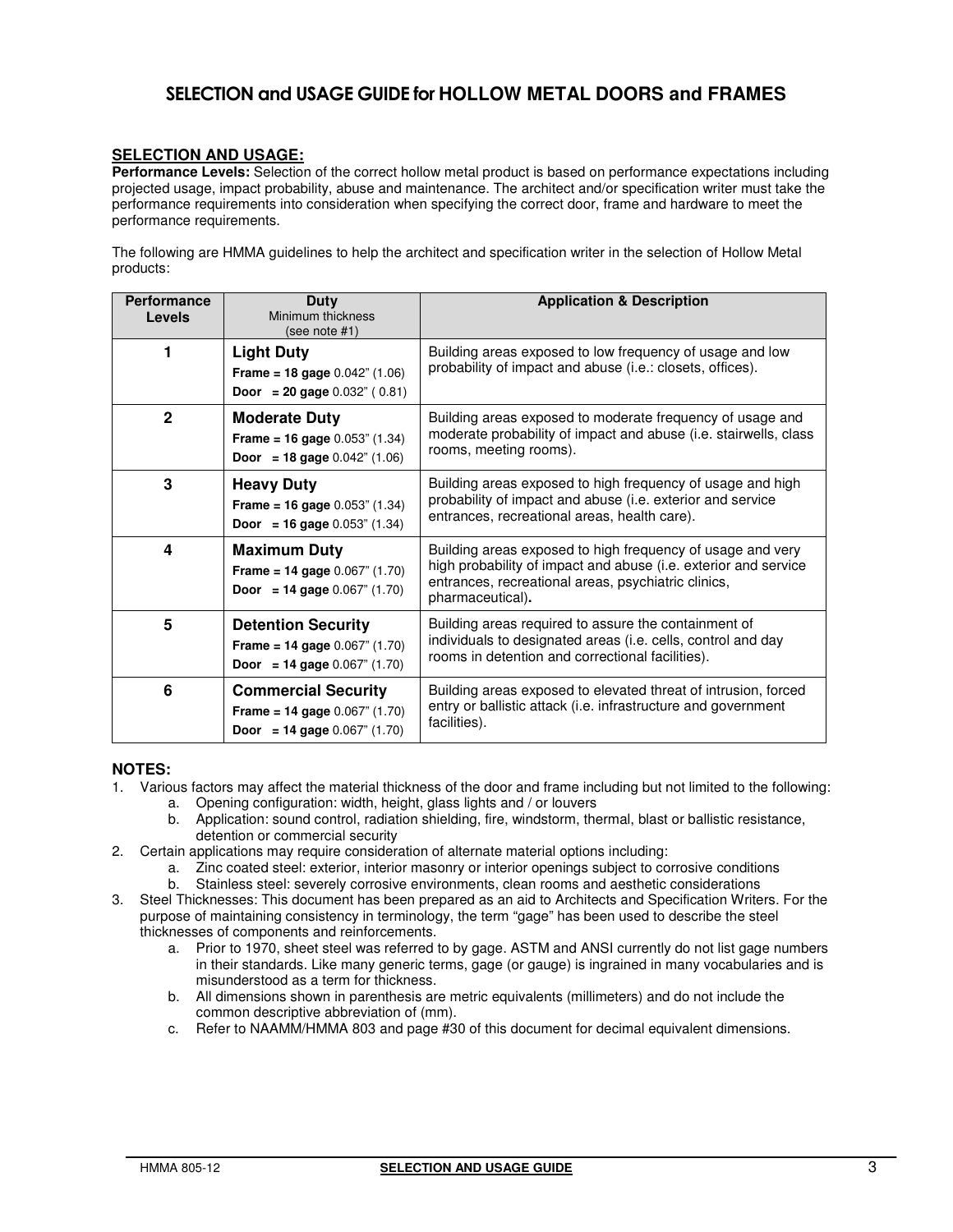### **FREQUENCY OF USE:**

Frequency of use relates to the relationship of how many times the opening is expected to be cycled (opened and closed). Cycles per **hour** will vary greatly depending on the type of building and the occupancy rate. Estimated cycles per **hour** are based on an 8 hour day, 5 days a week, 52 weeks per year. A guideline for evaluating the usage is shown below:

|                         | <b>ANSI A250.4</b>         |        |                |           |                | Estimated cycles / hr. based on life cycle years |         |
|-------------------------|----------------------------|--------|----------------|-----------|----------------|--------------------------------------------------|---------|
| <b>Frequency of Use</b> | <b>Minimum cycles</b>      | 5 yrs. | <b>10 yrs.</b> | $15$ yrs. | <b>20 yrs.</b> | 25 vrs.                                          | 30 yrs. |
| Low usage               | 250, 000 cycles (Level C)  | 24     | 12             | 8         | 6              | 5                                                | 4       |
| <b>Moderate Usage</b>   | 500,000 cycles (Level B)   | 48     | 24             | 16        | 12             | 10                                               | 8       |
| <b>High Usage</b>       | 1,000,000 cycles (Level A) | 96     | 48             | 32        | 24             | 19                                               | 16      |

### **NORMAL USE AND OPERATIONS:**

ANSI A250.4 is the industry standard performance test for evaluating commercial, industrial and institutional hollow metal doors. This test is performed under laboratory conditions and includes an operable door, frame and hardware with prescribed mechanical opening and closing of the door and periodic twisting. For the purpose of this standard, normal door, frame and hardware use is defined as operations in accordance with ANSI A250.4.

Improper installation, inadequate maintenance or improper hardware adjustment will add significantly to the abuse factors and reduce long term functionality of all openings.

### **ABUSE PROBABILITY:**

Abuse probability relates to the projected levels of physical contact or contact by foreign objects. A guideline for evaluating abuse probability is as follows:

| <b>Abuse</b><br>Probability | <b>Abusive</b><br><b>Contact / Situation</b>                                                                                                                                                                                                                                                                                                                                                          | <b>Opening Examples</b>                                                                                                                                                                                                                                                                                                                                                                                                                                                                                                                                                       |
|-----------------------------|-------------------------------------------------------------------------------------------------------------------------------------------------------------------------------------------------------------------------------------------------------------------------------------------------------------------------------------------------------------------------------------------------------|-------------------------------------------------------------------------------------------------------------------------------------------------------------------------------------------------------------------------------------------------------------------------------------------------------------------------------------------------------------------------------------------------------------------------------------------------------------------------------------------------------------------------------------------------------------------------------|
| Low                         | Periodic bumping by elbows, knees or<br>$\blacksquare$<br>shoulder<br>Typical manual opening and closing of the<br>door<br>Cleaning equipment<br>$\overline{\phantom{a}}$<br>Foreign objects holding door open                                                                                                                                                                                        | Offices<br>$\blacksquare$<br>Dressing rooms<br>Private bathrooms<br>$\overline{\phantom{a}}$<br>Closets (mechanical, plumbing, electrical)<br>$\overline{\phantom{a}}$                                                                                                                                                                                                                                                                                                                                                                                                        |
| Moderate                    | Aggressive opening and closing<br>$\overline{\phantom{a}}$<br>Moderate wind and weather exposure<br>$\overline{\phantom{a}}$<br>Propping automatic doors open<br>$\overline{\phantom{a}}$<br>Excessive slamming<br>$\overline{\phantom{a}}$<br>Wheel chairs<br>$\overline{a}$<br>Luggage<br>$\blacksquare$<br>Maintenance carts<br>$\blacksquare$                                                     | <b>Stairwells</b><br>$\blacksquare$<br>Corridors<br>$\overline{\phantom{a}}$<br>Public bathrooms<br>$\overline{\phantom{a}}$<br>Emergency exit doors<br>$\overline{\phantom{a}}$<br>Janitor closets<br>$\overline{a}$                                                                                                                                                                                                                                                                                                                                                         |
| High                        | Potential forced entry<br>$\overline{\phantom{a}}$<br>Automatic door operators<br>$\overline{\phantom{a}}$<br>Access control<br>$\blacksquare$<br>High wind and weather exposure<br>$\overline{\phantom{a}}$<br>Gurneys, material handling equipment<br>$\overline{\phantom{a}}$<br>Opening doors with body parts other than<br>hand<br>Bodily impact<br>$\overline{\phantom{a}}$<br>Hanging on doors | Main entrances<br>$\blacksquare$<br>Classroom entrances<br>$\overline{\phantom{a}}$<br>High volume public access<br>$\overline{\phantom{a}}$<br>Kitchens<br>$\overline{\phantom{a}}$<br>Mechanical rooms<br>$\overline{\phantom{a}}$<br>Medical exam rooms<br>$\overline{\phantom{a}}$<br>Operating rooms<br>$\overline{\phantom{a}}$<br>Factory, production, warehouse openings<br>$\overline{\phantom{a}}$<br>Schools<br>$\overline{\phantom{a}}$<br>Interior and service entrances to retail,<br>$\overline{\phantom{a}}$<br>financial institutions, government facilities |
| Very High                   | High potential forced entry<br>$\overline{a}$<br>Vandalism                                                                                                                                                                                                                                                                                                                                            | Exterior and service entrances to retail,<br>$\overline{a}$<br>financial institutions, government facilities<br>Infrastructure access<br>$\overline{a}$                                                                                                                                                                                                                                                                                                                                                                                                                       |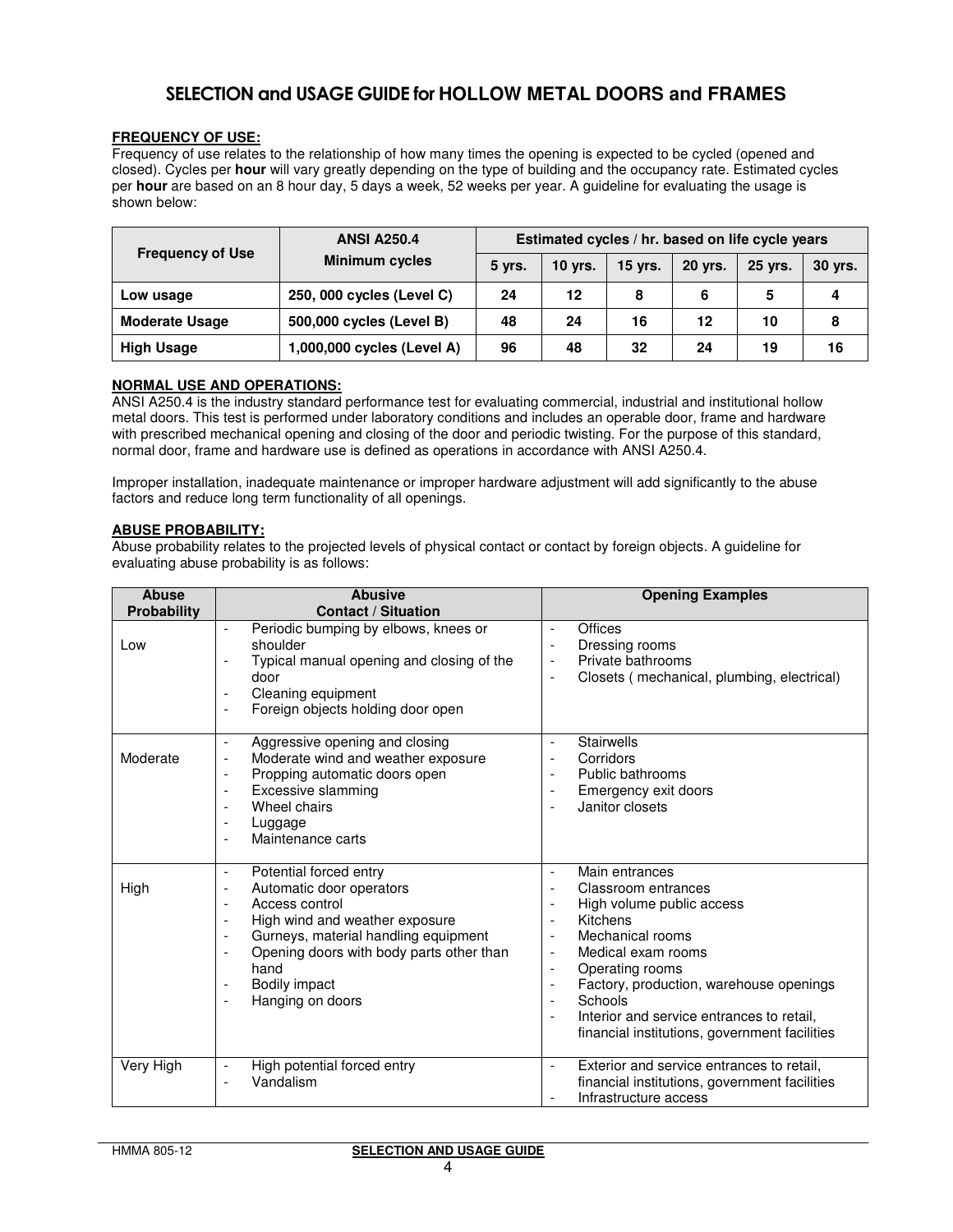### **IBC OCCUPANCY GROUPS:**

Individual IBC Group occupancies include a wide variety of building constructions from relatively lower density occupancies (i.e. taverns and churches) to high density occupancies (i.e. arenas and concert halls). Architectural applications are varied depending on building function, aesthetic and security needs.

All openings must be in compliance with the IBC code and the Authority Having Jurisdiction.

For clarity and simplicity, HMMA has targeted typical building examples in select IBC occupancy groups. The building examples include typical door openings prevalent in that building segment construction. Openings are not limited to those outlined in this standard, since additional opening and requirements may be architecturally and functionally required.

Consult NAAMM/HMMA for guidance, selection and specification of opening applications not listed in this standard

### **OCCUPANCY AND APPLICATIONS:**

Door, frame and hardware applications will be dependant on the building type, security requirements and community locations. Security (access control) requirements, being a growing concern, must be considered during architectural and door/hardware specifications development.

### **DOOR & FRAME CONSTRUCTION:**

Applicable door and frame constructions may vary with architectural, aesthetic and durability requirements.

#### **Doors:**

Architectural requirements may dictate very basic and light duty construction which could be accommodated by standard sized (i.e. 3'0" X 7'0") and lighter gage (i.e. 20 gage) doors.

If requirements dictate the need for larger door opening (i.e. 3'0" X 7'6" or pairs) with higher levels of access control (electronic hardware), door construction should be upgraded to heavier gage of steel (i.e. 18 or 16 gage) door face sheets.

Aesthetic requirements may dictate the use of doors with optional finishes, textured face sheets or stainless steel doors. Building locations and finances will dictate these enhancements.

Durability and performance influence type of internal door construction and gage of steel will vary depending on the clientele occupying the building and the performance levels required.

Areas of entertainment may require the use of acoustically rated doors to help seal off and/or seal out unwanted sound transmission.

Facilities subjected to higher levels of occupancy abuse may require more durable door constructions.

Facilities with chemical or environmental exposures may require more durable construction.

#### **Frames:**

- Architectural Like doors, the gage for the frame is dependent on the door opening size. Recommendations usually dictate that the frame should be 2 gage thicknesses heavier than the door.
- Aesthetic Requirements may dictate special frame profiles to enhance the building image and functionality. Transom and side light elevations may also become very desirable to add architectural appeal, natural light and visibility.
- Durability and performance Like doors, frames construction will vary depending on the clientele occupying the building and the performance levels required.

### **INFORMATION AIDS:**

Additional information related to the selection of the proper Hollow Metal door and frame constructions can be found in the following NAAMM HMMA documents:

- **HMMA 801** Glossary
- **HMMA 840** Installation and Storage of Hollow Metal Doors and Frames
- **HMMA 803** Steel Tables
- **HMMA 850** Fire Rated Hollow Metal Doors and Frames
- **HMMA 810** Hollow Metal Doors - **HMMA 890** - Hollow Metal Technical Summary
- **HMMA 820** Hollow Metal Frames

- **TechNotes** – Published on various technical topics

#### HMMA 805-12 **SELECTION AND USAGE GUIDE**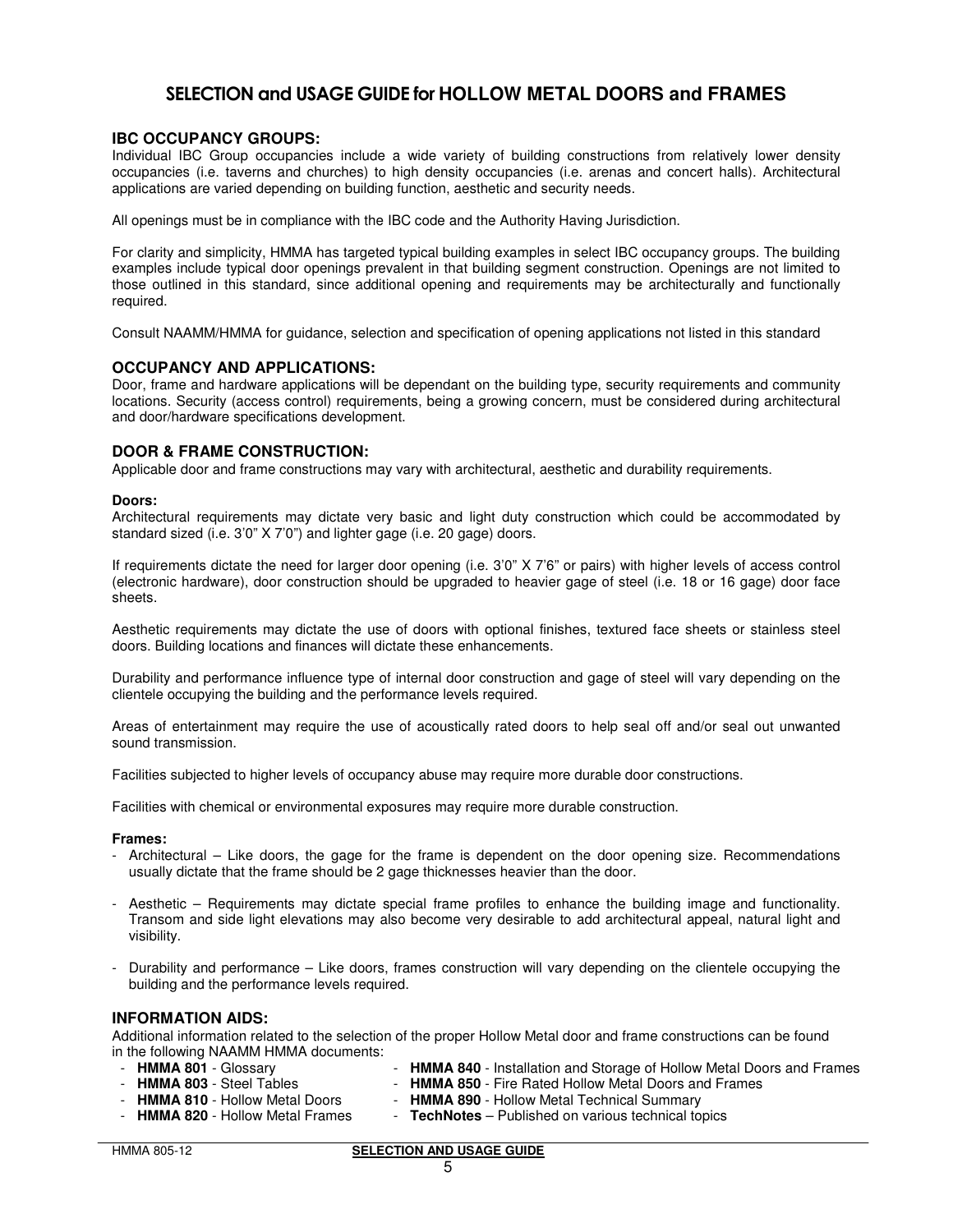. The following lists the occupancy groups as outlined in the IBC.

| Group    | <b>Application</b>                                                                                                                                                    | <b>Examples</b>                                                                            |
|----------|-----------------------------------------------------------------------------------------------------------------------------------------------------------------------|--------------------------------------------------------------------------------------------|
|          | <b>Group A - ASSEMBLY</b>                                                                                                                                             |                                                                                            |
| A-1      | Intended for the production & viewing of performing arts                                                                                                              | Theaters, symphony and concert halls                                                       |
| A-2      | Uses intended for food and/or drink consumption                                                                                                                       | Restaurants, taverns, night clubs                                                          |
| A-3      | Uses intended for worship, recreation, or amusement                                                                                                                   | Churches, bowling alleys, museums, libraries                                               |
| A-4      | Uses intended for indoor sporting events                                                                                                                              | Arenas, swimming pools, skating rinks                                                      |
| A-5      | Uses intended for the viewing or participation of outside activities                                                                                                  | Bleachers, grandstands, stadiums                                                           |
|          | <b>Group B - BUSINESS</b>                                                                                                                                             |                                                                                            |
| В        | Use of a building or structure for office, professional or service type<br>transactions                                                                               | Banks, clinics, laboratories, professional<br>services, civic administration, post offices |
|          | <b>Group E - EDUCATIONAL</b>                                                                                                                                          |                                                                                            |
| Е        | Use of a building or structure by 6 or more persons for educational<br>purposes through the 12th grade                                                                | Grammar, middle and high schools as well as<br>day care facilities                         |
|          | <b>Group F - FACTORY</b>                                                                                                                                              |                                                                                            |
| $F-1$    | Use of a structure for assembling, fabricating, manufacturing and<br>packaging - Moderate hazard<br>Use of a structure for assembling, fabricating, manufacturing and | Furniture, metals, textiles, woodworking,<br>aircraft                                      |
| $F-2$    | packaging - Low hazard                                                                                                                                                | Gypsum, beverages, brick, glass products                                                   |
|          | <b>Group H - HIGH HAZARD</b>                                                                                                                                          |                                                                                            |
| H-1      | Buildings that contain materials that pose a detonation hazard                                                                                                        | Explosives, organic peroxides, unstable<br>materials                                       |
| H-2      | Buildings that contain materials that pose a conflagration hazard                                                                                                     | Flammable gases, combustible dusts                                                         |
| $H - 3$  | Buildings that contain materials that readily support combustion                                                                                                      | Flammable liquids, combustible fibers                                                      |
| $H - 4$  | Buildings that contain materials that pose a health hazard                                                                                                            | Corrosive or toxic materials                                                               |
| H-5      | Semi-conductor facilities and similar research laboratories in which<br>hazardous production materials are used                                                       | Research and development laboratories                                                      |
|          | <b>Group I-INSTITUTIONAL</b>                                                                                                                                          |                                                                                            |
| $I-1$    | Buildings housing more than 16 persons on a 24 hour basis because of<br>age or mental disability who live in a supervised residential environment                     | Assisted living, group homes, convalescent<br>facilities                                   |
| $I-2$    | Buildings used for medical, surgical, psychiatric or custodial care on a 24<br>hour basis                                                                             | Hospitals, nursing homes                                                                   |
| $I-3$    | Occupancies that are inhabited by more than five persons who are under<br>restraint or security                                                                       | Prisons, jails, reformatories                                                              |
| $ -4$    | Buildings that provide custodial care for less than 24 hours                                                                                                          | Day care facilities                                                                        |
|          | <b>Group M-MERCANTILE</b>                                                                                                                                             |                                                                                            |
| м        | Buildings for the sale and display of merchandise                                                                                                                     | Department stores, drug stores, markets                                                    |
|          | <b>Group R-RESIDENTIAL</b>                                                                                                                                            |                                                                                            |
| $R-1$    | Occupancies containing sleeping units where occupants are transient                                                                                                   | Hotels, motels, boarding houses                                                            |
|          | Occupancies containing sleeping units or more than two dwelling units                                                                                                 |                                                                                            |
| $R-2$    | where the occupants are permanent in nature                                                                                                                           | Apartment houses, convents, dormitories<br>Hotels, motels, boarding houses, apartment      |
| $R-3$    | Residential occupancies where the occupants are permanent in nature<br>and not classified as R-1, R-2, and R-4                                                        | houses, convents, dormitories and assisted<br>living facilities                            |
| R-4      | Residential occupancies for residential care/assisted living including five<br>but not more than 16 persons                                                           | Assisted living facilities                                                                 |
|          | <b>Group S-STORAGE</b>                                                                                                                                                |                                                                                            |
| S-1      | Moderate hazard storage                                                                                                                                               | Furniture, grains, lumber, books, sugar                                                    |
| $S-2$    | Low hazard storage                                                                                                                                                    | Cement, food products, metals, meats                                                       |
|          | <b>Group U - UTILITY AND MISCELLANEOUS</b>                                                                                                                            |                                                                                            |
| <u>U</u> | Buildings of an accessory nature not classified as any specific<br>occupancy                                                                                          | Barns, carports, sheds, stables, private<br>garages                                        |

The following pages include charts with HMMA general recommendations for the selection and usage guidelines for typical entry locations in the most common building constructions.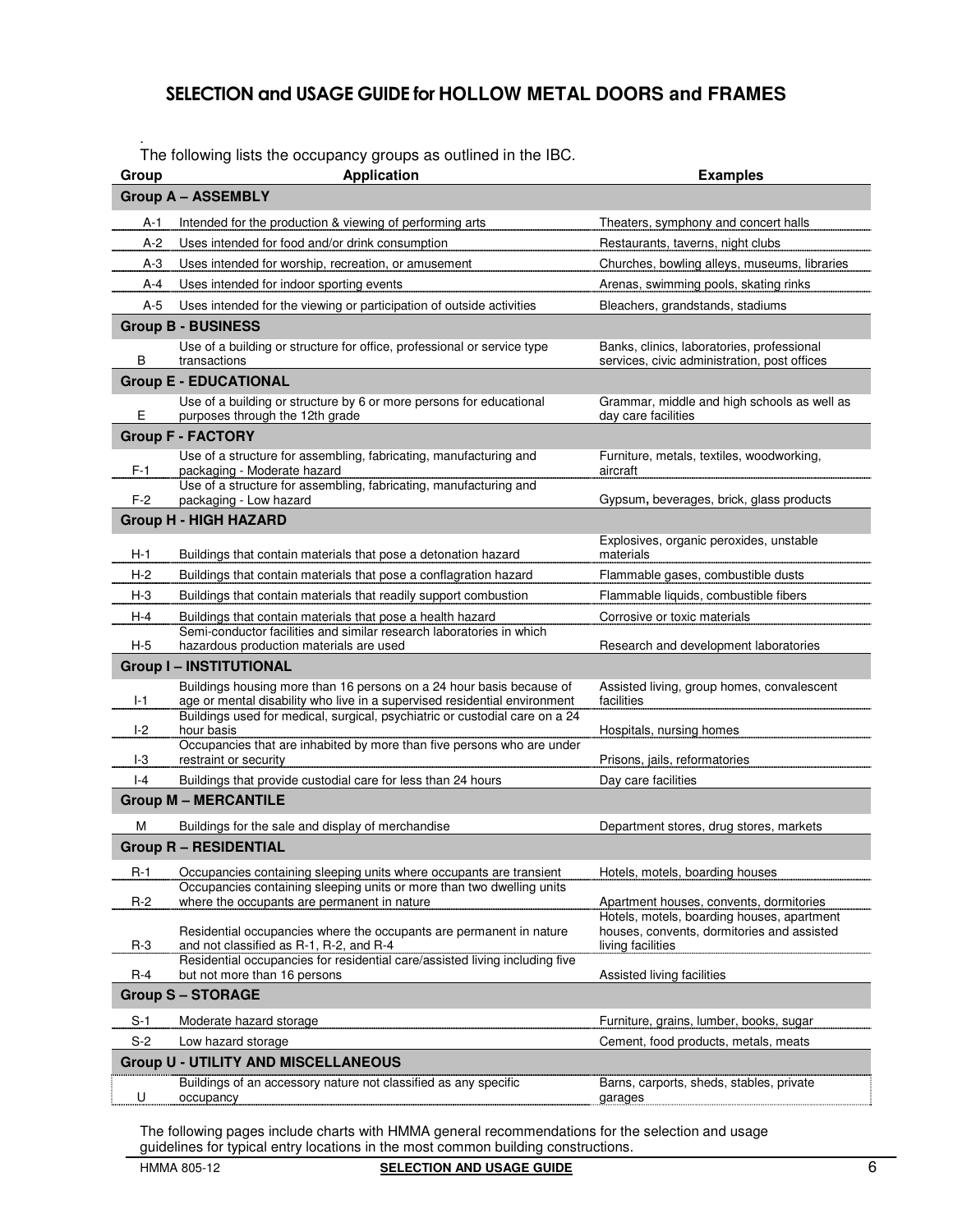Assembly facilities vary greatly in frequency of use, abuse probability and function. Consideration must be given in selecting the door and frame performance levels and construction.

| Ref No.         | <b>Typical Building Openings</b> | Special<br>Notes | Frequency       | <b>Abuse</b>       |                |                |   | Level            | <b>Door Performance</b> |   |     |     | <b>Recommended HMMA</b><br><b>Construction Specification</b> |     |                |     |     | <b>Special Conditions</b><br>8 |
|-----------------|----------------------------------|------------------|-----------------|--------------------|----------------|----------------|---|------------------|-------------------------|---|-----|-----|--------------------------------------------------------------|-----|----------------|-----|-----|--------------------------------|
|                 |                                  |                  | Of Use          | <b>Probability</b> | 1              | $\overline{2}$ | 3 | 4                | 5                       | 6 | 860 | 861 | 862                                                          | 863 | 865            | 866 | 867 | <b>Options</b>                 |
|                 | <b>Main Entrance</b>             | 1, 2             | High            | High               |                |                | O |                  |                         | ٠ |     |     | 4                                                            |     | $\mathbf{2}$   | 3   |     | 2 way vision                   |
| $\overline{2}$  | <b>Service Entrance</b>          | 1, 2, 3          | High            | High               |                |                | O |                  |                         | ÷ |     |     | 4                                                            |     | $\overline{2}$ |     |     | 2 way vision                   |
| $\mathbf{3}$    | <b>Stairwells</b>                | 1, 4             | <b>Moderate</b> | <b>Moderate</b>    |                | $\circ$        |   |                  |                         |   |     |     |                                                              |     |                |     |     | 2 way vision                   |
| 4               | <b>Cross Corridor</b>            | 4                | Moderate        | Moderate           |                | $\overline{O}$ |   |                  |                         |   |     |     |                                                              |     |                |     |     | 2 way vision                   |
| $5\overline{ }$ | <b>Public Restrooms</b>          | 7                | High            | Moderate           |                | $\mathsf{O}$   |   |                  |                         |   |     |     |                                                              |     |                |     |     |                                |
| 6               | <b>Dressing Room</b>             |                  | <b>Moderate</b> | Low                | $\circ$        |                |   |                  |                         |   |     |     |                                                              |     |                |     |     | Privacy                        |
| 7               | <b>Staff Offices</b>             |                  | Low             | Low                | $\circ$        |                |   |                  |                         |   |     |     |                                                              |     | $\mathbf{2}$   |     |     | Privacy                        |
| 8               | Lounges                          |                  | High            | High               |                |                | O |                  |                         |   |     |     | 4                                                            |     | $\mathbf{2}$   | 3   |     | Acoustical                     |
| 9               | Kitchen                          | 7                | <b>Moderate</b> | High               |                | $\circ$        |   | ╋                |                         |   |     |     |                                                              |     |                | 3   |     | 2 way vision                   |
| 10              | Cafeteria, Restaurant            | 7                | High            | High               |                | $\circ$        |   | $\ddot{\bullet}$ |                         |   |     |     | 4                                                            |     |                |     |     | 2 way vision                   |
| 11              | Theater, Symphony, Concert Hall  | 5                | <b>Moderate</b> | <b>Moderate</b>    |                | $\circ$        |   |                  |                         |   |     |     |                                                              |     | $\mathbf{2}$   | 3   |     | Acoustical                     |
| 12              | <b>Closets</b>                   |                  | Low             | Low                | $\overline{O}$ | $\bullet$      |   |                  |                         |   |     |     |                                                              |     |                |     |     |                                |
| 13              | <b>Mechanical Room</b>           | 1, 2, 6          | Moderate        | High               |                | $\circ$        |   | ╋                |                         |   |     |     | 4                                                            |     | $\mathbf 2$    |     |     | Louvers                        |
| 14              | <b>Exit Only Function</b>        | 1, 2             | Low             | <b>Moderate</b>    |                | $\circ$        |   | ٠                |                         |   |     |     | 4                                                            |     |                |     |     |                                |

### **Door Performance Level Guide:**

 Door performance levels vary with the buildings location and designed function. To help the architect and specification writer, the following variations can be followed:

- $O =$  Consideration for areas of low intensity occupation and minor risk of intrusion.
- $\bullet$ <sup>=</sup>Consideration for areas of typical to high risk of abuse, intrusion and /or vandalism.
- $\blacktriangleright$  = Consideration for areas of very high risk of abuse, intrusion and /or vandalism.

### **HMMA Construction Specification Guide:**

- **1 =** Recommended door and frame construction options
- **2 =** Acoustical requirements should be considered
- **3 =** Stainless steel could be used based on function or aesthetics
- **4 =** Commercial security construction is recommended in areas with very high risk of intrusion or severe vandalism.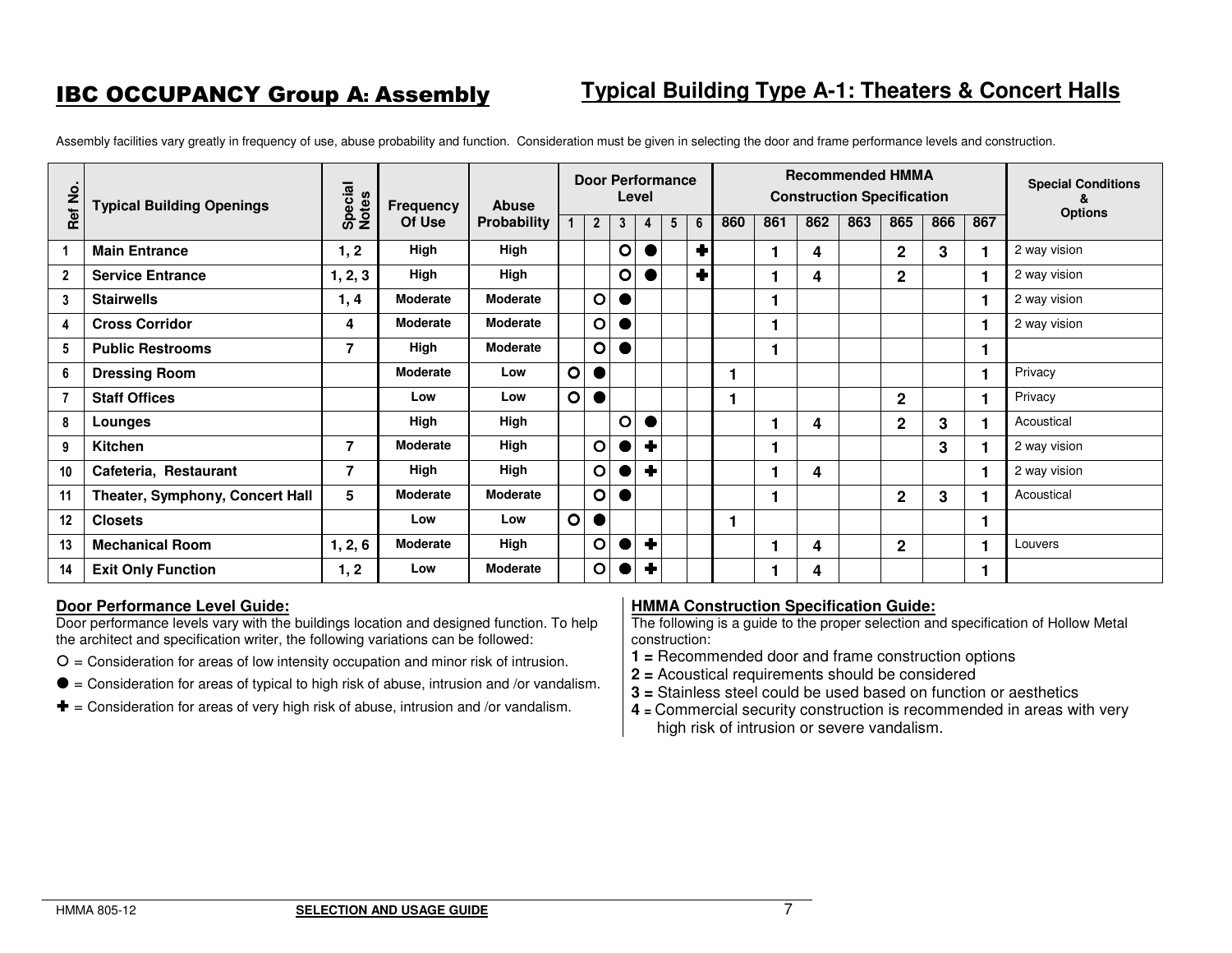# **Special Notes for IBC Occupancy Group A: Assembly**

### **SPECIAL NOTES:**

#### **The following notes correlate to the information and opening matrix covered on the previous page of this standard:**

- 1. Exterior doors and frames are recommended to be zinc coated steel with appropriate weather seals.
- 2. Security requirements may dictate the need of access control.
- 3. Service entrances (usually exposed to a higher level of abuse) are recommended to be minimum Level 3 (Heavy Duty) doors and frames.
- 4. Stair tower doors and cross corridor doors in the path of egress, in buildings over 4 stories high must include a minimum 450° F (250° C) temperature rise rating unless exempt by the local building code.
- 5. Door entering into theaters, symphony and concert halls are recommended to include gaskets to limit sound transmission. Some applications may require a specified STC rating.
- 6. Mechanical rooms may be required to include louvers to accommodate air flow. For exterior applications see note #1.
- 7. Consideration should be given to the use of zinc coated steel products due to elevated potential of exposure to cleaning agents and moisture causing corrosion.

### **SELECTION AND USAGE:**

 Occupancy group "A" includes a wide variety of building constructions which are designed to accommodate the assembly of people. When selecting and specifying Hollow Metal product for this occupancy group, consideration must be given to the targeted occupancy sub-group, the expected caliber of the facility and the targeted clientele.

Considerations should be made, but not limited to the following list of items:

### **Sub-Group A-1: Theaters, symphony and concert halls:**

### **Uses intended for the production and viewing of performing arts**.

- 1. Higher levels of product construction and performance are recommended for entertainment facilities located in areas of higher risk (intrusion, vandalism, etc.) or facilities catering to younger audiences.
- 2. Electronic security and access control should be considered for all entrances and exits.
- 3. Entrance doors into individual theater, symphony and/or concert rooms may require the addition of sound sealing gaskets and STC ratings for the operable opening.
- 4. Higher quality entertainment facilities may aesthetically require products with premium finishes (i.e. stainless steel or factory stained wood grains).

#### **Sub-Group A-2: Restaurants, taverns, night clubs: Uses intended for food and/or drink consumption.**

- 1. Higher levels of product construction and performance are recommended for facilities located in areas of higher risk (intrusion, vandalism, etc.) or facilities catering to younger audiences.
- 2. Entrance and exit doors are recommended to include access control.
- 3. Doors separating kitchen and serving areas should be double acting with vision lights.
- 4. Higher quality facilities may aesthetically require products with premium finishes (i.e. stainless steel or factory stained wood grains).

### **Sub-Group A-3: Churches, bowling alleys, museums, libraries:Uses intended for worship, recreation, or amusement**

- 1. Some religious facilities may aesthetically require products with premium finishes (i.e. stainless steel or factory stained wood grains).
- 2. Higher levels of product construction and performance are recommended for bowling (sports) facilities and on located in areas of higher risk (intrusion, vandalism, etc.) or facilities catering to younger audiences.

#### **Sub-Group A-4: Arenas, swimming pools, skating rinks: Uses intended for indoor sporting events.**

- 1. Higher levels of product construction and performance are recommended for sports facilities, facilities located in areas of higher risk (intrusion, vandalism, etc.) and facilities catering to younger audiences.
- 2. Entrance and exit doors are recommended to include access control.
- 3. Stainless steel products are recommended in areas like swimming pools and skating rinks.

### **Sub-Group A-5: Bleachers, grandstands, stadiums:**

### **Uses intended for the viewing or participation of outside activities.**

- 1. Higher levels of product construction and performance are recommended for sports facilities and located in areas of higher risk (intrusion, vandalism, etc.) or facilities catering to younger audiences.
- 2. Entrance and exit doors are recommended to include access control.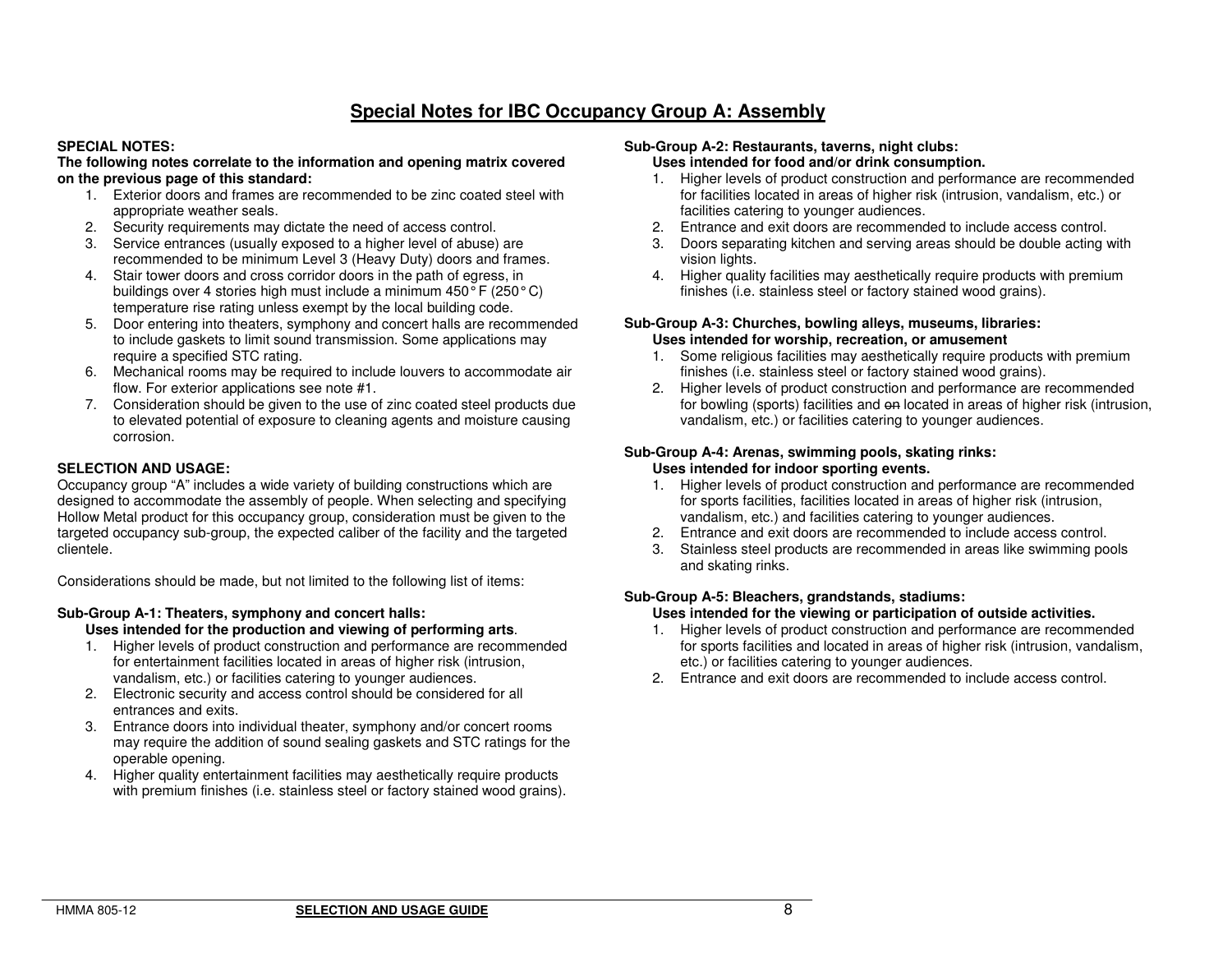# **IBC OCCUPANCY Group B - Business**

# **Typical Building Type B: Laboratories**

| Ref No.      | <b>Typical Building Openings</b> | Special<br>Notes | <b>Frequency</b> | Abuse              |             | <b>Door Performance</b> | Level     |           |   |           |     |     |     |     | <b>Recommended HMMA</b><br><b>Construction Specification</b> |     |     | <b>Special Conditions</b> |
|--------------|----------------------------------|------------------|------------------|--------------------|-------------|-------------------------|-----------|-----------|---|-----------|-----|-----|-----|-----|--------------------------------------------------------------|-----|-----|---------------------------|
|              |                                  |                  | Of Use           | <b>Probability</b> | $\mathbf 1$ | $\mathbf{2}$            | 3         | 4         | 5 | 6         | 860 | 861 | 862 | 863 | 865                                                          | 866 | 867 | <b>Options</b>            |
|              | <b>Main Entrance</b>             | 1, 2             | High             | High               |             |                         | $\circ$   |           |   | $\bullet$ |     |     | 4   |     | $\overline{2}$                                               | 3   |     | 2 way vision              |
| $\mathbf{2}$ | <b>Service Entrance</b>          | 1, 2, 3          | High             | High               |             |                         | $\circ$   |           |   | ٠         |     |     | 4   |     | $\overline{2}$                                               |     |     | 2 way vision              |
| 3            | <b>Stairwells</b>                | 1, 4             | <b>Moderate</b>  | Moderate           |             | $\circ$                 |           |           |   |           |     |     |     |     |                                                              |     |     | 2 way vision              |
| 4            | <b>Cross Corridors</b>           | 4                | <b>Moderate</b>  | Moderate           |             | $\circ$                 |           |           |   |           |     |     |     |     |                                                              |     |     | 2 way vision              |
| 5            | <b>Clean Rooms</b>               | 8                | <b>Moderate</b>  | <b>Moderate</b>    |             | $\circ$                 | $\bullet$ |           |   |           |     |     |     |     |                                                              | 3   |     | 2 way vision              |
| 6            | <b>Public Restrooms</b>          | 7                | High             | Moderate           |             | $\circ$                 |           |           |   |           |     |     |     |     |                                                              |     |     |                           |
| 7            | <b>Staff Offices</b>             | 5                | Low              | Low                | $\circ$     | $\bullet$               |           |           |   |           |     |     |     |     | $\overline{2}$                                               |     |     | Privacy                   |
| 8            | <b>Kitchen</b>                   | 7                | Moderate         | High               |             | $\circ$                 |           | ٠         |   |           |     |     |     |     |                                                              | 3   |     | 2 way vision              |
| 9            | Cafeteria, Lunch Room            | 7                | High             | High               |             | $\circ$                 |           | ٠         |   |           |     |     | 4   |     |                                                              |     |     | 2 way vision              |
| 10           | <b>Conference Room</b>           | 5                | <b>Moderate</b>  | Moderate           |             | $\circ$                 | $\bullet$ |           |   |           |     |     |     |     | $\mathbf{2}$                                                 | 3   |     | 2 way vision              |
| 11           | <b>Closets</b>                   |                  | Low              | Low                | $\circ$     | $\bullet$               |           |           |   |           |     |     |     |     |                                                              |     |     |                           |
| 12           | <b>Mechanical Room</b>           | 1, 2, 6          | Moderate         | High               |             | $\circ$                 |           | ٠         |   |           |     |     | 4   |     | $\mathbf{2}$                                                 |     |     | Louvers                   |
| 13           | Entrance between wings           | 8                | High             | High               |             | $\circ$                 |           | $\ddot{}$ |   |           |     |     | 4   |     |                                                              |     |     | 2 way vision              |
| 14           | <b>Exit Only Function</b>        | 1, 2             | Low              | Moderate           |             | $\circ$                 |           | ٠         |   |           |     |     | 4   |     |                                                              |     |     |                           |

Business facilities vary greatly in frequency of use, impact probability and function. Consideration must be given in selecting the door and frame performance levels and construction.

### **Door Performance Level Guide:**

 Door performance levels vary with the buildings location and designed function. To help the architect and specification writer, the following variations can be followed:

- $O =$  Consideration for areas of low intensity occupation and minor risk of intrusion.
- $\bullet$  = Consideration for areas of typical to high risk of abuse, intrusion and /or vandalism.
- $\blacktriangleright$  = Consideration for areas of very high risk of abuse, intrusion and /or vandalism.

### **HMMA Construction Specification Guide:**

- **1 =** Recommended door and frame construction options
- **2 =** Acoustical requirements should be considered
- **3 =** Stainless steel could be used based on function or aesthetics
- **4 =** Commercial security construction is recommended in areas with very high risk of intrusion or severe vandalism.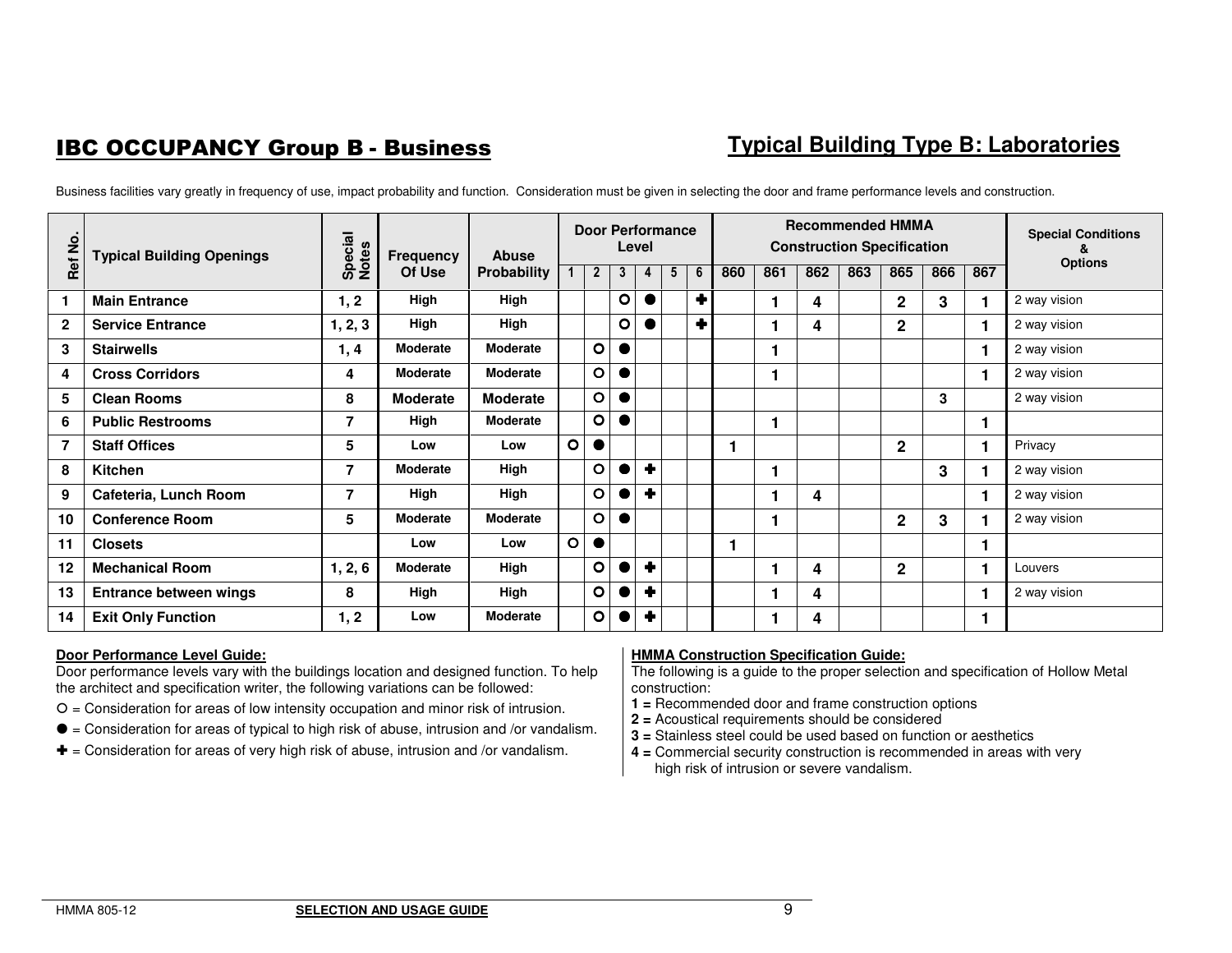### **Special Notes for IBC Occupancy Group B - Business**

### **SPECIAL NOTES:**

 The following notes correlate to the information and opening matrix covered on the previous page of this standard:

- 1. Exterior doors and frames are recommended to be zinc coated steel with appropriate weather seals.
- 2. Security requirements may dictate the need of access control.
- 3. Service entrances (usually exposed to a higher level of abuse) are recommended to be minimum Level 3 (Heavy Duty) doors and frames.
- 4. Stair tower doors and cross corridor doors in the path of egress, in buildings over 4 stories high must include a minimum 450° F (250° C) temperature rise rating unless exempt by the local building code.
- 5. Doors entering conference and office areas are recommended to include gaskets to limit sound transmission. Some applications may require a specified STC rating.
- 6. Mechanical rooms may be required to include louvers to accommodate air flow. For exterior applications see note #1.
- 7. Consideration should be given to the use of zinc coated steel products due to elevated potential of exposure to cleaning agents and moisture causing corrosion.
- 8. Door and frame constructions for clean room applications vary. Product constructions vary greatly and should be targeted / specified accordingly. Refer to NAAMM / HMMA 866 for direction.
- 9. May require 3 hour Fire Doors.

### **SELECTION AND USAGE:**

 Occupancy group "B" includes a wide variety of building constructions which are designed for office, professional or service type transactions. When selecting and specifying Hollow Metal product for this occupancy group, consideration must be given to the targeted occupancy sub-group, the expected caliber of the facility and the targeted clientele.

This occupancy group is not sub-divided but includes banks, clinics, laboratories, professional services, civic administration, and post office. Considerations should be made, but not limited to the following list of items:

### **Banks, Post Offices**:

.

- 1. Higher levels of product construction and performance are recommended for entertainment facilities located in areas of higher risk (intrusion, vandalism, etc.) or facilities catering to younger audiences.
- 2. Electronic security and access control should be considered for all entrances and exits.

### **Clinics, Laboratories:**

- 1. Higher levels of product construction and performance are recommended for entertainment facilities located in areas of higher risk (intrusion, vandalism, etc.) or facilities catering to younger audiences.
- 2. Electronic security and access control should be considered for all entrances and exits.
- 3. Sound sealing gaskets and STC ratings should be considered on openings to office areas and evaluation rooms.
- 4. Clean room applications may be required at certain openings.

### **Professional Services, Civic Administration:**

- 1. Higher levels of product construction and performance are recommended for entertainment facilities located in areas of higher risk (intrusion, vandalism, etc.) or facilities catering to younger audiences.
- 2. Electronic security and access control should be considered for all entrances and exits.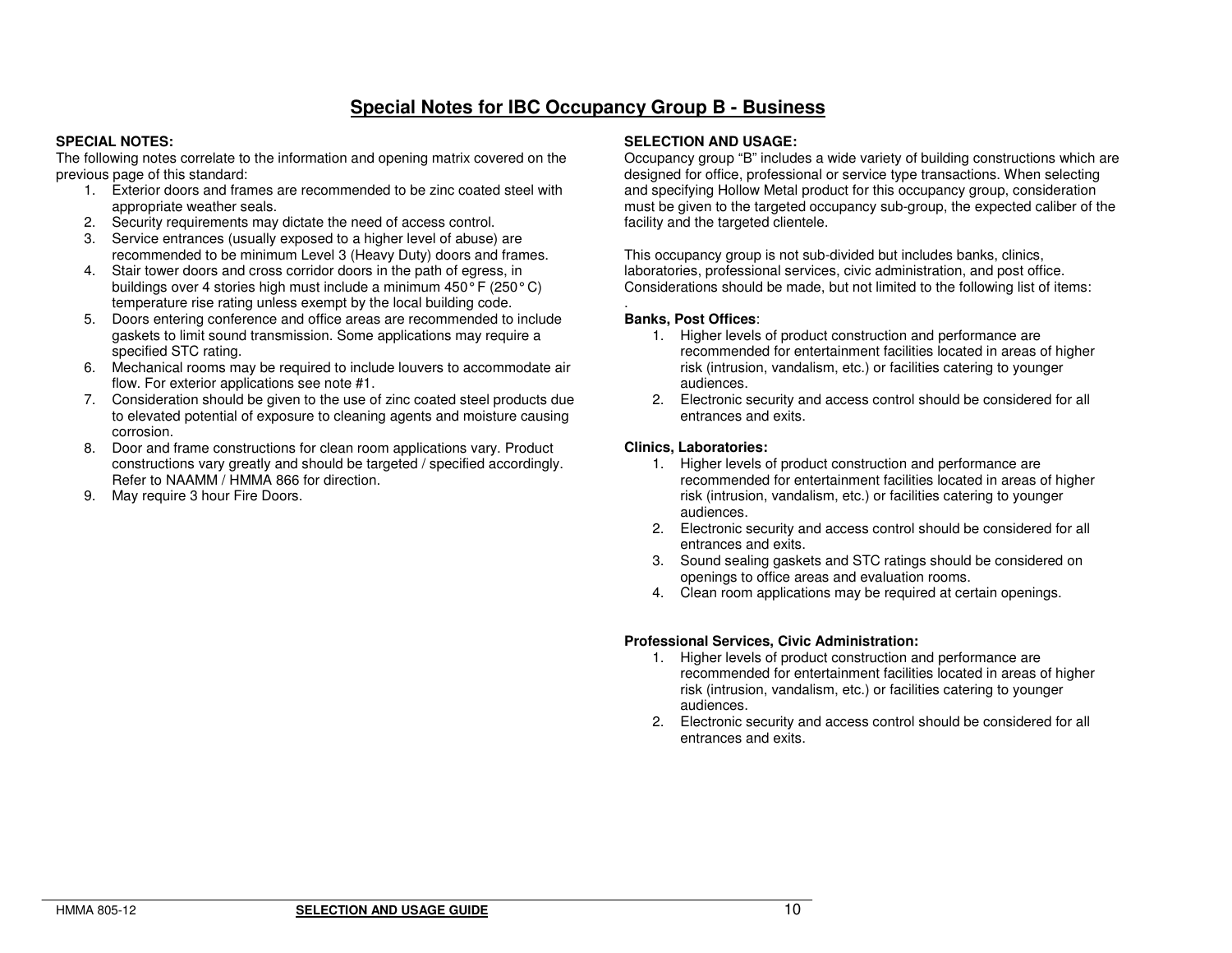# **IBC OCCUPANCY Group E - Educational**

# **Typical Building Type E: High Schools**

Education facilities (K-12) vary greatly in function and applications. Generally, these facilities require heavier door constructions specified in HMMA-861 and 867

| Ref No.        | <b>Typical Building Openings</b>   | Special<br>Notes | Frequency       | <b>Abuse</b>    |                | <b>Door Performance</b> | Level       |                     |                 |   |     |     | <b>Recommended HMMA</b><br><b>Construction Specification</b> |     |                |     |     | <b>Special Conditions</b><br>&<br><b>Options</b> |
|----------------|------------------------------------|------------------|-----------------|-----------------|----------------|-------------------------|-------------|---------------------|-----------------|---|-----|-----|--------------------------------------------------------------|-----|----------------|-----|-----|--------------------------------------------------|
|                |                                    |                  | Of Use          | Probability     | 1              | $\overline{2}$          | 3           | $\overline{4}$      | $5\phantom{.0}$ | 6 | 860 | 861 | 862                                                          | 863 | 865            | 866 | 867 |                                                  |
| $\mathbf{1}$   | <b>Main Entrance</b>               | 1, 2             | High            | High            |                |                         | O           |                     |                 |   |     |     | 4                                                            |     | $\overline{2}$ | 3   | 1   | 2 way vision                                     |
| $\mathbf{2}$   | <b>Service Entrance</b>            | 1, 2, 3          | High            | High            |                |                         | O           | $\bullet$           |                 |   |     |     | 4                                                            |     | $\mathbf{2}$   |     | 1.  | 2 way vision                                     |
| 3              | <b>Stairwells</b>                  | 1, 4             | <b>Moderate</b> | <b>Moderate</b> |                | $\mathbf O$             | $\bullet$   |                     |                 |   |     |     |                                                              |     |                |     | 1   | 2 way vision                                     |
| 4              | <b>Cross Corridors</b>             | 4,8              | <b>Moderate</b> | <b>Moderate</b> |                | $\circ$                 |             |                     |                 |   |     |     |                                                              |     |                |     | 1   | 2 way vision                                     |
| 5              | <b>Public Restrooms</b>            | $\overline{7}$   | High            | <b>Moderate</b> |                | $\circ$                 |             |                     |                 |   |     |     |                                                              |     |                |     | 1.  |                                                  |
| 6              | <b>Infirmary (First Aid) Rooms</b> |                  | <b>Moderate</b> | High            |                |                         | O           |                     |                 |   |     |     |                                                              |     | $\mathbf{2}$   | 3   | 1   | Sanitation                                       |
| $\overline{7}$ | <b>Pool Areas</b>                  | 5                | High            | High            |                |                         | O           |                     |                 |   |     |     |                                                              |     |                | 3   |     | Sanitation                                       |
| 8              | Gymnasiums                         | 5                | High            | High            |                |                         | $\circ$     | $\bullet$           |                 |   |     |     | 4                                                            |     |                | 3   |     | 2 way vision                                     |
| 9              | <b>Locker Rooms</b>                |                  | High            | High            |                |                         | O           |                     |                 |   |     |     | 4                                                            |     |                |     | 1.  | Privacy                                          |
| 10             | <b>Staff Offices</b>               |                  | Low             | Low             | $\overline{O}$ | $\bullet$               |             |                     |                 |   | 1   |     |                                                              |     | $\overline{2}$ |     | 1   | Privacy                                          |
| 11             | <b>Recreation &amp; Lounges</b>    | 5                | High            | High            |                |                         | O           |                     |                 |   |     |     | 4                                                            |     | $\overline{2}$ | 3   |     | Acoustical                                       |
| 12             | Kitchen                            | $\overline{7}$   | <b>Moderate</b> | High            |                | $\circ$                 |             |                     |                 |   |     |     |                                                              |     |                | 3   |     | 2 way vision                                     |
| 13             | Cafeteria, Lunch Room              | $\overline{7}$   | High            | High            |                | $\circ$                 |             | ٠                   |                 |   |     |     | 4                                                            |     |                |     | 1   | 2 way vision                                     |
| 14             | Lecture, Conference, Auditorium    | 5                | <b>Moderate</b> | <b>Moderate</b> |                | $\circ$                 |             |                     |                 |   |     |     |                                                              |     | $\overline{2}$ | 3   |     | Acoustical                                       |
| 15             | <b>Class Rooms</b>                 | 2.5, 10          | <b>Moderate</b> | High            |                | $\circ$                 |             | ÷                   |                 |   |     |     | 4                                                            |     | $\overline{2}$ | 3   |     | Acoustical, 2 way vision                         |
| 16             | <b>Closets</b>                     |                  | Low             | Low             | $\circ$        |                         |             |                     |                 |   | 1   |     |                                                              |     |                |     | 1   |                                                  |
| 17             | <b>Mechanical Room</b>             | 1, 2, 6          | <b>Moderate</b> | High            |                | $\circ$                 |             | ٠                   |                 |   |     |     | 4                                                            |     | $\overline{2}$ |     | 1.  | Louvers                                          |
| 18             | <b>Band Room</b>                   | 5                | <b>Moderate</b> | High            |                |                         | $\mathbf O$ | $\bullet$           |                 |   |     |     | 4                                                            |     | $\mathbf{2}$   |     |     | Acoustical                                       |
| 19             | <b>Entrance between wings</b>      | 8, 9             | High            | High            |                | $\circ$                 |             | $\ddot{\textbf{r}}$ |                 |   |     |     | 4                                                            |     |                |     | 1   | 2 way vision                                     |
| 20             | <b>Exit Only Function</b>          | 1, 2             | Low             | <b>Moderate</b> |                | O                       |             | ٠                   |                 |   |     |     | 4                                                            |     |                |     | 1   |                                                  |

### **Door Performance Level Guide:**

 Door performance levels vary with the buildings location and designed function. To help the architect and specification writer, the following variations can be followed:

- $O =$  Consideration for areas of low intensity occupation and minor risk of intrusion.
- $\bullet$  = Consideration for areas of typical to high risk of abuse, intrusion and /or vandalism.
- $\blacktriangleright$  = Consideration for areas of very high risk of abuse, intrusion and /or vandalism.

### **HMMA Construction Specification Guide:**

- **1 =** Recommended door and frame construction options
- **2 =** Acoustical requirements should be considered
- **3 =** Stainless steel could be used based on function or aesthetics
- **4 =** Commercial security construction is recommended in areas with very high risk of intrusion or severe vandalism.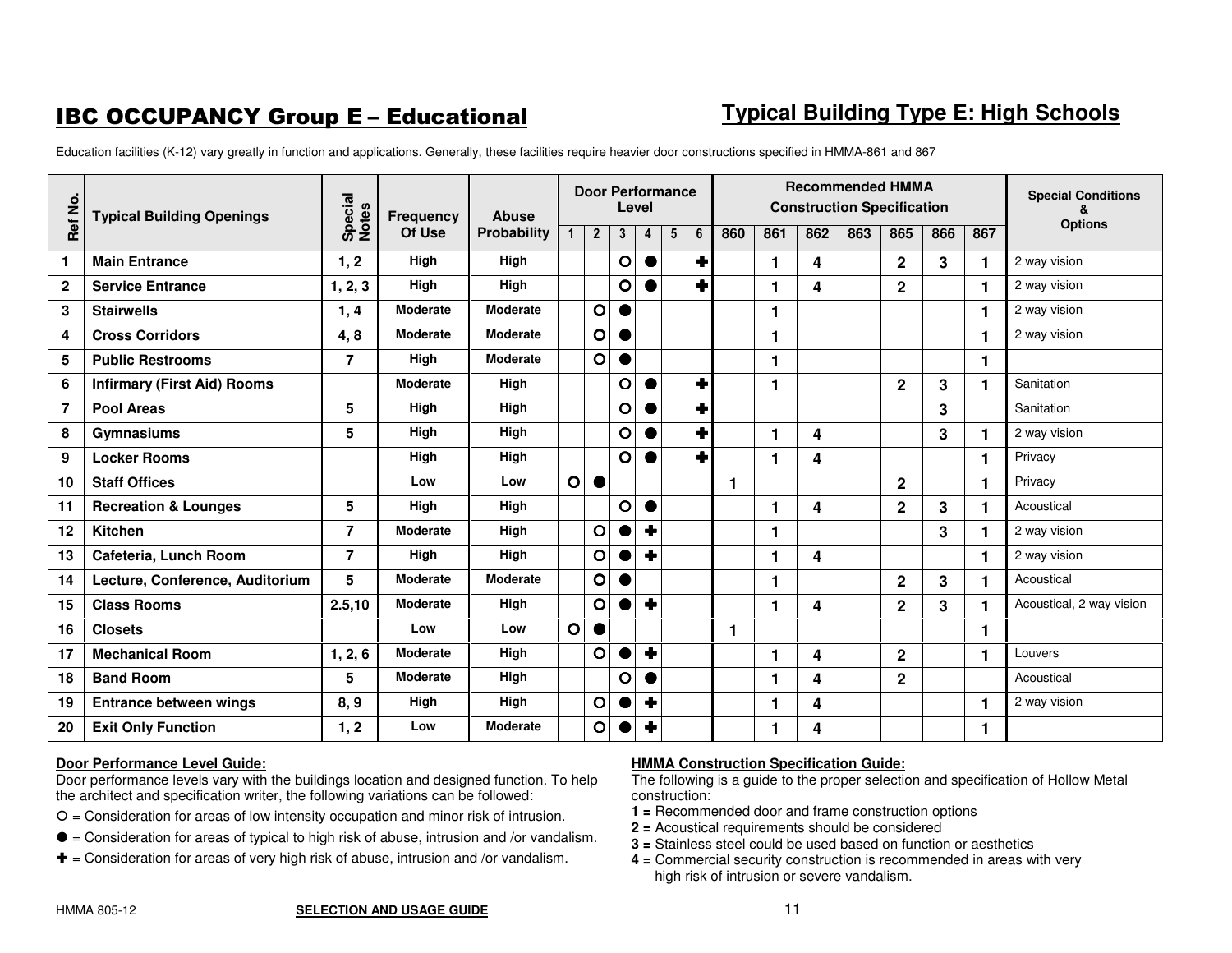### **Special Notes for IBC Occupancy Group E – Educational**

### **SPECIAL NOTES:**

 The following notes correlate to the information and opening matrix covered on the previous page of this standard:

- 1. Exterior doors and frames are recommended to be zinc coated steel with appropriate weather seals.
- 2. Security requirements may dictate the need of access control.
- 3. Service entrances (usually exposed to a higher level of abuse) are recommended to be minimum Level 3 (Heavy Duty) doors and frames.
- 4. Stair tower doors and cross corridor doors in the path of egress, in buildings over 4 stories high must include a minimum 450° F (250° C) temperature rise rating unless exempt by the local building code.
- 5. Classroom doors and doors entering into areas of public assembly (band rooms, gymnasiums, auditoriums, etc.) are recommended to include gaskets to limit sound transmission. Some applications may require a specified STC rating.
- 6. Mechanical rooms may be required to include louvers to accommodate air flow. For exterior applications see note #1.
- 7. Consideration should be given to the use of zinc coated steel products due to elevated potential of exposure to cleaning agents and moisture causing corrosion.
- 8. Cross corridor applications may require double egress frames with smoke control and access control hardware.
- 9. May require 3 hour Fire Doors.
- 10. Class room doors may require special consideration for enhanced security for protection of students and faculty.

### **OCCUPANCY GROUP:**

 Occupancy group "E" includes a wide variety of building constructions which are designed to be occupied by 6 or more persons for educational purposes through the 12th grade. When selecting and specifying Hollow Metal product for this occupancy group, consideration must be given to the targeted occupancy sub-group, the expected caliber of the facility and the targeted clientele.

This occupancy group is not sub-divided but includes grammar, middle and high schools as well as day care facilities. Considerations should be made, but not limited to the following list of items:

### **Day care facilities:**

- 1. Electronic security and access control should be considered for all entrances and exits.
- 2. Standard levels of product construction and performance can be used in day care facilities, however, higher levels of product construction and performance may be considered for educational facilities located in areas of higher risk (intrusion, vandalism, etc.).

### **Elementary Schools:**

- 1. Higher levels of product construction and performance are recommended for grammar school facilities than for day care facilities or when located in areas of higher risk (intrusion, vandalism, etc.).
- 2. Electronic security and access control should be considered for all entrances and exits.
- 3. Entrance doors into individual theater, symphony and/or concert rooms may require the addition of sound sealing gaskets and STC ratings for the operable opening.

### **Middle Schools:**

- 1. Due to higher levels of product abuse historically encountered in middle school applications, heavy duty product construction and performance is recommended. Higher levels of performance should be considered for educational facilities located in areas of higher risk (intrusion, vandalism, etc.).
- 2. Electronic security and access control should be considered for all entrances and exits.
- 3. Entrance doors into classrooms, auditoriums, band rooms and gymnasiums may require the addition of sound sealing gaskets and STC ratings for the operable opening.

### **High Schools:**

- 1. Due to excessive levels of product abuse historically encountered in high school applications, Level 3 (Heavy Duty) product construction and performance are recommended. Level 4 (Maximum Duty) performance should be considered for educational facilities located in areas of higher risk (intrusion, vandalism, etc.).
- 2. Electronic security and access control should be considered for all entrances and exits and in certain applications should be considered on classrooms and offices.
- 3. Entrance doors into classrooms, auditoriums, band rooms and gymnasiums may require the addition of sound sealing gaskets and STC ratings for the operable opening.
- 4. Higher quality entertainment facilities may aesthetically require products with premium finishes (i.e. stainless steel or factory stained wood grains).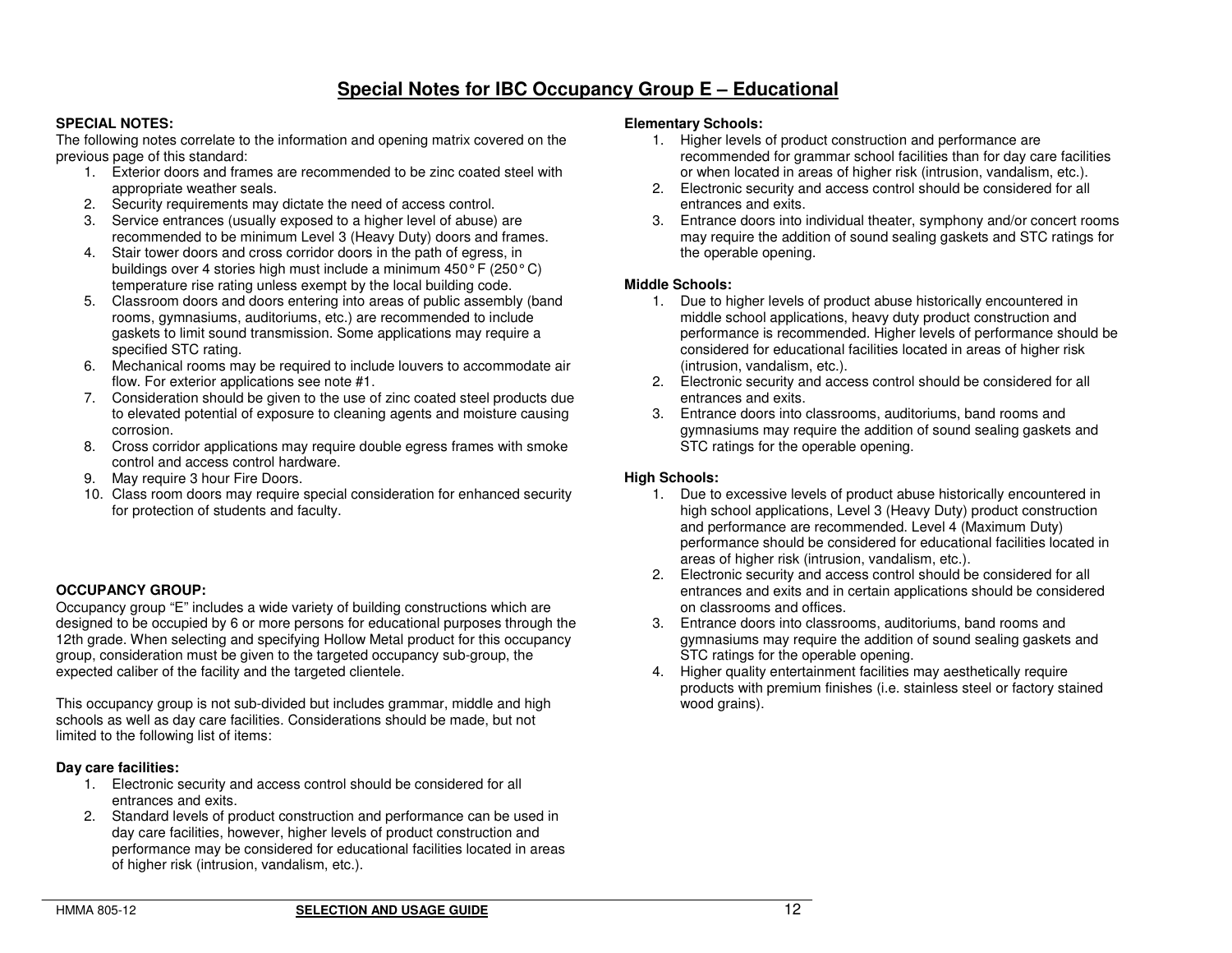# **IBC OCCUPANCY Group F - Factory**

# **Typical Building Type F: Metal Processing Factories**

Factories generally require heavier door constructions specified in HMMA-861 and 867

| Ref No.        | <b>Typical Building Openings</b>   | Special<br>Notes | <b>Frequency</b> | <b>Abuse</b> |             |              | <b>Door Performance</b> | Level |   |   |     |     |     |     | <b>Recommended HMMA</b><br><b>Construction Specification</b> |     |     | <b>Special Conditions</b><br>х |
|----------------|------------------------------------|------------------|------------------|--------------|-------------|--------------|-------------------------|-------|---|---|-----|-----|-----|-----|--------------------------------------------------------------|-----|-----|--------------------------------|
|                |                                    |                  | Of Use           | Probability  |             | $\mathbf{2}$ | 3                       |       | 5 | 6 | 860 | 861 | 862 | 863 | 865                                                          | 866 | 867 | <b>Options</b>                 |
|                | <b>Main Entrance</b>               | 1, 2             | <b>Moderate</b>  | High         |             |              | O                       |       |   | ÷ |     |     | 4   |     | $\mathbf{2}$                                                 | 3   |     | 2 way vision                   |
| $\mathbf{2}$   | <b>Employee / Service Entrance</b> | 1, 2, 3          | High             | High         |             |              | O                       |       |   | ٠ |     |     | 4   |     | $\mathbf{2}$                                                 |     |     | 2 way vision                   |
| 3              | <b>Stairwells</b>                  | 1, 4             | Moderate         | Moderate     |             | $\circ$      |                         |       |   |   |     |     |     |     |                                                              |     |     | 2 way vision                   |
| 4              | <b>Public Restrooms</b>            | 7                | High             | Moderate     |             | $\circ$      |                         |       |   |   |     |     |     |     |                                                              |     |     |                                |
| 5              | <b>Offices</b>                     |                  | Low              | Low          | $\mathbf O$ | $\bullet$    |                         |       |   |   |     |     |     |     | $\mathbf{2}$                                                 |     |     | Privacy                        |
| 6              | <b>Kitchen</b>                     | 7                | Moderate         | High         |             | O            |                         | ∔     |   |   |     |     |     |     |                                                              | 3   |     | 2 way vision                   |
| $\overline{7}$ | Cafeteria, Lunch Room              | 7                | High             | High         |             | $\circ$      |                         | ٠     |   |   |     |     | 4   |     |                                                              |     |     | 2 way vision                   |
| 8              | <b>Conference Room</b>             | 5                | <b>Moderate</b>  | Moderate     |             | $\circ$      |                         |       |   |   |     |     |     |     | 2                                                            | 3   |     | 2 way vision                   |
| 9              | <b>Closets</b>                     |                  | Low              | Low          | $\mathbf O$ | $\bullet$    |                         |       |   |   |     |     |     |     |                                                              |     |     |                                |
| 10             | <b>Production</b>                  | 5, 8             | High             | High         |             | $\mathbf O$  |                         | ٠     |   |   |     |     | 4   |     | $\mathbf{2}$                                                 |     |     | 2 way vision                   |
| 11             | <b>Mechanical Room</b>             | 1, 2, 6          | Low              | Moderate     |             | $\circ$      |                         |       |   |   |     |     |     |     | $\mathbf{2}$                                                 |     |     | Louvers                        |
| 12             | <b>Entrance between wings</b>      | 8                | <b>Moderate</b>  | High         |             | O            |                         | ∔     |   |   |     |     | 4   |     |                                                              |     |     | 2 way vision                   |
| 13             | <b>Exit Only Function</b>          | 1, 2             | Low              | Moderate     |             | $\circ$      |                         | ٠     |   |   |     |     | 4   |     |                                                              |     |     |                                |

### **Door Performance Level Guide:**

 Door performance levels vary with the buildings location and designed function. To help the architect and specification writer, the following variations can be followed:

- $O =$  Consideration for areas of low intensity occupation and minor risk of intrusion.
- $\bullet$  = Consideration for areas of typical to high risk of abuse, intrusion and /or vandalism.
- $\blacktriangleright$  = Consideration for areas of very high risk of abuse, intrusion and /or vandalism.

### **HMMA Construction Specification Guide:**

- **1 =** Recommended door and frame construction options
- **2 =** Acoustical requirements should be considered
- **3 =** Stainless steel could be used based on function or aesthetics
- **4 =** Commercial security construction is recommended in areas with very high risk of intrusion or severe vandalism.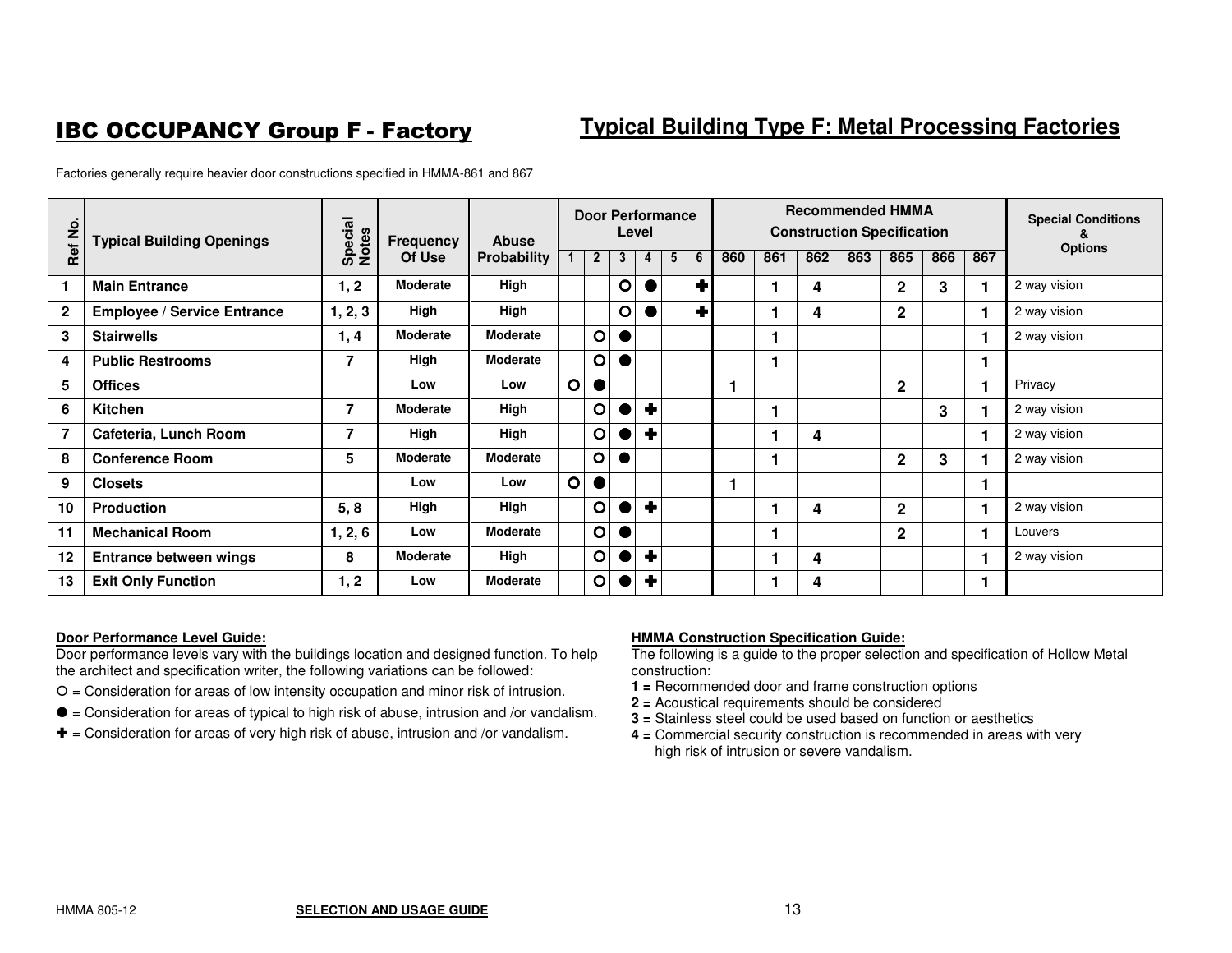# **Special Notes for IBC Occupancy Group F - Factory**

### **SPECIAL NOTES:**

 The following notes correlate to the information and opening matrix covered on the previous page of this standard:

- 1. Exterior doors and frames are recommended to be zinc coated steel with appropriate weather seals.
- 2. Security requirements may dictate the need of access control.
- 3. Service entrances (usually exposed to a higher level of abuse) are recommended to be Level 3 (Heavy Duty) doors and frames.
- 4. Stair tower doors in buildings over 4 stories high must include a minimum 450° F (250° C) temperature rise rating.
- 5. Door entering from conference room or production areas may be required to include gaskets to limit sound transmission. Some applications may require a specified STC rating.
- 6. Mechanical rooms may be required to include louvers to accommodate air flow. For exterior applications see note #1.
- 7. Consideration should be given to the use of zinc coated steel products due to elevated potential of exposure to cleaning agents and moisture causing corrosion.
- 8. May require 3 hour fire rated products.

#### **SELECTION AND USAGE:**

 Occupancy group "F" includes a wide variety of building constructions which are designed as production facilities. When selecting and specifying Hollow Metal product for this occupancy group, consideration must be given to the targeted occupancy sub-group, the expected caliber of the facility and the targeted clientele.

Considerations should be made, but not limited to the following list of items:

### **Sub-Group F-1**: **Moderate hazard,**

 **Furniture, metals, textiles, woodworking, aircraft: Uses intended for assembling, fabricating, manufacturing and packaging:** 

- 1. Electronic security and access control should be considered for all entrances and exits and in certain applications should be considered on offices.
- 2. Due to excessive levels of product abuse historically encountered in manufacturing facilities, extra heavy duty or maximum duty product construction and performance are recommended at employee entrance areas.
- 3. Entrance doors from the factory floor to office areas may require the addition of sound sealing gaskets and STC ratings for the operable opening.
- 4. For medium hazard production facilities, depending on the risk factors involved (employee, product, threats, etc.); bullet and blast resistant products may be a consideration.

### **Sub-Group F-2**: **Low hazard:**

# **Gypsum, beverages, brick, glass products:**

### **Used for assembling, fabricating, manufacturing and packaging**

- 1. Electronic security and access control should be considered for all entrances and exits and in certain applications should be considered on offices.
- 2. Due to excessive levels of product abuse historically encountered in manufacturing facilities, extra heavy duty or maximum duty product construction and performance are recommended at employee entrance areas.
- 3. Entrance doors from the factory floor to office areas may require the addition of sound sealing gaskets and STC ratings for the operable opening.
- 4. For medium hazard production facilities, depending on the risk factors involved (employee, product, threats, etc.); bullet and blast resistant products may be a consideration.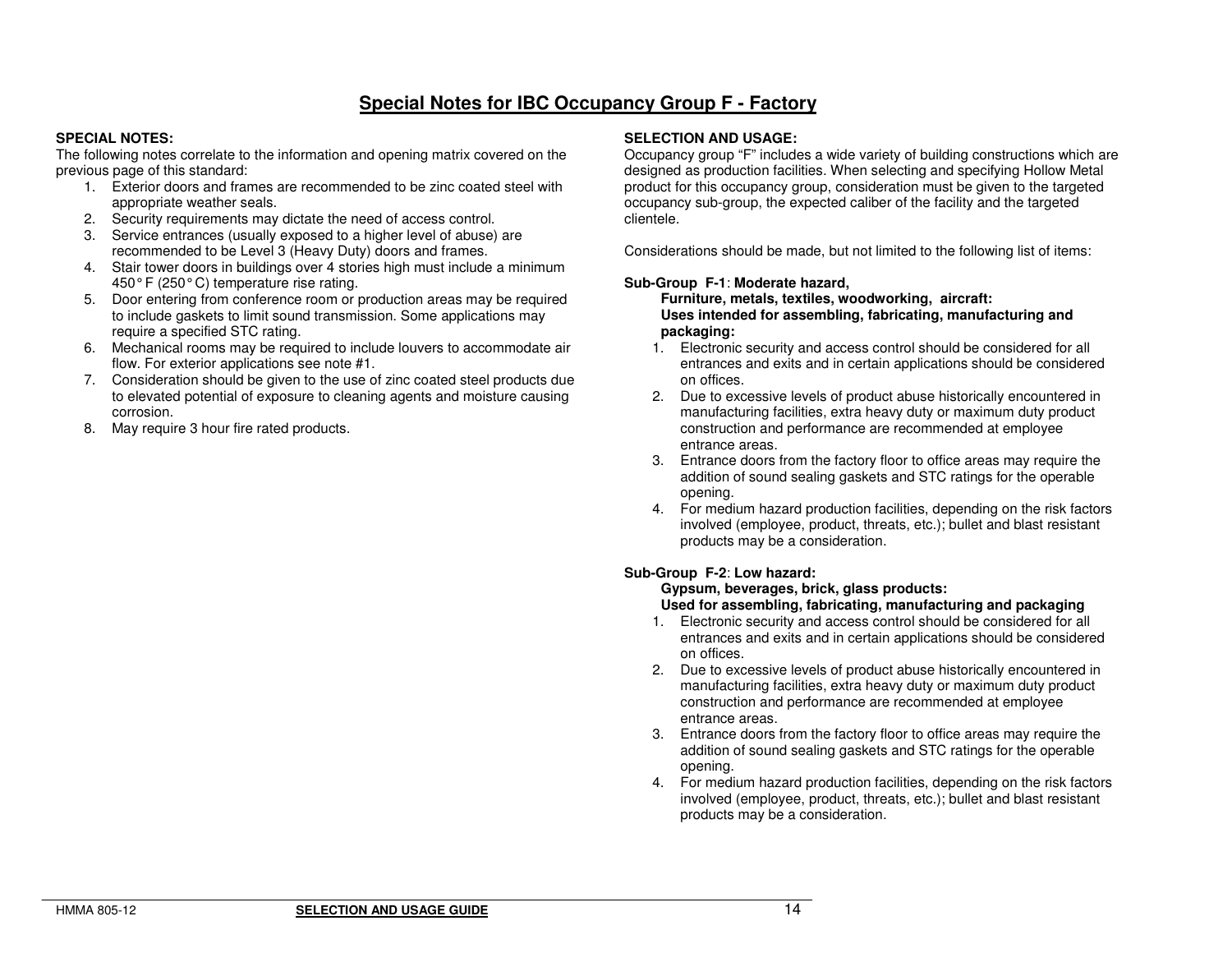# IBC OCCUPANCY Group H - High Hazard

# **Typical Building Type H-5: R & D Laboratories**

High Hazard facilities vary greatly in function and applications. Corrosion resistant and pressure resistant conditions are likely. Generally, these facilities require heavier door constructions specified in HMMA-861 and 867

| Ref No.        | <b>Typical Building Openings</b> | Special<br>Notes | <b>Frequency</b> | <b>Abuse</b>    |              | <b>Door Performance</b> |             | Level            |                 |   |     |     | <b>Recommended HMMA</b><br><b>Construction Specification</b> |     |                |     |     | <b>Special Conditions</b> |
|----------------|----------------------------------|------------------|------------------|-----------------|--------------|-------------------------|-------------|------------------|-----------------|---|-----|-----|--------------------------------------------------------------|-----|----------------|-----|-----|---------------------------|
|                |                                  |                  | Of Use           | Probability     |              | $\overline{2}$          | 3           | 4                | $5\overline{)}$ | 6 | 860 | 861 | 862                                                          | 863 | 865            | 866 | 867 | <b>Options</b>            |
| 1.             | <b>Main Entrance</b>             | 1, 2             | High             | High            |              |                         | $\circ$     | $\bullet$        |                 | ♣ |     |     | 4                                                            |     | $\mathbf{2}$   | 3   |     | 2 way vision              |
| $\mathbf{2}$   | <b>Service Entrance</b>          | 1, 2, 3          | High             | High            |              |                         | O           |                  |                 | ٠ |     |     | 4                                                            |     | $\overline{2}$ |     |     | 2 way vision              |
| 3              | <b>Stairwells</b>                | 1, 4             | <b>Moderate</b>  | <b>Moderate</b> |              | $\mathbf O$             |             |                  |                 |   |     |     |                                                              |     |                |     |     | 2 way vision              |
| 4              | <b>Clean Rooms</b>               | 8                | <b>Moderate</b>  | <b>Moderate</b> |              | $\circ$                 | $\bullet$   |                  |                 |   |     |     |                                                              |     |                | 3   |     | 2 way vision              |
| 5              | <b>Cross Corridors</b>           | 4                | <b>Moderate</b>  | <b>Moderate</b> |              | $\mathbf O$             |             |                  |                 |   |     |     |                                                              |     |                |     |     | 2 way vision              |
| 6              | <b>Public Restrooms</b>          | $\overline{7}$   | High             | <b>Moderate</b> |              | $\circ$                 |             |                  |                 |   |     |     |                                                              |     |                |     |     |                           |
| $\overline{7}$ | <b>Dressing Room</b>             |                  | <b>Moderate</b>  | Low             | $\circ$      | ●                       |             |                  |                 |   |     |     |                                                              |     |                |     | 1   | Privacy                   |
| 8              | <b>Offices</b>                   |                  | Low              | Low             | $\Omega$     | $\bullet$               |             |                  |                 |   |     |     |                                                              |     | $\mathbf{2}$   |     |     | Privacy                   |
| 9              | Kitchen                          | $\overline{7}$   | <b>Moderate</b>  | High            |              | O                       |             |                  |                 |   |     |     |                                                              |     |                | 3   |     | 2 way vision              |
| 10             | Cafeteria, Lunch Room            | $\overline{7}$   | High             | High            |              | O                       |             |                  |                 |   |     |     |                                                              |     |                |     |     | 2 way vision              |
| 11             | <b>Conference Rooms</b>          | 5                | <b>Moderate</b>  | <b>Moderate</b> |              | O                       |             |                  |                 |   |     |     |                                                              |     | $\mathbf{2}$   | 3   |     | Acoustical                |
| 12             | <b>Closets</b>                   |                  | Low              | Low             | $\mathbf{O}$ | $\bullet$               |             |                  |                 |   |     |     |                                                              |     |                |     |     |                           |
| 13             | Labs (Chemical, Analytic, etc)   | $\mathbf{2}$     | High             | High            |              |                         | $\mathbf O$ |                  |                 | ٠ |     |     | 4                                                            |     |                | 3   |     | 2 way vision              |
| 14             | <b>Mechanical Room</b>           | 1, 2,<br>5, 9    | Low              | High            |              | $\circ$                 |             | ٠                |                 |   |     |     | 4                                                            |     | $\mathbf{2}$   |     | 1   | Louvers                   |
| 15             | <b>Entrance between wings</b>    | 6                | High             | High            |              | $\circ$                 |             | ÷                |                 |   |     |     | 4                                                            |     |                |     |     | 2 way vision              |
| 16             | <b>Exit Only Function</b>        | 1, 2             | Low              | <b>Moderate</b> |              | $\circ$                 |             | $\ddot{\bullet}$ |                 |   |     |     | 4                                                            |     |                |     |     |                           |

### **Door Performance Level Guide:**

 Door performance levels vary with the buildings location and designed function. To help the architect and specification writer, the following variations can be followed:

- $O =$  Consideration for areas of low intensity occupation and minor risk of intrusion.
- $\bullet$  = Consideration for areas of typical to high risk of abuse, intrusion and /or vandalism.
- $\blacklozenge$  = Consideration for areas of very high risk of abuse, intrusion and /or vandalism.

### **HMMA Construction Specification Guide:**

- **1 =** Recommended door and frame construction options
- **2 =** Acoustical requirements should be considered
- **3 =** Stainless steel could be used based on function or aesthetics
- **4 =** Commercial security construction is recommended in areas with very high risk of intrusion or severe vandalism.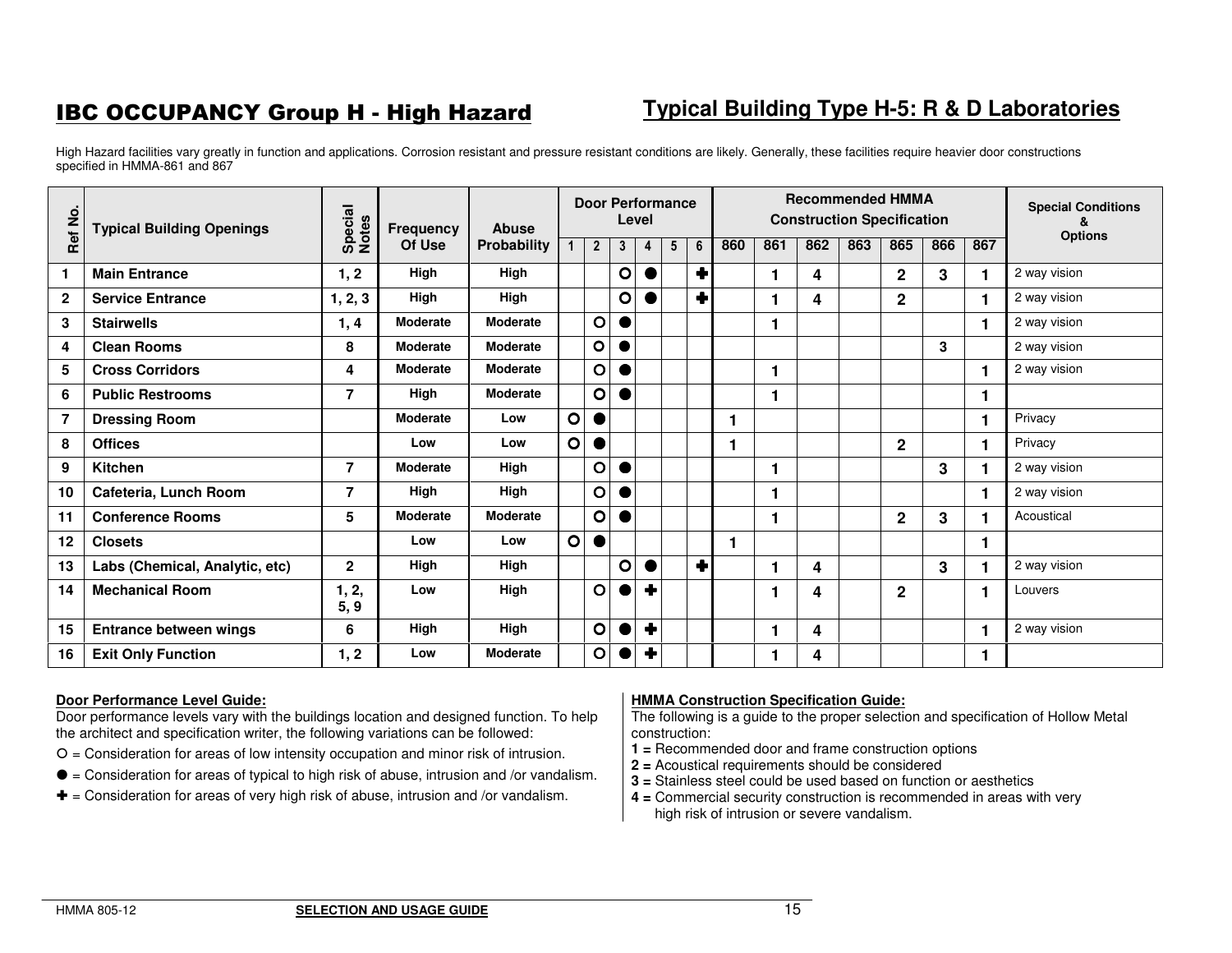### **Special Notes for IBC Occupancy Group H - High Hazard**

### **SPECIAL NOTES:**

 The following notes correlate to the information and opening matrix covered on the previous page of this standard:

- 1. Exterior doors and frames are recommended to be zinc coated steel with appropriate weather seals.
- 2. Security requirements may dictate the need of access control.
- 3. Service entrances (usually exposed to a higher level of abuse) are recommended to be minimum Level 3 (Heavy Duty) doors and frames.
- 4. Stair tower doors and cross corridor doors in the path of egress, in buildings over 4 stories high must include a minimum 450° F (250° C) temperature rise rating unless exempt by the local building code.
- 5. Doors may be required to include gaskets to limit sound transmission. Some applications may require a specified STC rating.
- 6. May require 3 hour Fire Doors.
- 7. Consideration should be given to the use of zinc coated steel products due to elevated potential of exposure to cleaning agents and moisture causing corrosion.
- 8. Door and frame constructions for clean room applications vary. Product constructions vary greatly and should be targeted / specified accordingly. Refer to NAAMM / HMMA 866 for direction.
- 9. Mechanical rooms may be required to include louvers to accommodate air flow. For exterior applications see note #1.

### **SELECTION AND USAGE:**

 Occupancy group "H" includes a wide variety of building constructions which are designed explicitly for the production, storage or disposition of volatile material. When selecting and specifying Hollow Metal product for this occupancy group, consideration must be given to the targeted occupancy sub-group, the expected caliber of the facility and the targeted clientele. Considerations should be made, but not limited to the following list of items:

### **Sub-Group H-1: Explosives, organic peroxides, unstable materials: Buildings that contain materials which pose a detonation hazard**

- 1. Due to the potential threat levels related to this building construction, premium electronic security and access control is highly recommended for all entrances and exits. Depending on security levels, access control should be considered on targeted offices.
- 2. Blast and bullet resistant products should be considered on applicable openings.

### **Sub-Group H-2: Flammable gases, combustible dusts:**

### **Buildings that contain materials which pose a conflagration hazard**

- 1. Due to the potential threat levels related to this building construction, premium electronic security and access control is highly recommended for all entrances and exits. Depending on security levels, access control should considered on targeted offices.
- 2. Blast and bullet resistant products should be considered on applicable openings.

### **Sub-Group H-3: Flammable liquids, combustible fibers: Buildings that contains materials that readily support combustion**

- 1. Due to the potential threat levels related to this building construction, premium electronic security and access control is highly recommended for all entrances and exits. Depending on security levels, access control should be considered on targeted offices.
- 2. Blast and bullet resistant products should be considered on applicable openings.

### **Sub-Group H-4: Corrosive or toxic material:**

### **Buildings that contain materials which pose a health hazard**

 1. Due to the potential threat levels related to this building construction, premium electronic security and access control is highly recommended for all entrances and exits. Depending on security levels, access control should considered on targeted offices.

#### **Sub-Group H-5: Research and development laboratories: Semi-conductor facilities and similar research laboratories in which hazardous production materials are used**

- 1. Due to the potential threat levels related to this building construction, premium electronic security and access control is highly recommended for all entrances and exits. Depending on security levels, access control should considered on targeted offices.
- 2. Blast and bullet resistant products should be considered on applicable openings.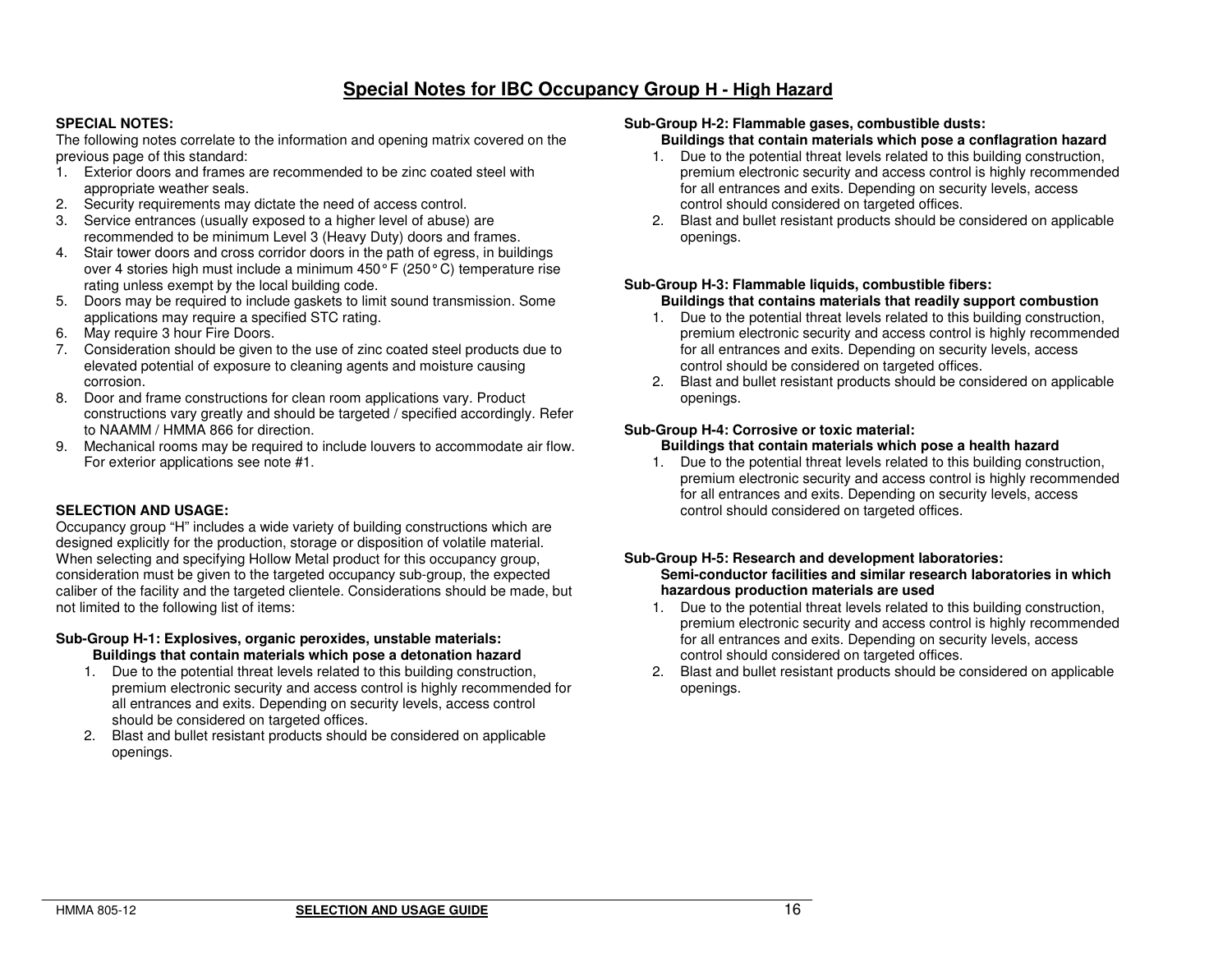# **IBC OCCUPANCY Group I - Institutional**

# **Typical Building Type I-2: Hospital Facilities**

**Hospital facilities generally require heavier door constructions specified in HMMA-861 and 86** 

| Ref No.        | <b>Typical Building Openings</b> | Special<br>Notes | Frequency       | <b>Abuse</b>       |              |                | Level     |                      | <b>Door Performance</b> |   |     |     |                                               |     | <b>Recommended HMMA</b><br><b>Construction Specification</b> |     |              | <b>Special Conditions</b><br>ጼ |
|----------------|----------------------------------|------------------|-----------------|--------------------|--------------|----------------|-----------|----------------------|-------------------------|---|-----|-----|-----------------------------------------------|-----|--------------------------------------------------------------|-----|--------------|--------------------------------|
|                |                                  |                  | Of Use          | <b>Probability</b> | 1            | $\overline{2}$ | 3         | 4                    | 5                       | 6 | 860 | 861 | 862                                           | 863 | 865                                                          | 866 | 867          | <b>Options</b>                 |
| 1              | <b>Main Entrance</b>             | 1, 2             | High            | High               |              |                | $\circ$   |                      |                         | ٠ |     | 1.  | 4                                             |     | $\mathbf 2$                                                  | 3   | 1.           | 2 way vision                   |
| $\mathbf{2}$   | <b>Service Entrance</b>          | 1, 2, 3          | High            | High               |              |                | O         |                      |                         | ♣ |     | 1   | 4                                             |     | $\mathbf{2}$                                                 |     |              | 2 way vision                   |
| 3              | <b>Stairwells</b>                | 1, 4             | <b>Moderate</b> | <b>Moderate</b>    |              | $\circ$        |           |                      |                         |   |     | 1.  |                                               |     |                                                              |     | 1.           | 2 way vision                   |
| 4              | <b>Cross Corridors</b>           | 4, 9             | <b>Moderate</b> | <b>Moderate</b>    |              | $\circ$        |           |                      |                         |   |     | 1   |                                               |     |                                                              |     | $\mathbf{1}$ | 2 way vision                   |
| 5              | <b>Public Restrooms</b>          | $\overline{7}$   | High            | <b>Moderate</b>    |              | $\circ$        |           |                      |                         |   |     | 1   |                                               |     |                                                              |     | $\mathbf{1}$ |                                |
| 6              | <b>Patient Rooms</b>             | 11               | Low             | <b>Moderate</b>    |              | $\circ$        |           |                      |                         |   |     | 1.  |                                               |     | $\mathbf{2}$                                                 |     | $\mathbf{1}$ | Privacy                        |
| $\overline{7}$ | <b>Patient Bath Room</b>         | 11,12            | Low             | <b>Moderate</b>    | $\circ$      | $\bullet$      |           |                      |                         |   |     | 1   |                                               |     |                                                              |     | $\mathbf{1}$ | Privacy                        |
| 8              | <b>Operating Rooms</b>           | 11               | High            | High               |              | $\circ$        |           |                      |                         |   |     | 1   |                                               |     | $\mathbf{2}$                                                 | 3   |              | Sanitation                     |
| 9              | <b>Exam Rooms</b>                | 11               | High            | High               |              | $\bullet$      |           |                      |                         |   |     | 1   |                                               |     | $\mathbf 2$                                                  | 3   |              | Sanitation                     |
| 10             | Physical therapy (pools)         |                  | High            | High               |              | $\circ$        |           |                      |                         |   |     | 1.  |                                               |     |                                                              | 3   |              | Sanitation                     |
| 11             | <b>Clean Rooms</b>               | 8                | <b>Moderate</b> | <b>Moderate</b>    |              | $\circ$        | $\bullet$ |                      |                         |   |     |     |                                               |     |                                                              | 3   |              | 2 way vision                   |
| 12             | <b>Dressing Room</b>             | 11               | <b>Moderate</b> | Low                | $\mathbf O$  | $\bullet$      |           |                      |                         |   | 1   |     |                                               |     |                                                              |     | $\mathbf{1}$ | Privacy                        |
| 13             | <b>Offices</b>                   | 5                | Low             | Low                | $\circ$      | $\bullet$      |           |                      |                         |   | 1   |     |                                               |     | $\mathbf{2}$                                                 |     | $\mathbf{1}$ | Privacy                        |
| 14             | <b>Pharmacy</b>                  | $\overline{2}$   | <b>Moderate</b> | Moderate           |              | $\mathbf{o}$   |           |                      |                         | ٠ |     | 1   | 4                                             |     |                                                              |     | $\mathbf{1}$ | Dutch Door                     |
| 15             | <b>Recreation &amp; Lounges</b>  |                  | High            | High               |              |                | О         |                      |                         |   |     | 1   | 4                                             |     | $\mathbf{2}$                                                 | 3   |              | Acoustical                     |
| 16             | Kitchen                          | $\overline{7}$   | <b>Moderate</b> | High               |              | $\circ$        |           |                      |                         |   |     | 1.  |                                               |     |                                                              | 3   |              | 2 way vision                   |
| 17             | Cafeteria, Lunch Room            | $\overline{7}$   | High            | High               |              | $\circ$        |           | ٠                    |                         |   |     | 1.  | 4                                             |     |                                                              |     |              | 2 way vision                   |
| 18             | Lecture, Conference, Auditorium  | 5                | <b>Moderate</b> | <b>Moderate</b>    |              | $\circ$        | $\bullet$ |                      |                         |   |     | 1.  |                                               |     | $\mathbf 2$                                                  | 3   |              | Acoustical                     |
| 19             | <b>Closets</b>                   |                  | Low             | Low                | $\mathbf{o}$ | $\bullet$      |           |                      |                         |   | 1   |     |                                               |     |                                                              |     | $\mathbf{1}$ |                                |
| 20             | <b>Mechanical Room</b>           | 1, 2, 6          | <b>Moderate</b> | High               |              | $\circ$        |           | $\ddot{\phantom{1}}$ |                         |   |     | 1.  | 4                                             |     | $\mathbf{2}$                                                 |     | $\mathbf{1}$ | Louvers                        |
| 21             | Entrance between wings           | 8,9              | High            | High               |              | О              |           | ╋                    |                         |   |     | 1   | 4                                             |     |                                                              |     | $\mathbf{1}$ | 2 way vision                   |
| 22             | <b>Exit Only Function</b>        | 1, 2             | Low             | <b>Moderate</b>    |              | O              |           |                      |                         |   |     | 1   | $\boldsymbol{\Lambda}$                        |     |                                                              |     | 1.           |                                |
|                | Door Performance Level Guide:    |                  |                 |                    |              |                |           |                      |                         |   |     |     | <b>HMMA Construction Specification Guide:</b> |     |                                                              |     |              |                                |

### **Door Performance Level Guide:**

 Door performance levels vary with the buildings location and designed function. To help the architect and specification writer, the following variations can be followed:

 $O =$  Consideration for areas of low intensity occupation and minor risk of intrusion.

- $\bullet$  = Consideration for areas of typical to high risk of abuse, intrusion and /or vandalism.
- $\blacklozenge$  = Consideration for areas of very high risk of abuse, intrusion and /or vandalism.

- **1 =** Recommended door and frame construction options
- **2 =** Acoustical requirements should be considered
- **3 =** Stainless steel could be used based on function or aesthetics
- **4 =** Commercial security construction is recommended in areas with very high risk of intrusion or severe vandalism.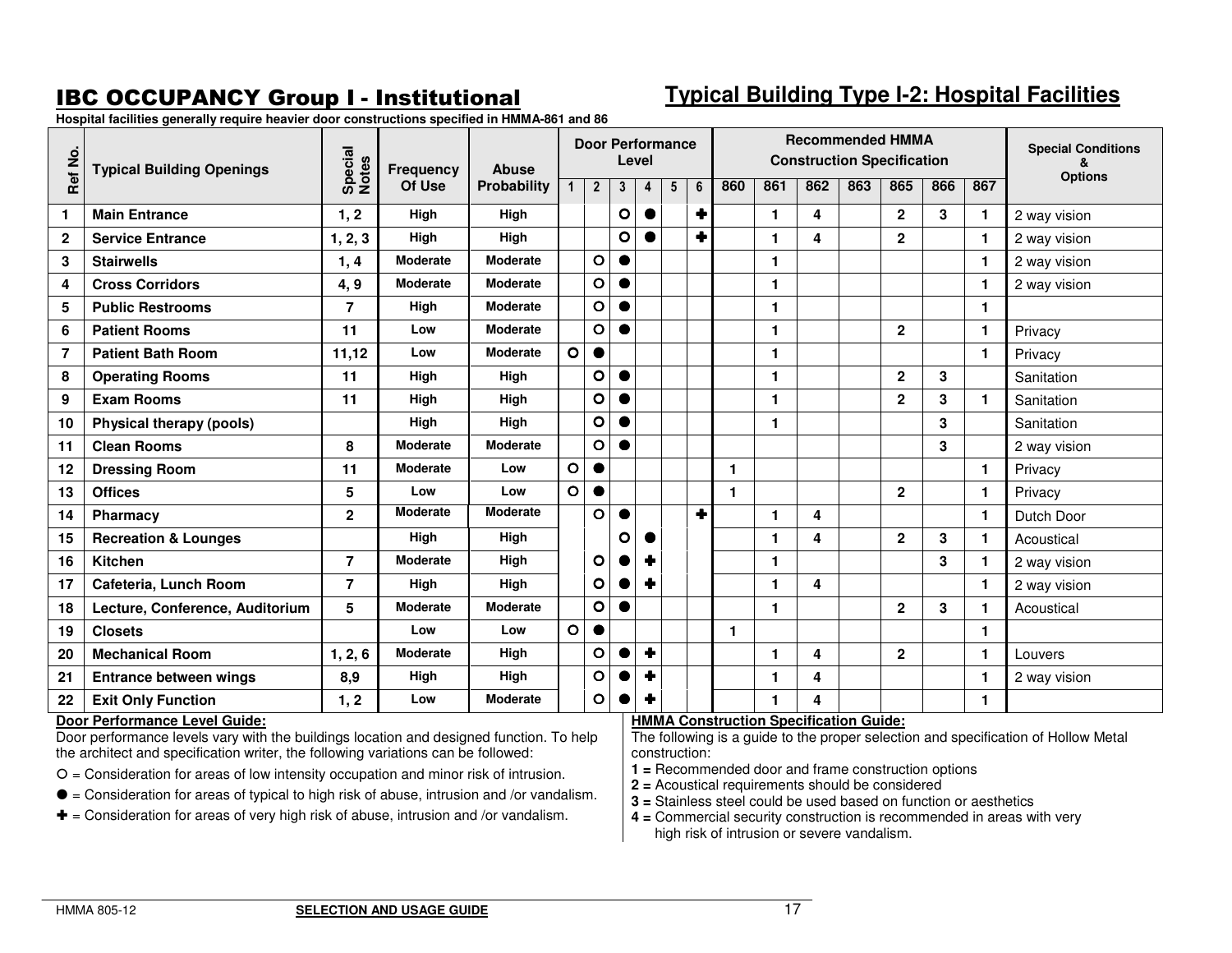### **Special Notes for IBC Occupancy Group I - Institutional**

### **SPECIAL NOTES:**

 The following notes correlate to the information and opening matrix covered on the previous page of this standard:

- 1. Exterior doors and frames are recommended to be zinc coated steel with appropriate weather seals.
- 2. Security requirements may dictate the need of access control.
- 3. Service entrances (usually exposed to a higher level of abuse) are recommended to be minimum Level 3 (Heavy Duty) doors and frames.
- 4. Stair tower doors and cross corridor doors in the path of egress, in buildings over 4 stories high must include a minimum 450° F (250° C) temperature rise rating unless exempt by the local building code.
- 5. Doors in private offices and lecture areas are recommended to include gaskets to limit sound transmission. Some applications may require a specified STC rating.
- 6. Mechanical rooms may be required to include louvers to accommodate air flow. For exterior applications see note #1.
- 7. Consideration should be given to the use of zinc coated steel products due to elevated potential of exposure to cleaning agents and moisture causing corrosion.
- 8. May require 3 hour fire rated products.
- 9. Cross corridor applications may require double egress frames with smoke control and access control hardware.
- 10. Door and frame constructions for clean room applications vary. Product constructions vary greatly and should be targeted / specified accordingly. Refer to NAAMM / HMMA 866 for direction.
- 11. Hospital (Cut-off or Terminated) Stops may be required.
- 12. Bathrooms in patient rooms are usually equipped with emergency release hardware. These doors are usually double acting with center hung pivots.

### **SELECTION AND USAGE:**

 Occupancy group "I" includes a wide variety of building constructions which are designed to house and maintain patients in a wide variety of institutionalized living. When selecting and specifying Hollow Metal product for this occupancy group, consideration must be given to the targeted occupancy sub-group, the expected caliber of the facility and the targeted clientele.

This group is sub divided into the following sub-groups: Due to the wide variety of building types, security requirements will vary drastically. Special considerations must be made for occupancy security. Considerations should be made, but not limited to the following list of items:

- **Sub-Group I-1: Assisted living, group homes, senior citizen facilities: Buildings housing more than 16 persons on a 24 hour basis because of age or mental disability who live in a supervised residential environment.** 
	- 1. Electronic security and access control should be considered for all entrances and exits along with Alzheimer wards, pharmaceutical and office areas.
	- 2. Vision lights may be applicable in locations not usually considered for 2 way vision.

### **Sub-Group I-2: Hospitals, nursing home:**

### **Buildings used for medical, surgical, psychiatric or custodial care on a 24 hour basis**

- 1. Electronic security and access control should be considered for all entrances, exits along with pharmaceutical, surgical and office areas.
- 2. Entrance doors to conference areas and offices may require the addition of sound sealing gaskets and STC ratings for the operable opening.
- 3. Higher quality facilities may aesthetically require products with premium finishes (i.e. stainless steel or factory stained wood grains).

### **Sub-Group I-3: Prisons, jails detention facilities:**

### **Occupancies that are inhabited by more than five persons who are under restraint or security**

- 1. Maximum Duty and / or Security and Detention Duty product construction and performance is recommended for application in these facilities.
- 2. Electronic security and access control should be considered for all entrances, exits, cells and areas of separation.
- 3. Refer to ANSI/HMMA 863, "Guide Specifications for Detention Security Hollow Metal Doors and Frames" for product recommendations in areas of restraint and / or security and depending on inmate level and the required levels of security.

### **Sub-Group I-4: Day care facilities:**

### **Buildings that provide custodial care for less than 24 hours**

- 1. Electronic security and access control should be considered for all entrances and exits.
- 2. Standard levels of product construction and performance can be used in day care facilities, however, higher levels of product construction and performance may be considered for educational facilities located in areas of higher risk (intrusion, vandalism, etc.).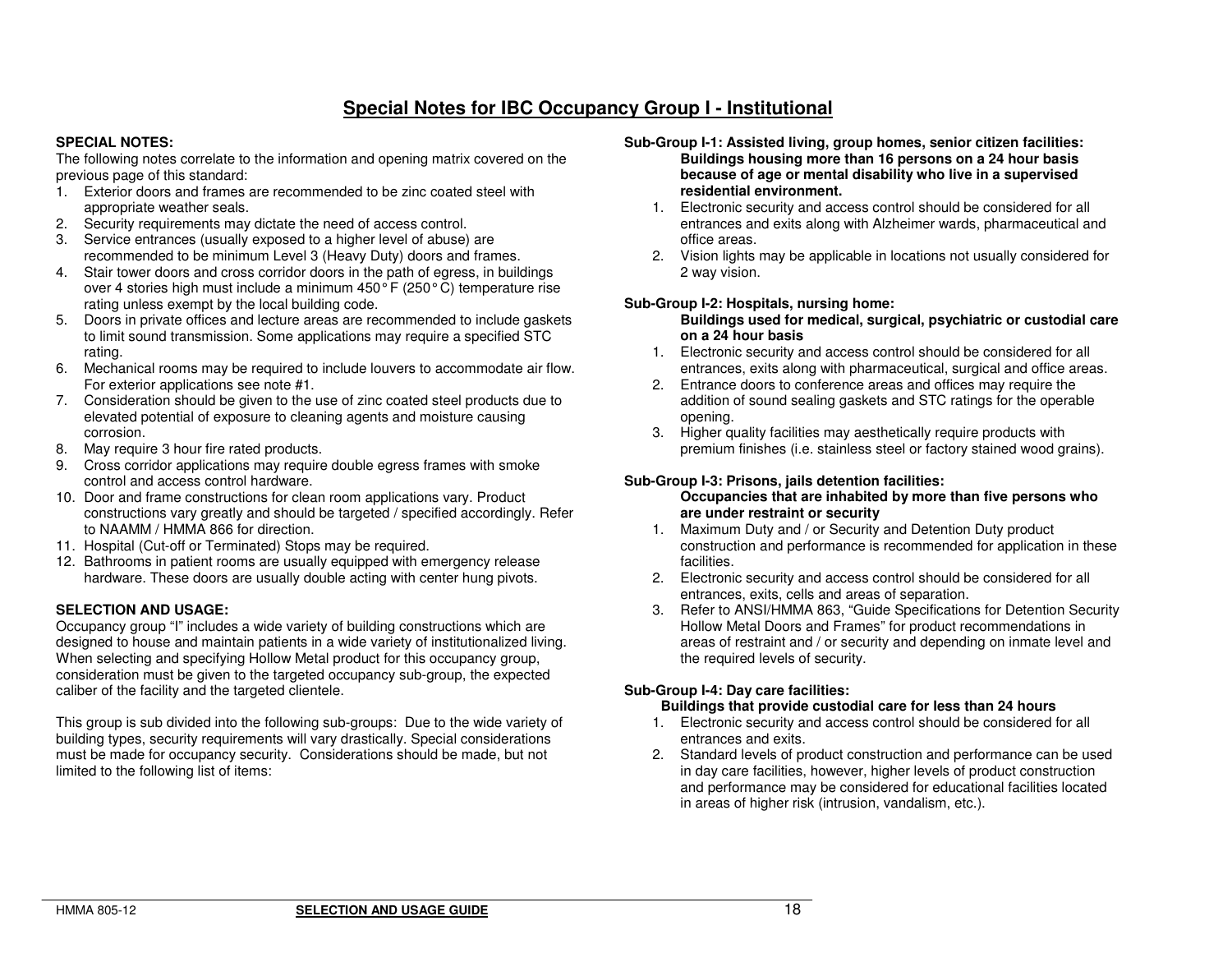# IBC OCCUPANCY Group M - Mercantile

# **Typical Building Type M – Department Store**

**Ref No. Typical Building Openings Special Frequency Abuse<br>
Of Use Probability Door Performance Level Recommended HMMA Construction Specification Special Conditions & Options** 1 2 3 4 5 6 860 861 862 863 865 866 867 Options <sup>2</sup> <sup>3</sup> <sup>4</sup> <sup>5</sup> <sup>6</sup> **<sup>860</sup> <sup>861</sup> <sup>862</sup> <sup>863</sup> <sup>865</sup> <sup>866</sup> <sup>867</sup>** 1 | Main Entrance **1, 2** | High | High | | | **O**  $\frac{\bullet}{\bullet}$ **1** 4 2 3 1 <sup>2</sup> way vision **2** Service Entrance 1, 2, 3 3 | High | High | | | | | O  $\frac{0}{\bullet}$ **1 4 1 2 1 2** way vision **3 Public Restrooms 5 High Moderate**  $\circ$  **1 1 4 Dressing Rooms and The Moderate Moderate | O**  $\frac{\bullet}{\bullet}$  **1 1 5 Offices Low Low**  $\circ$ **1** | | | | **2** | | **1 Privacy 6 Cafeteria, Lunch Room 5 High High**  $\frac{\circ}{\bullet}$ **1 1 4 1 1 2** way vision **7 Closets Low Low**  $\Omega$  **1 1 8** Mechanical Room 1, 2, 4 **Moderate High**  $\frac{\circ}{\circ}$ **1** 4 2 1 Louvers **9 Exit Only Function 1, 2 Low Moderate**  $\circ$ **0 + 1** 1 4 1 1 1

Mercantile facilities generally require heavier door constructions specified in HMMA-861 and 867

### **Door Performance Level Guide:**

 Door performance levels vary with the buildings location and designed function. To help the architect and specification writer, the following variations can be followed:

- $O =$  Consideration for areas of low intensity occupation and minor risk of intrusion.
- $\bullet$  = Consideration for areas of typical to high risk of abuse, intrusion and /or vandalism.
- $\blacktriangleright$  = Consideration for areas of very high risk of abuse, intrusion and /or vandalism.

### **HMMA Construction Specification Guide:**

 The following is a guide to the proper selection and specification of Hollow Metal construction:

- **1 =** Recommended door and frame construction options
- **2 =** Acoustical requirements should be considered
- **3 =** Stainless steel could be used based on function or aesthetics
- **4 =** Commercial security construction is recommended in areas with very high risk of intrusion or severe vandalism.

.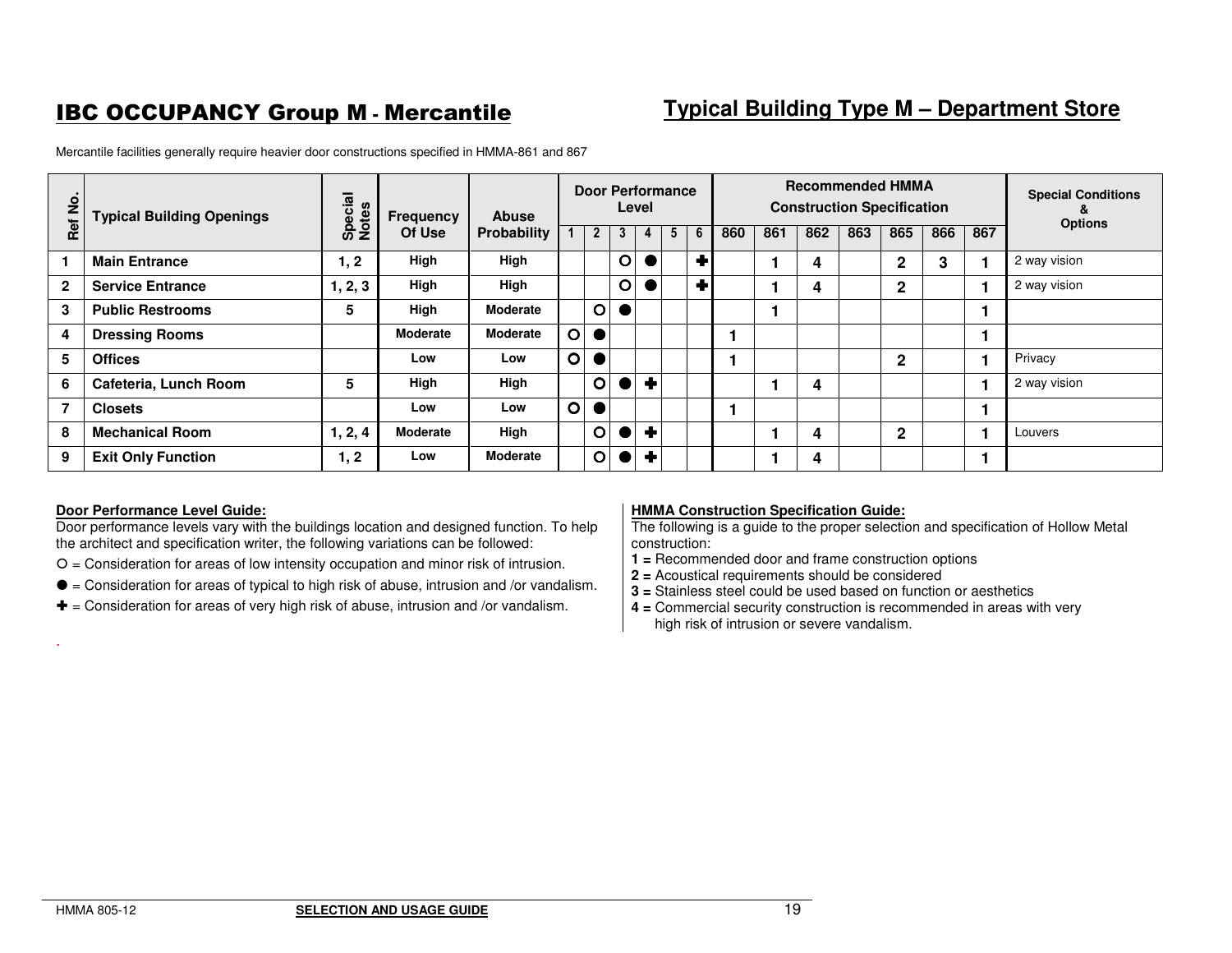# **Special Notes for IBC Occupancy Group M - Mercantile**

### **SPECIAL NOTES:**

 The following notes correlate to the information and opening matrix covered on the previous page of this standard:

- 1. Exterior doors and frames are recommended to be zinc coated steel with appropriate weather seals.
- 2. Security requirements may dictate the need of access control.
- 3. Service entrances (usually exposed to a higher level of abuse) are recommended to be minimum Level 3 (Heavy Duty) doors and frames.
- 4. Mechanical rooms may be required to include louvers to accommodate air flow. For exterior applications see note #1.
- 5. Consideration should be given to the use of zinc coated steel products due to elevated potential of exposure to cleaning agents and moisture causing corrosion.

#### **SELECTION AND USAGE:**

 Occupancy group "M" includes a wide variety of building constructions which are designed as buildings for the sale and display of merchandise. When selecting and specifying Hollow Metal product for this occupancy group, consideration must be given to the targeted occupancy sub-group, the expected caliber of the facility and the targeted clientele.

This occupancy group is not sub divided, but includes constructions such as department stores, drug stores, markets, etc. Considerations should be made, but not limited to the following list of items:

#### **Department Stores:**

- 1. Due to excessive levels of product abuse historically encountered in mercantile applications, extra heavy duty product construction and performance are recommended.
- 2. Electronic security and access control should be considered for all entrances and exits.
- 3. Higher quality entertainment facilities may aesthetically require products with premium finishes (i.e. stainless steel or factory stained wood grains).

### **Drug Stores:**

- 1. Due to excessive levels of product abuse historically encountered in pharmaceutical applications, extra heavy duty product construction and performance are recommended.
- 2. Electronic security and access control should be considered for all entrances, exits and pharmaceutical areas.

#### **Markets:**

- 1. Due to excessive levels of product abuse historically encountered in pharmaceutical applications, extra heavy duty product construction and performance is recommended.
- 2. Electronic security and access control should be considered for all entrances, exits and office areas.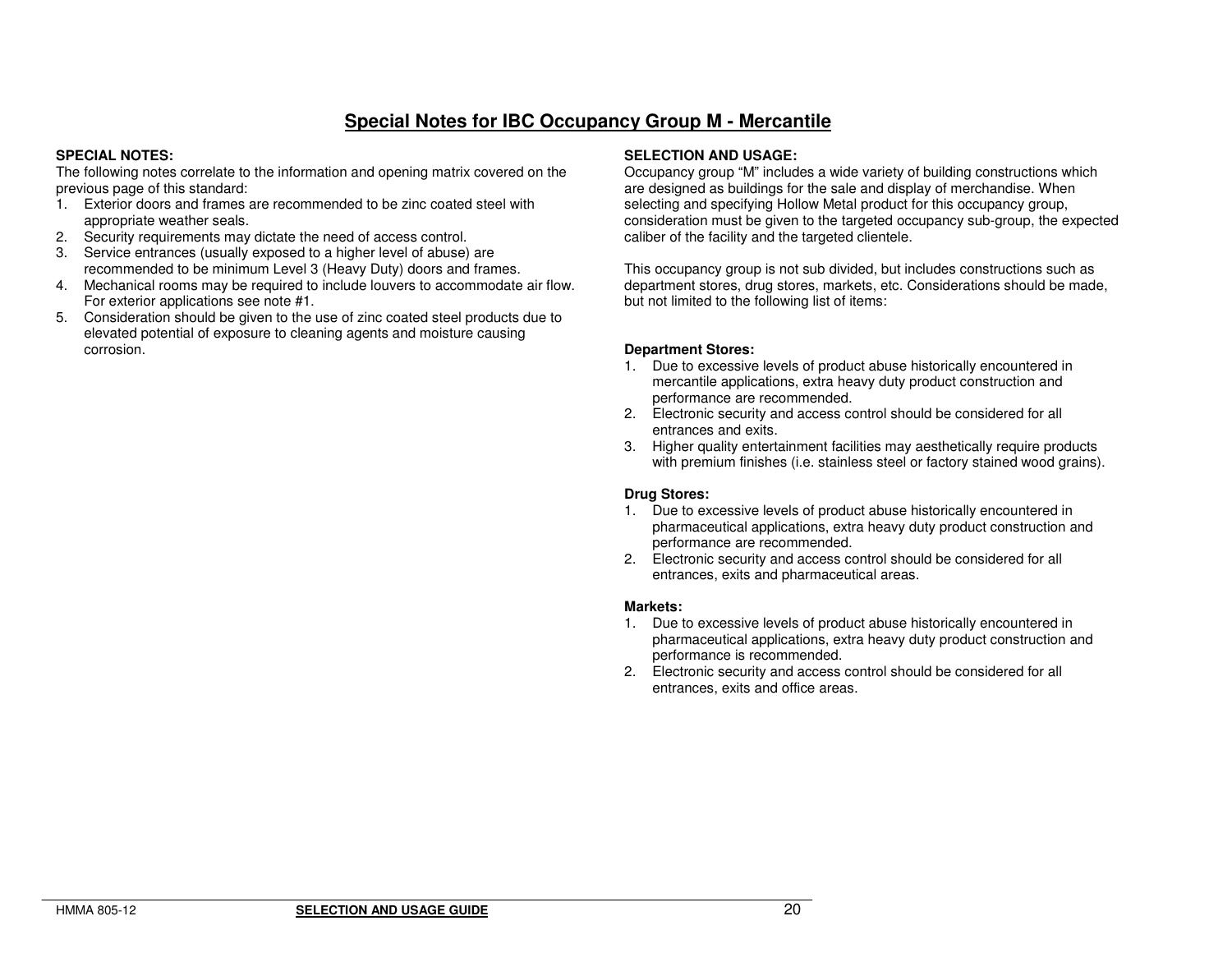# **IBC OCCUPANCY Group R - Residential**

# **Typical Building Type R-2 – Hotels, Motels**

Residential and hospitality facilities vary greatly in applications and opening requirements.

| Ref No.        | <b>Typical Building Openings</b> | Special<br>Notes | <b>Frequency</b> | <b>Abuse</b>       |              |                         |   | Level | <b>Door Performance</b> |   |     |     |     | <b>Recommended HMMA</b><br><b>Construction Specification</b> |                |     |     | <b>Special Conditions</b><br>& |
|----------------|----------------------------------|------------------|------------------|--------------------|--------------|-------------------------|---|-------|-------------------------|---|-----|-----|-----|--------------------------------------------------------------|----------------|-----|-----|--------------------------------|
|                |                                  |                  | Of Use           | <b>Probability</b> | 1            | $\overline{2}$          | 3 | 4     | 5                       | 6 | 860 | 861 | 862 | 863                                                          | 865            | 866 | 867 | <b>Options</b>                 |
| 1              | <b>Main Entrance</b>             | 1, 2             | High             | High               |              |                         | O |       |                         | ٠ |     |     | 4   |                                                              | $\mathbf{2}$   | 3   |     | 2 way vision                   |
| $\mathbf{2}$   | <b>Service Entrance</b>          | 1, 2, 3          | High             | High               |              |                         | O |       |                         | Ŧ |     |     | 4   |                                                              | $\mathbf{2}$   |     |     | 2 way vision                   |
| 3              | <b>Stairwells</b>                | 1, 4             | <b>Moderate</b>  | <b>Moderate</b>    |              | $\circ$                 |   |       |                         |   |     |     |     |                                                              |                |     |     | 2 way vision                   |
| 4              | <b>Cross Corridors</b>           | 4,8              | Low              | Low                | $\circ$      | ●                       |   |       |                         |   |     |     |     |                                                              |                |     |     | 2 way vision                   |
| 5              | <b>Public Restrooms</b>          | 7                | High             | <b>Moderate</b>    |              | O                       |   |       |                         |   |     |     |     |                                                              |                |     |     |                                |
| 6              | <b>Room Entrances</b>            | $\mathbf{2}$     | Low              | High               |              | O                       |   |       |                         |   |     |     |     |                                                              | $\mathbf{2}$   |     |     | 2 way vision                   |
| $\overline{7}$ | Communicating (adjoining rooms)  | 10               | Low              | Low                | $\circ$      |                         |   |       |                         |   |     |     |     |                                                              | $\mathbf{2}$   |     | ۴   | Privacy                        |
| 8              | <b>Offices</b>                   |                  | Low              | Low                | $\mathbf{o}$ |                         |   |       |                         |   |     |     |     |                                                              | $\overline{2}$ |     |     | Privacy                        |
| 9              | Kitchen                          | 7                | <b>Moderate</b>  | High               |              | O                       |   |       |                         |   |     |     |     |                                                              |                | 3   |     | 2 way vision                   |
| 10             | Cafeteria, Restaurant            | 7                | High             | High               |              | $\overline{\mathsf{O}}$ |   |       |                         |   |     |     |     |                                                              |                |     |     | 2 way vision                   |
| 11             | Lecture, Conference, Auditorium  | 5                | <b>Moderate</b>  | <b>Moderate</b>    |              | $\overline{\mathsf{O}}$ |   |       |                         |   |     | 1   |     |                                                              | $\mathbf{2}$   | 3   |     | Acoustical                     |
| $12 \,$        | <b>Closets</b>                   |                  | Low              | Low                | $\circ$      |                         |   |       |                         |   |     |     |     |                                                              |                |     |     |                                |
| 13             | <b>Mechanical Room</b>           | 1, 2, 6          | Low              | Low                | $\mathbf{o}$ | ●                       |   |       |                         |   |     |     |     |                                                              | $\overline{2}$ |     |     | Louvers                        |
| 14             | <b>Entrance between wings</b>    | 8, 9             | High             | High               |              | $\circ$                 |   |       |                         |   |     |     |     |                                                              |                |     |     | 2 way vision                   |
| 15             | <b>Exit Only Function</b>        | 1, 2             | Low              | Moderate           |              | $\circ$                 |   |       |                         | ٠ |     |     | 4   |                                                              |                |     |     |                                |

#### **Door Performance Level Guide:**

 Door performance levels vary with the buildings location and designed function. To help the architect and specification writer, the following variations can be followed:

- $O =$  Consideration for areas of low intensity occupation and minor risk of intrusion.
- $\bullet$  = Consideration for areas of typical to high risk of abuse, intrusion and /or vandalism.
- $\blacktriangleright$  = Consideration for areas of very high risk of abuse, intrusion and /or vandalism.

### **HMMA Construction Specification Guide:**

- **1 =** Recommended door and frame construction options
- **2 =** Acoustical requirements should be considered
- **3 =** Stainless steel could be used based on function or aesthetics
- **4 =** Commercial security construction is recommended in areas with very high risk of intrusion or severe vandalism.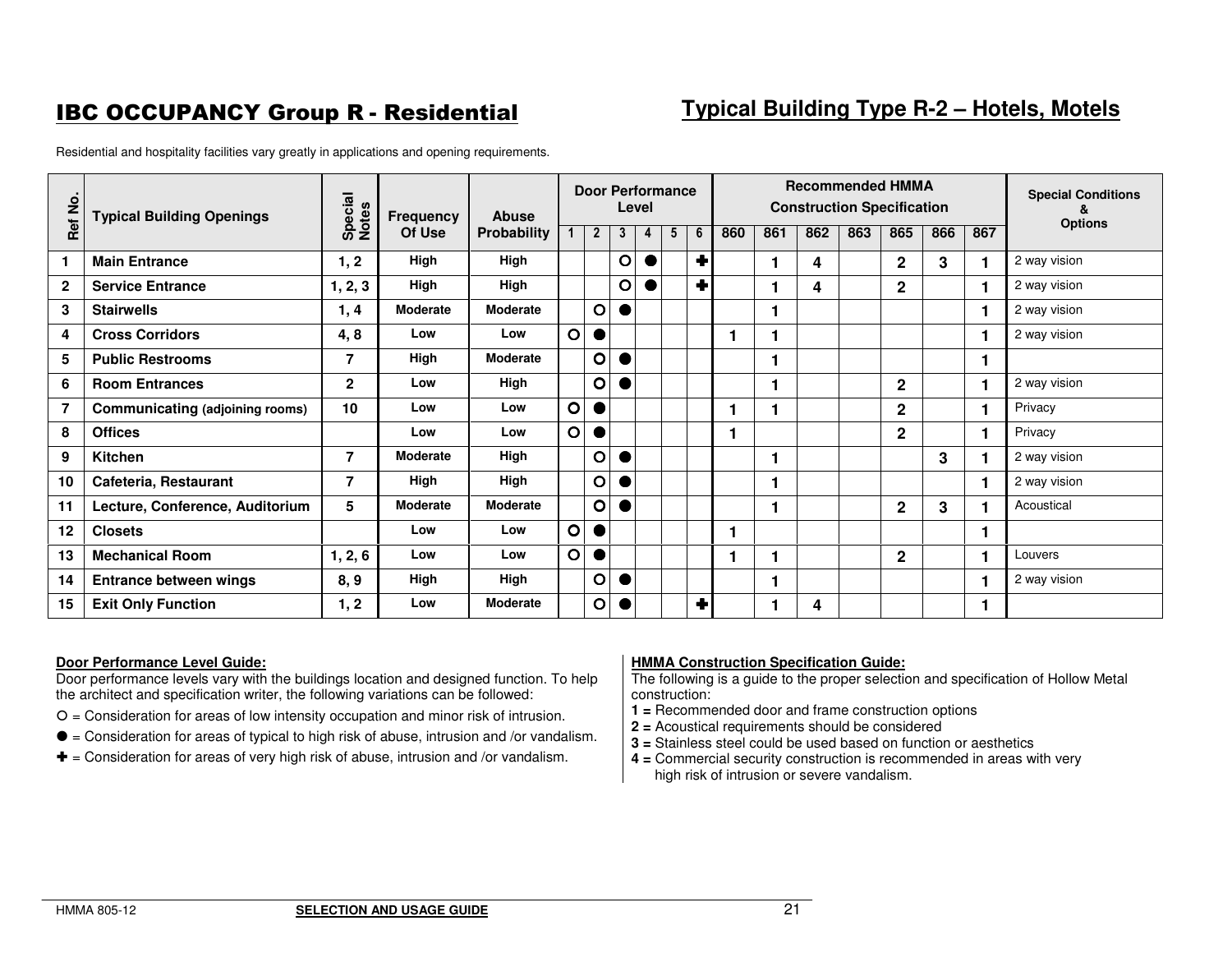### **Special Notes for IBC Occupancy Group R - Residential**

### **SPECIAL NOTES:**

 The following notes correlate to the information and opening matrix covered on the previous page of this standard:

- 1. Exterior doors and frames are recommended to be zinc coated steel with appropriate weather seals.
- 2. Security requirements may dictate the need of access control.
- 3. Service entrances (usually exposed to a higher level of abuse) are recommended to be minimum Level 3 (Heavy Duty) doors and frames.
- 4. Stair tower doors and cross corridor doors in the path of egress, in buildings over 4 stories high must include a minimum 450° F (250° C) temperature rise rating unless exempt by the local building code.
- 5. Sound control may be a factor on exterior entrance doors. These doors are recommended to include gaskets to limit sound transmission. Some applications may require a specified STC rating.
- 6. Mechanical rooms may be required to include louvers to accommodate air flow. For exterior applications see note #1.
- 7. Consideration should be given to the use of zinc coated steel products due to elevated potential of exposure to cleaning agents and moisture causing corrosion.
- 8. Cross corridor applications may require double egress frames with smoke control and access control hardware.
- 9. May require 3 hour fire rated products.
- 10. Some adjoining guest rooms include communicating doors/frames. These openings will include a separate door hung in each rabbet. Sound gaskets may be required.

### **SELECTION AND USAGE:**

 Occupancy group "H" includes a wide variety of building constructions which are designed to house people. When selecting and specifying Hollow Metal product for this occupancy group, consideration must be given to the targeted occupancy subgroup, the expected caliber of the facility and the targeted clientele.

Considerations should be made, but not limited to the following list of items:

### **Sub-Group R-1: Hotels, motels, extended stay facilities:**

#### **Occupancies containing sleeping units where occupants are transient**

- 1. Higher levels of product construction and performance are recommended for facilities located in locations of higher risk (intrusion, vandalism, etc.) or facilities catering to younger occupants.
- 2. Electronic security and access control should be considered for all exterior entrances and exits and rooms.
- 3. Room doors may require the addition of sound sealing gaskets and STC ratings for the operable opening.
- 4. Higher quality facilities may aesthetically require products with premium finishes (i.e. stainless steel or factory stained wood grains).

#### **Sub-Group R-2: Apartment houses, dormitories:**

 **Occupancies containing sleeping units or more than two dwelling units where the occupants are permanent in nature** 

- 1. Higher levels of product construction and performance are recommended for facilities located in locations of higher risk (intrusion, vandalism, etc.) or facilities catering to younger occupants.
- 2. Electronic security and access control should be considered for all exterior and individual apartment entrances.
- 3. Apartment entrances may require the addition of sound sealing gaskets and STC ratings for the operable opening.
- 4. Higher quality facilities may aesthetically require products with premium finishes (i.e. stainless steel or factory stained wood grains).

#### **Sub-Group R-3: Hotels, motels, extended stay facilities, apartment houses, dormitories & assisted living facilities:**

 **Residential occupancies where the occupants are permanent in nature and not classified as R-1, R-2 or R-4** 

- 1. Higher levels of product construction and performance are recommended for facilities located in locations of higher risk (intrusion, vandalism, etc.) or facilities catering to younger occupants and/or dormitory facilities.
- 2. Electronic security and access control should be considered for all exterior entrances and rooms.
- 3. Room doors may require the addition of sound sealing gaskets and STC ratings for the operable opening.
- 4. Higher quality facilities may aesthetically require products with premium finishes (i.e. stainless steel or factory stained wood grains).

### **Sub-Group R-4: Assisted living facilities:**

#### **Residential occupancies for residential care/assisted living including five but not more than 16 persons**

- 1. Electronic security and access control should be considered for all entrances and exits along with Alzheimer wards, pharmaceutical and office areas.
- 2. Vision lights may be applicable in locations not usually considered for 2 way vision.
- 3. Higher quality facilities may aesthetically require products with premium finishes (i.e. stainless steel or factory stained wood grains).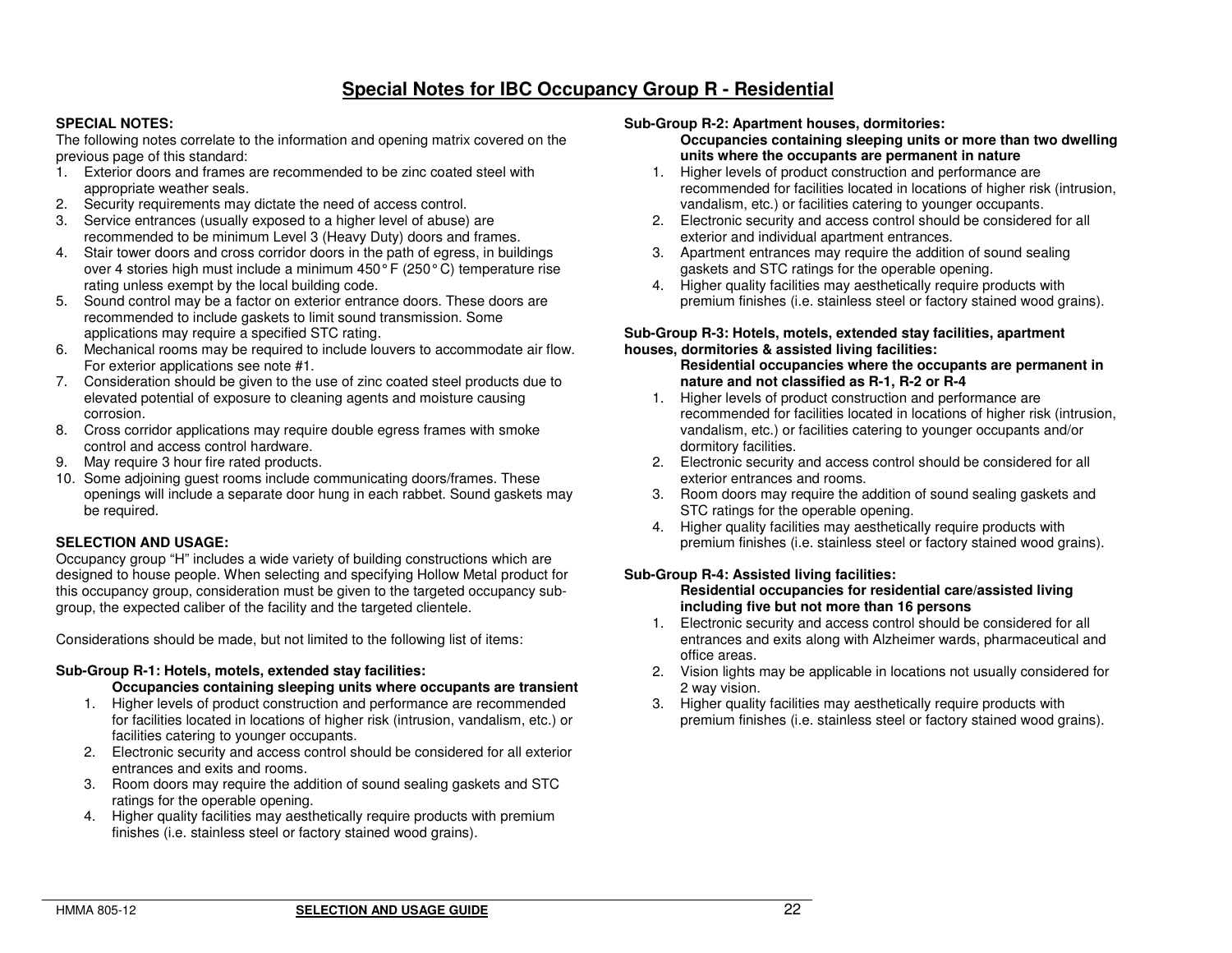# **IBC OCCUPANCY Group S-Storage**

# **Typical Building Type S-1: Furniture Warehouse**

| $\overline{2}$           | <b>Typical Building Openings</b> | Special<br>Notes | Frequency       | <b>Abuse</b>    |         |                         |   | Level | <b>Door Performance</b> |   |     |     | <b>Recommended HMMA</b><br><b>Construction Specification</b> |     |              |     |     | <b>Special Conditions</b><br><b>Options</b> |
|--------------------------|----------------------------------|------------------|-----------------|-----------------|---------|-------------------------|---|-------|-------------------------|---|-----|-----|--------------------------------------------------------------|-----|--------------|-----|-----|---------------------------------------------|
| Ref                      |                                  |                  | Of Use          | Probability     |         | $\mathbf{2}$            | 3 | 4     | 5 <sup>5</sup>          | 6 | 860 | 861 | 862                                                          | 863 | 865          | 866 | 867 |                                             |
|                          | <b>Main Entrance</b>             | 1, 2             | <b>Moderate</b> | High            |         | $\circ$                 |   |       |                         | Ŧ |     |     | 4                                                            |     | 2            | 3   |     | 2 way vision                                |
| $\overline{2}$           | <b>Service Entrance</b>          | 1, 2, 3          | <b>Moderate</b> | High            |         | $\circ$                 |   |       |                         | ┳ |     |     | 4                                                            |     | $\mathbf{2}$ |     |     | 2 way vision                                |
| 3                        | <b>Public Restrooms</b>          | 5                | <b>Moderate</b> | Moderate        |         | $\circ$                 |   |       |                         |   |     |     |                                                              |     |              |     |     |                                             |
| 4                        | <b>Offices</b>                   |                  | Low             | Low             | $\circ$ |                         |   |       |                         |   |     |     |                                                              |     | 2            |     |     | Privacy                                     |
| 5                        | <b>Closets</b>                   |                  | Low             | Low             | $\circ$ |                         |   |       |                         |   |     |     |                                                              |     |              |     |     |                                             |
| 6                        | <b>Mechanical Room</b>           | 4                | <b>Moderate</b> | High            |         | $\circ$                 |   |       |                         |   |     |     |                                                              |     | $\mathbf{2}$ |     |     | Louvers                                     |
| $\overline{\phantom{a}}$ | Warehouse                        | $\mathbf{2}$     | <b>Moderate</b> | <b>Moderate</b> |         | $\overline{\mathbf{O}}$ |   |       |                         |   |     |     |                                                              |     |              |     |     | 2 way vision                                |
| 8                        | <b>Exit Only Function</b>        | 1, 2             | Low             | <b>Moderate</b> |         | $\overline{O}$          |   |       |                         |   |     |     | 4                                                            |     |              |     |     |                                             |

**Storage facilities generally require heavier door constructions specified in HMMA-861 and 867** 

### **Door Performance Level Guide:**

 Door performance levels vary with the buildings location and designed function. To help the architect and specification writer, the following variations can be followed:

- $O =$  Consideration for areas of low intensity occupation and minor risk of intrusion.
- $\bullet$  = Consideration for areas of typical to high risk of abuse, intrusion and /or vandalism.
- $\blacklozenge$  = Consideration for areas of very high risk of abuse, intrusion and /or vandalism.

### **HMMA Construction Specification Guide:**

- **1 =** Recommended door and frame construction options
- **2 =** Acoustical requirements should be considered
- **3 =** Stainless steel could be used based on function or aesthetics
- **4 =** Commercial security construction is recommended in areas with very high risk of intrusion or severe vandalism.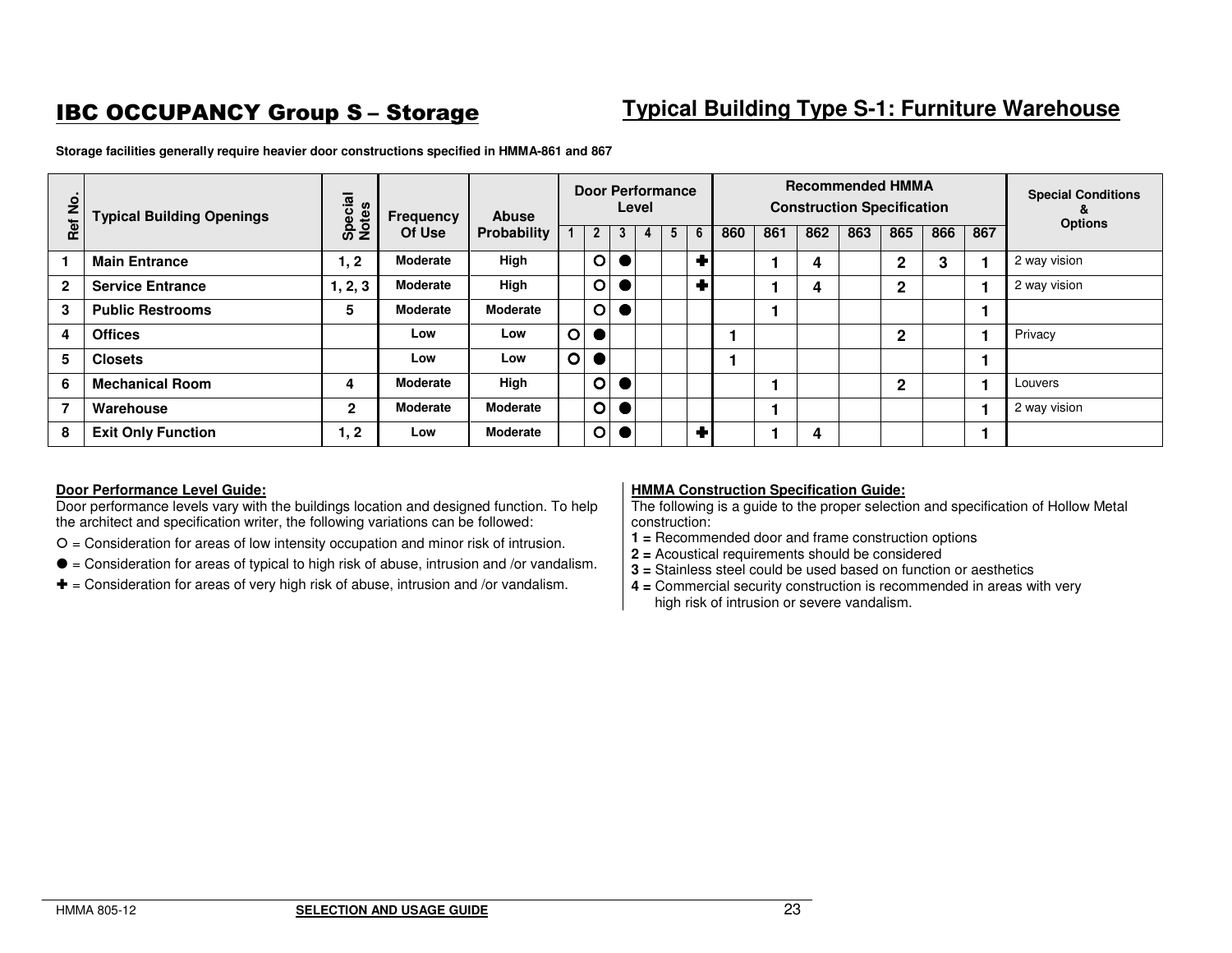# **HMMA 805-12 SELECTION OPTIONS**

### **Special Notes for IBC Occupancy Group S - Storage**

### **SPECIAL NOTES:**

 The following notes correlate to the information and opening matrix covered on the previous page of this standard:

- 1. Exterior doors and frames are recommended to be zinc coated steel with appropriate weather seals.
- 2. Security requirements may dictate the need of access control.
- 3. Service entrances (usually exposed to a higher level of abuse) are recommended to be minimum Level 3 (Heavy Duty) doors and frames.
- 4. Mechanical rooms may be required to include louvers to accommodate air flow. For exterior applications see note #1.
- 5. Consideration should be given to the use of zinc coated steel products due to elevated potential of exposure to cleaning agents and moisture causing corrosion.

#### **SELECTION AND USAGE:**

 Occupancy group "A" includes a wide variety of building constructions which are designed to accommodate the storage of goods. When selecting and specifying Hollow Metal product for this occupancy group, consideration must be given to the targeted occupancy sub-group, the expected caliber of the facility and the targeted clientele.

Considerations should be made, but not limited to the following list of items:

#### **Sub-Group S-1: Furniture, grains, lumber, books, sugar: Moderate hazard storage**

- 1. Electronic security and access control should be considered for all entrances and exits and in certain applications should be considered on offices.
- 2. Due to excessive levels of product abuse historically encountered in storage facilities, extra heavy duty or maximum duty product construction and performance are recommended at employee entrance areas.

### **Sub-Group S-2: Cement, food products, metals, meats : Low hazard storage**

 1. Electronic security and access control should be considered for all entrances and exits and in certain applications should be considered on offices.

 Due to excessive levels of product abuse historically encountered in storage facilities, extra heavy duty or maximum duty product construction and performance are recommended at employee entrance areas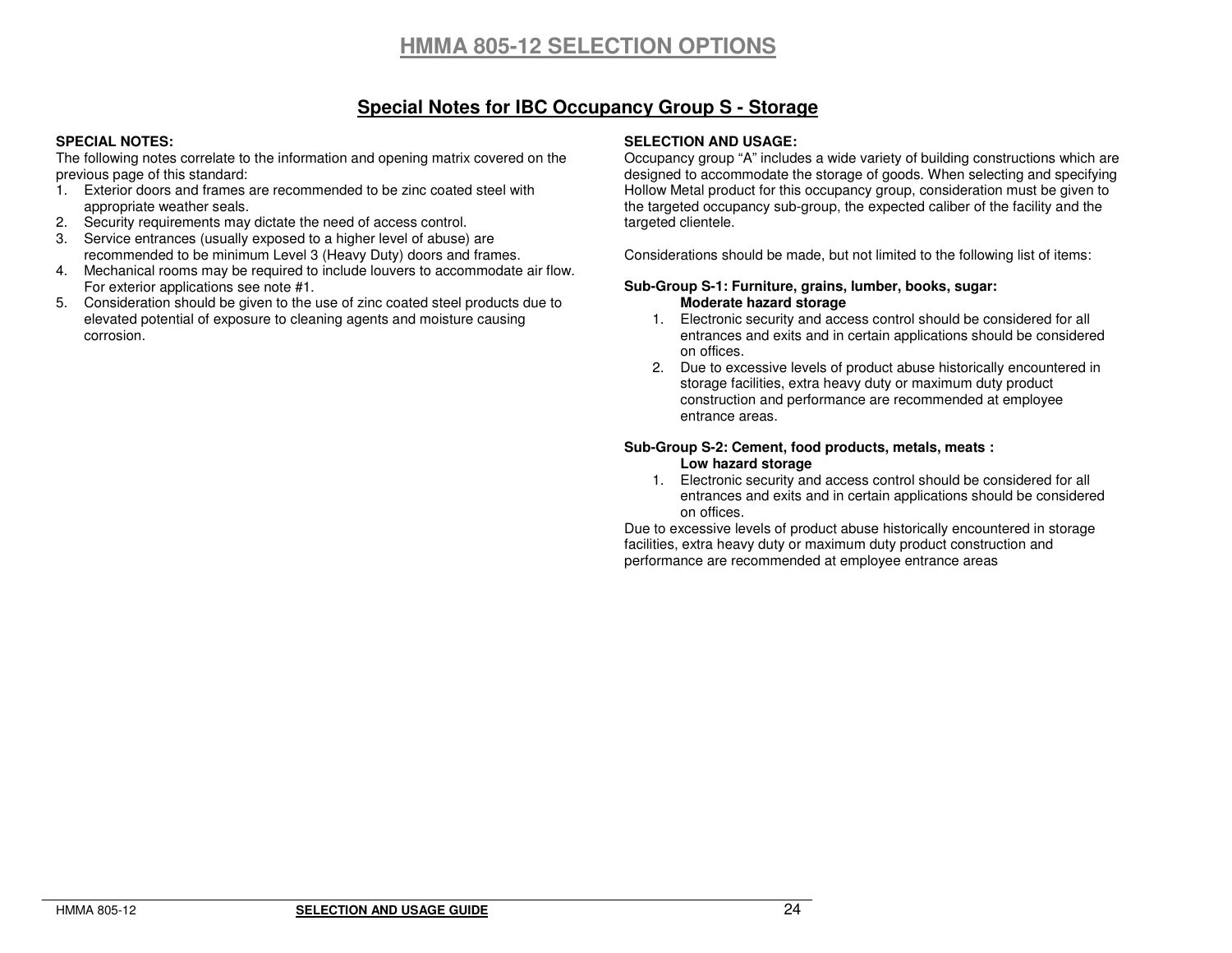# IBC OCCUPANCY Group U - Utility And Miscellaneous

# **Typical Building Type S-1: Parking Garages**

| $\overline{2}$   | <b>Typical Building Openings</b> | Special<br>Notes | <b>Frequency</b><br>Of Use | <b>Abuse</b><br>Probability | Door Performance<br>Level |              |         |   | <b>Recommended HMMA</b><br><b>Construction Specification</b> |           |     |     | <b>Special Conditions</b><br>ă |     |              |     |     |                |
|------------------|----------------------------------|------------------|----------------------------|-----------------------------|---------------------------|--------------|---------|---|--------------------------------------------------------------|-----------|-----|-----|--------------------------------|-----|--------------|-----|-----|----------------|
| Ref <sub>l</sub> |                                  |                  |                            |                             |                           | $\mathbf{2}$ | 3       | 4 | 5 <sup>1</sup>                                               | 6         | 860 | 861 | 862                            | 863 | 865          | 866 | 867 | <b>Options</b> |
|                  | <b>Main Entrance</b>             | 1, 2             | High                       | High                        |                           |              | $\circ$ |   |                                                              | $\ddot{}$ |     |     | 4                              |     |              | 3   |     | 2 way vision   |
| $\mathbf{2}$     | <b>Service Entrance</b>          | 1, 2, 3          | <b>Moderate</b>            | High                        |                           | $\circ$      |         |   |                                                              | ٠         |     |     | 4                              |     |              |     |     | 2 way vision   |
| 3                | <b>Stairwells</b>                | 1, 4             | <b>Moderate</b>            | <b>Moderate</b>             |                           | O            |         |   |                                                              |           |     |     |                                |     |              |     |     | 2 way vision   |
| 3                | <b>Restrooms</b>                 | 4                | <b>Moderate</b>            | <b>Moderate</b>             |                           | $\circ$      |         |   |                                                              |           |     |     |                                |     |              |     |     |                |
| 4                | <b>Offices</b>                   |                  | Low                        | Low                         | $\overline{O}$            |              |         |   |                                                              |           |     |     |                                |     | $\mathbf{2}$ |     |     | Privacy        |
| 5                | <b>Closets</b>                   |                  | Low                        | Low                         | $\overline{\mathbf{O}}$   | $\bullet$    |         |   |                                                              |           |     |     |                                |     |              |     |     |                |
| 6                | <b>Mechanical Room</b>           | 3                | <b>Moderate</b>            | High                        |                           | $\circ$      |         |   |                                                              |           |     |     |                                |     |              |     |     | Louvers        |
|                  | <b>Exit Only Function</b>        | 1, 2             | Low                        | High                        |                           | O            |         |   |                                                              | ٠         |     |     | 4                              |     |              |     |     |                |

**Utility facilities generally require heavier door constructions specified in HMMA-861 and 867** 

### **Door Performance Level Guide:**

 Door performance levels vary with the buildings location and designed function. To help the architect and specification writer, the following variations can be followed:

 $O =$  Consideration for areas of low intensity occupation and minor risk of intrusion.

 $\bullet$  = Consideration for areas of typical to high risk of abuse, intrusion and /or vandalism.

 $\blacklozenge$  = Consideration for areas of very high risk of abuse, intrusion and /or vandalism.

### **HMMA Construction Specification Guide:**

 The following is a guide to the proper selection and specification of Hollow Metal construction:

**1 =** Recommended door and frame construction options

**2 =** Acoustical requirements should be considered

**3 =** Stainless steel could be used based on function or aesthetics

 **4 =** Commercial security construction is recommended in areas with very high risk of intrusion or severe vandalism.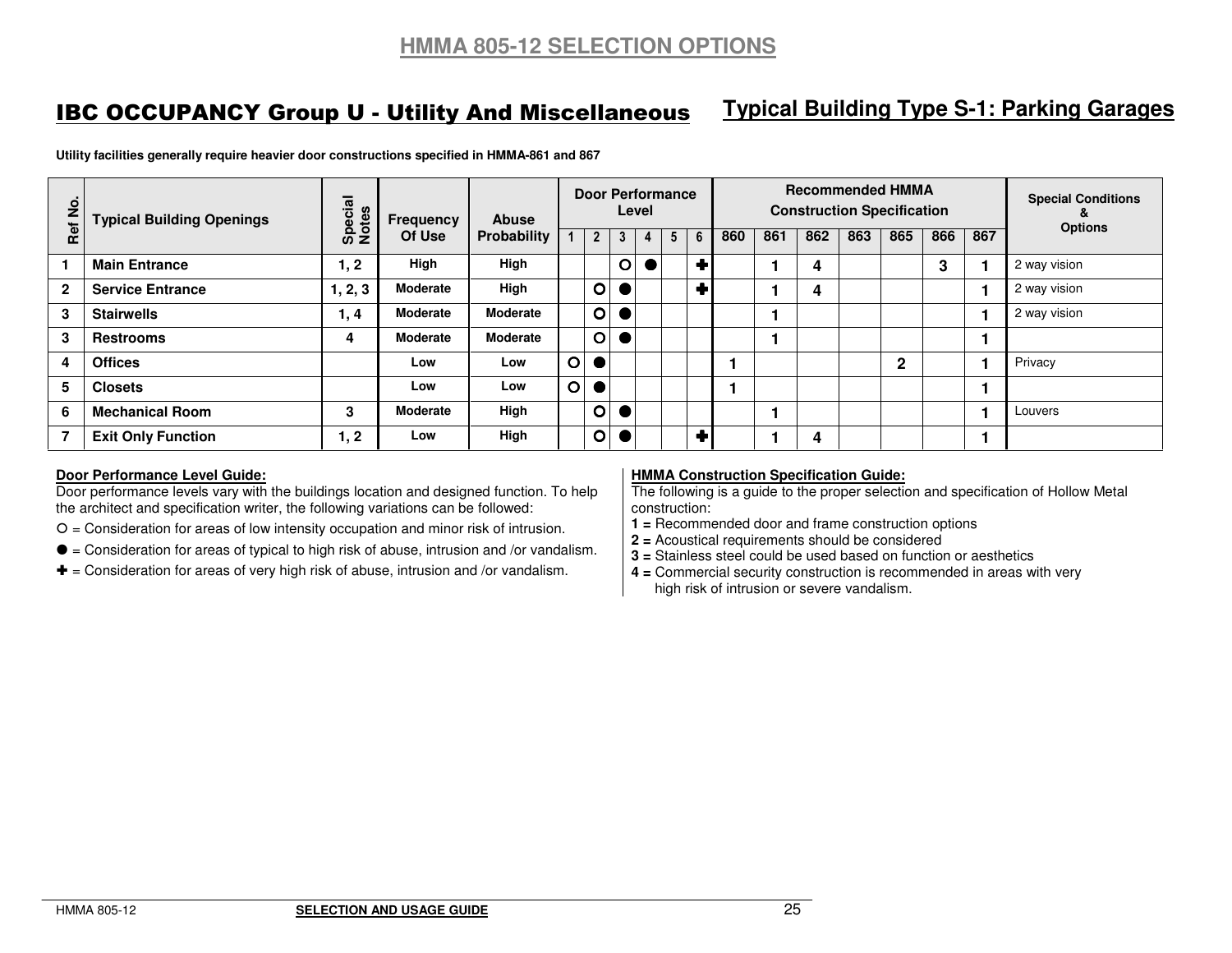### **Special Notes for IBC Occupancy Group U - Utility and Miscellaneous**

### **SPECIAL NOTES:**

 The following notes correlate to the information and opening matrix covered on the previous page of this standard:

- 1. Exterior doors and frames are recommended to be zinc coated steel with appropriate weather seals.
- 2. Security requirements may dictate the need of access control.
- 3. Mechanical rooms may be required to include louvers to accommodate air flow. For exterior applications see note #1.
- 4. Consideration should be given to the use of zinc coated steel products due to elevated potential of exposure to cleaning agents and moisture causing corrosion.

### **SELECTION AND USAGE:**

 Occupancy group "U" includes a wide variety of building constructions of an accessory nature not classified as any specific occupancy. When selecting and specifying Hollow Metal product for this occupancy group, consideration must be given to the targeted occupancy sub-group, the expected caliber of the facility and the targeted clientele.

Considerations should be made, but not limited to the following list of items:

**Barns, Carports, Sheds -** These building constructions are usually light or standard duty hollow metal construction.

**Stables:** Constructions vary radically in quality and durability.

 1. Higher quality facilities in thorough bred industries may aesthetically require products with premium finishes (i.e. stainless steel or factory stained wood grains).

**Private Garages:** Constructions vary radically in quality and durability.

- 1. Higher levels of product construction and performance are recommended for entertainment facilities located in locations of higher risk (intrusion, vandalism, etc.) or facilities catering to younger clientele.
- 2. Electronic security and access control should be considered for all entrances and exits.
- 3. Higher quality entertainment facilities may aesthetically require products with premium finishes (i.e. stainless steel or factory stained wood grains).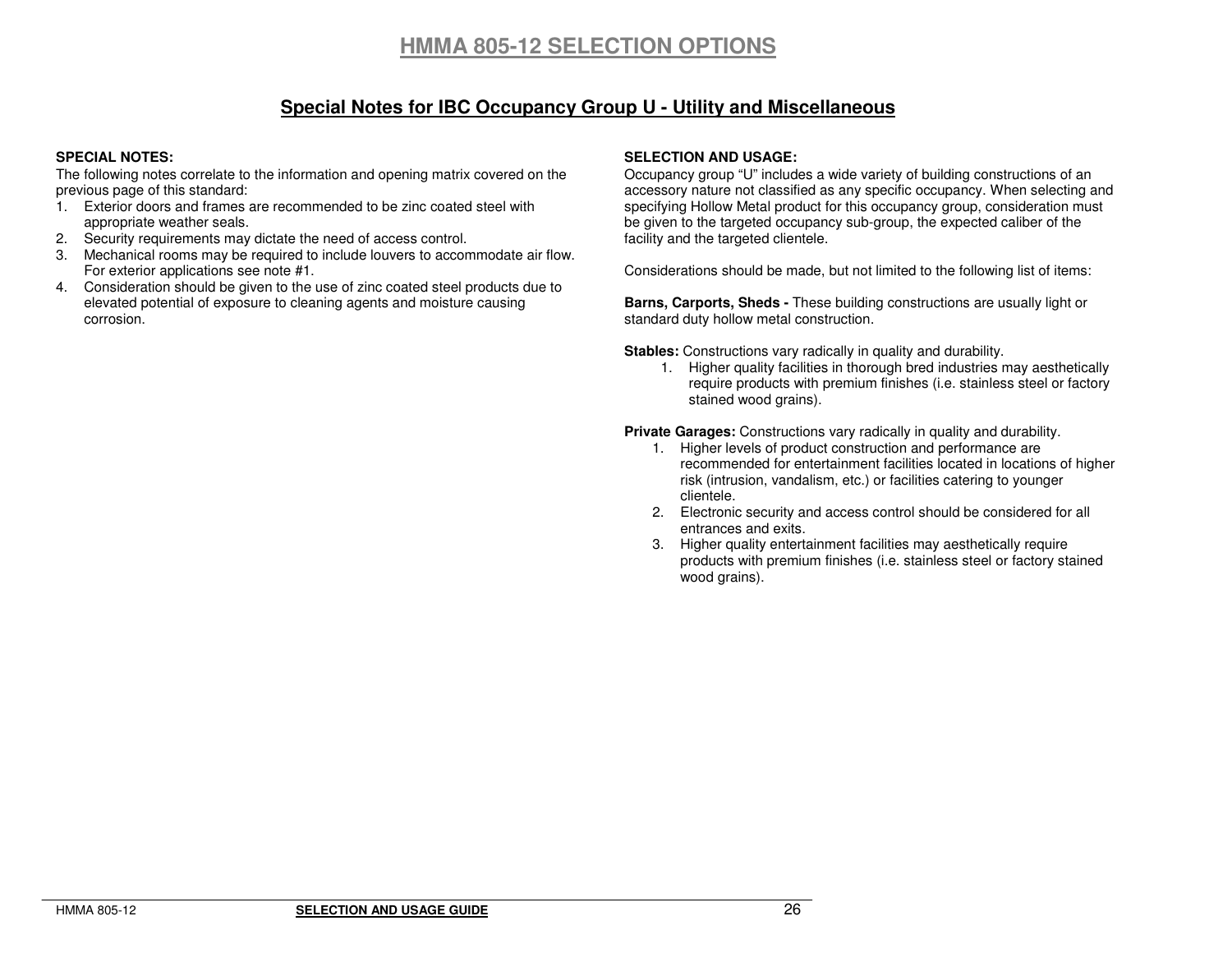# **HMMA 805-12 SELECTION OPTIONS**

### **FRAME CONSTRUCTION SELECTION CHART**

The following chart shows recommended frames for a variety of wall constructions. Locate the wall requirements on the chart that follows. Determine the frame most suitable for the specified usage.

Refer to NAAMM standard HMMA 820 for frame constructions covered in this selection chart.

|                                                                                      |                    |              |                       | JAMB DEPTH (Size of frame to Specify) |                    |
|--------------------------------------------------------------------------------------|--------------------|--------------|-----------------------|---------------------------------------|--------------------|
| <b>WALL DETAIL AND TYPE</b>                                                          | $4 - 3/4$<br>121mm | $5 - 3/4$    | $6 - 3/4$<br>$171$ mm | $7 - 3/4$<br>197 <sub>mm</sub>        | $8 - 3/4$<br>222mm |
| <b>Wrap Around Concrete Block</b>                                                    |                    | 146mm        |                       |                                       |                    |
| 4" (102 mm) Masonry Unit                                                             | $\checkmark$       |              |                       |                                       |                    |
| 6" (152 mm) Masonry Unit                                                             |                    |              | $\checkmark$          |                                       |                    |
| 8" (203 mm) Masonry Unit                                                             |                    |              |                       |                                       | ✓                  |
| <b>Butted Masonry</b>                                                                |                    |              |                       |                                       |                    |
| 6" (152 mm) Masonry Unit                                                             | $\checkmark$       | $\checkmark$ |                       |                                       |                    |
| 8" (203 mm) Masonry Unit                                                             | $\checkmark$       | $\checkmark$ | $\checkmark$          | $\checkmark$                          |                    |
| Cavity Wall, 4" (101 mm) Masonry Units                                               |                    |              | $\checkmark$          | $\checkmark$                          | $\checkmark$       |
| Cavity Wall, 6" (152 mm) Masonry Units                                               |                    |              |                       |                                       | ✓                  |
| <b>Concrete Block and Tile</b>                                                       |                    |              |                       |                                       |                    |
| Cavity Wall, 4" (102 mm) Masonry Units                                               | $\checkmark$       |              |                       |                                       | ✓                  |
| 4" (102 mm) Masonry Unit, Brick Veneer w/plaster                                     |                    | $\checkmark$ |                       |                                       |                    |
| 4" (102 mm) Masonry Unit, Brick Veneer                                               |                    |              | $\checkmark$          |                                       |                    |
| Cavity Wall, 4" (1012 mm) Masonry Unit, Brick Veneer                                 |                    |              |                       | $\checkmark$                          |                    |
| <b>Existing Wall</b>                                                                 |                    |              |                       |                                       |                    |
| Poured Concrete or Concrete Block                                                    | $\checkmark$       | $\checkmark$ | $\checkmark$          | $\checkmark$                          | ✓                  |
| <b>Wood/Steel Stud Walls</b>                                                         |                    |              |                       |                                       |                    |
| 2' X 3" (50 mm X 76 mm) Wood Stud, 1/2" (13 mm) Wallboard                            | $\checkmark$       |              |                       |                                       |                    |
| Closed Steel Stud, Gypsum                                                            | ✓                  | $\checkmark$ | $\checkmark$          | $\checkmark$                          |                    |
| 2" X 4" (50 mm X 76 mm) Wood Stud Gypsum                                             |                    | $\checkmark$ |                       |                                       |                    |
| 2" X 4" (50 mm X 76 mm) Wood Stud, Brick Veneer                                      |                    |              | $\checkmark$          | $\checkmark$                          |                    |
| 2" X 4" (50 mm X 76 mm) Wood Stud, 5/8" (15 mm) Gypsum                               |                    |              |                       | ✓                                     |                    |
| 2' X 4" (50 mm X 76 mm) Wood Stud, 1/2" (12 mm) & 5/8" (16 mm) Gypsum<br>both sides. |                    |              |                       | ✓                                     |                    |

Notes:

1. Size of frame to specify will vary with stud size.

2. Frames can also be used in wall conditions other than those shown below.

3. Frames for these walls can be KD (knock-down) or Welded.

### **Typical frame details applicable to this page:**









**EXISTING WALL**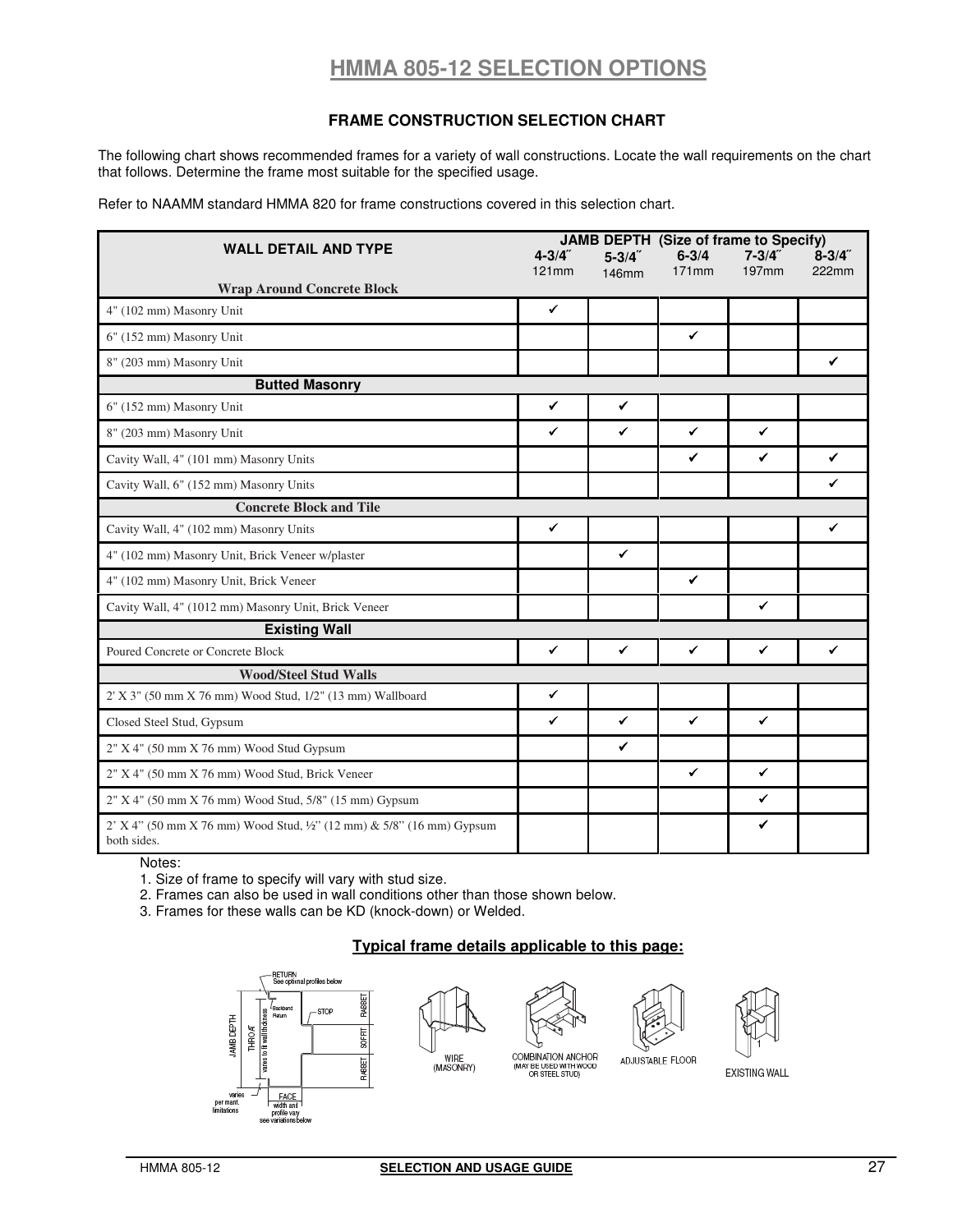### **DRYWALL SLIP-ON HOLLOW METAL FRAME CONSTRUCTION SELECTION CHART**

The following chart shows recommended frames for a variety of steel and wood stud drywall wall constructions. Locate the wall requirements on the chart that follows. Determine the frame most suitable for the specified usage.

|                                             | <b>WALL STUDS</b>                           | <b>THICKNESSES</b> |                  |                                        |  |  |  |  |  |  |  |  |
|---------------------------------------------|---------------------------------------------|--------------------|------------------|----------------------------------------|--|--|--|--|--|--|--|--|
| <b>Size</b><br><b>Type</b>                  |                                             | <b>Drywall</b>     | Wall             | <b>JAMB DEPTH</b><br>(see note $# 4$ ) |  |  |  |  |  |  |  |  |
|                                             | 1 layer of drywall on each side of the wall |                    |                  |                                        |  |  |  |  |  |  |  |  |
| $1-5/8"$ (41)                               | <b>STEEL</b>                                | $1/2"$ (12)        | $2 - 5/8"$ (67)  | $3-5/8"$ (92)                          |  |  |  |  |  |  |  |  |
| $1-5/8$ " (41)                              | <b>STEEL</b>                                | $5/8$ " (16)       | $2 - 7/8$ " (73) | $3-7/8$ " (98)                         |  |  |  |  |  |  |  |  |
| $2-1/2"$ (64)                               | <b>WOOD OR STEEL</b>                        | $1/2"$ (12)        | $3-1/2"$ (89)    | $4-1/2"$ (114)                         |  |  |  |  |  |  |  |  |
| $2-1/2"$ (64)                               | <b>WOOD OR STEEL</b>                        | $5/8$ " (16)       | $3-3/4"$ (95)    | $4-3/4"$ (121)                         |  |  |  |  |  |  |  |  |
| $2-1/2"$ (64)                               | <b>WOOD OR STEEL</b>                        | $3/4"$ (19)        | 4" (102)         | $5"$ (127)                             |  |  |  |  |  |  |  |  |
| $3-1/2"$ (89)                               | <b>WOOD</b>                                 | $1/2"$ (12)        | $4-1/2"$ (114)   | $5-1/2"$ (140)                         |  |  |  |  |  |  |  |  |
| $3-1/2"$ (89)                               | <b>WOOD</b>                                 | $5/8$ " (16)       | $4-3/4"$ (121)   | $5-3/4"$ (146)                         |  |  |  |  |  |  |  |  |
| $3-5/8"$ (92)                               | <b>STEEL</b>                                |                    | 4-7/8" (124)     | 5-7/8" (149)                           |  |  |  |  |  |  |  |  |
|                                             | 2 layer of drywall on each side of the wall |                    |                  |                                        |  |  |  |  |  |  |  |  |
| $2-1/2"$ (64)                               | <b>WOOD OR STEEL</b>                        | $1/2"$ (12)        | 4 1/2" (114)     | 51/2" (140)                            |  |  |  |  |  |  |  |  |
| $2-1/2"$ (64)                               | <b>WOOD OR STEEL</b>                        | $5/8$ " (16)       | 5" (127)         | $6"$ (152)                             |  |  |  |  |  |  |  |  |
| $3-1/2"$ (89)                               | <b>WOOD</b>                                 | $1/2"$ (12)        | 5 1/2" (140)     | 6 1/2" (165)                           |  |  |  |  |  |  |  |  |
| 3 layer of drywall on each side of the wall |                                             |                    |                  |                                        |  |  |  |  |  |  |  |  |
| $1-5/8$ " (41)                              | <b>STEEL</b>                                | $1/2"$ (12)        | $4 - 5/8"$ (118) | 5 5/8" (143)                           |  |  |  |  |  |  |  |  |
| $3-5/8"$ (92)                               | <b>STEEL</b>                                | $5/8"$ (16)        | 7 3/8" (187)     | 8 3/8" (213)                           |  |  |  |  |  |  |  |  |

Notes: 1. Size of frame to specify will vary with stud size

2. Frames can also be used in wall conditions other than those shown below

3. Drywall Slip-on frames are supplied knock down (KD)

4. Jamb depth is based on ½" returns

### **Typical frame details applicable to this page:**



COMPRESSION ANCHOR FOR SLIP-ON DRYWALL FRAMES FOR SLIP-ON DRYWALL FRAMES



FLOOR ANCHOR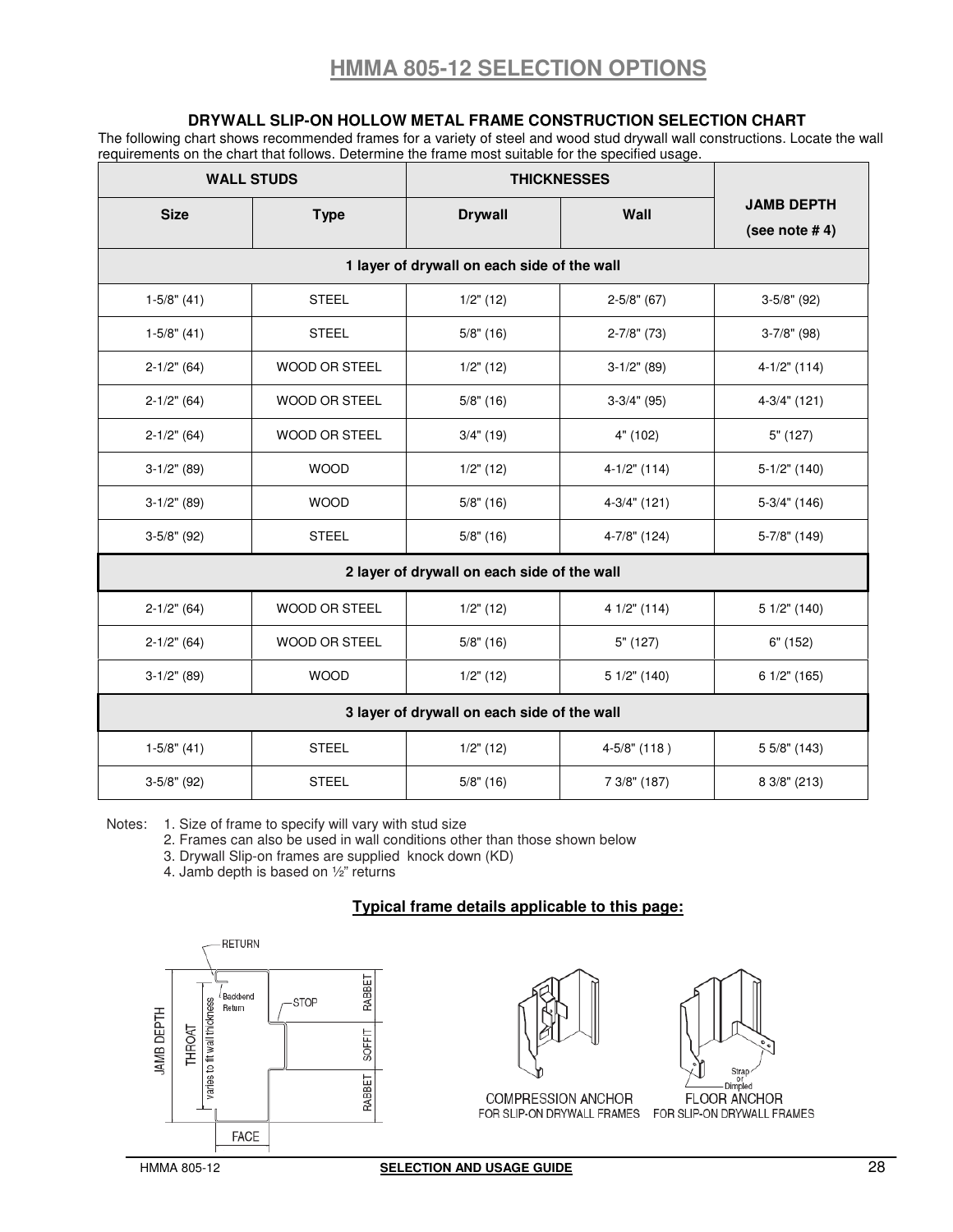# **HMMA 805-12 SELECTION OPTIONS**

The following chart has been compiled as a reference to the construction features of the doors and frames covered in the HMMA construction specifications.

| <b>Door</b>                                            | <b>HMMA SPECIFICATION CONSTRUCTIONS</b>        |                                         |                               |                            |                                           |                                                |                                                             |  |  |  |
|--------------------------------------------------------|------------------------------------------------|-----------------------------------------|-------------------------------|----------------------------|-------------------------------------------|------------------------------------------------|-------------------------------------------------------------|--|--|--|
| <b>Construction</b>                                    | 860-92<br><b>Light Duty</b>                    | 861-06<br><b>Commercial</b>             | 862-03<br><b>Security</b>     | 863-04<br><b>Detention</b> | 865-03<br><b>Acoustical</b>               | 866-01<br><b>Stainless</b>                     | 867-06<br>Laminated                                         |  |  |  |
| <b>Face Sheets</b><br>Int. locations<br>Ext. locations | 20 Gage<br>18 Gage                             | 18 Gage<br>16 Gage                      | 14 Gage<br>12 Gage            | 14 Gage<br>14 Gage         | 18 Gage<br>18 Gage                        | 18 Gage<br>18 Gage                             | 20 Gage<br>18 Gage                                          |  |  |  |
| Core                                                   | Steel                                          | Steel                                   | Steel                         | Steel                      | Honeycomb<br>Foam, Steel<br>Or Acoustical | Honeycomb<br>Foam<br>Or Steel                  | Honeycomb<br>Foam. Steel<br>Or Temp rise.                   |  |  |  |
| Edge                                                   | <b>Beveled</b>                                 | Beveled                                 | <b>Beveled</b><br>See note #1 | Beveled<br>See note #1     | N. A.                                     | Beveled                                        | Beveled<br>or<br>Square Hinge<br>See note #1<br>See note #2 |  |  |  |
| <b>Edge Seams</b>                                      | Visible seam:<br>Option:<br>Filed or<br>Welded | Continuous<br>Welded                    | Continuous<br>Welded          | Continuous<br>Welded       | N. A.                                     | Visible seam:<br>Option:<br>Filed or<br>Welded | Visible seam:<br>Option:<br>Filed or<br>Welded              |  |  |  |
| <b>Reinforcements</b>                                  |                                                |                                         |                               |                            |                                           |                                                |                                                             |  |  |  |
| • Hinge                                                | 7 Gage                                         | 7 Gage                                  | 6 Gage                        | 6 Gage                     | 7 Gage                                    | 7 Gage<br>or<br>10 Gage                        | 7 Gage                                                      |  |  |  |
| • Strike                                               | N. A.                                          | 12 Gage                                 | 6 Gage                        | 6 Gage                     | N. A.                                     | 14 Gage                                        | 14 Gage<br>or<br>16 Gage<br>See note #4                     |  |  |  |
| • Flush bolts                                          | 14 Gage                                        | 12 Gage                                 | N. A.                         | N. A.                      | N. A.                                     | N. A.                                          | N. A.                                                       |  |  |  |
| • Closers                                              | 16 Gage                                        | 12 Gage                                 | 12 Gage                       | 12 Gage                    | 14 Gage                                   | 16 Gage                                        | 16 Gage                                                     |  |  |  |
| • Lock Front                                           | 14 Gage                                        | 12 Gage                                 | 12 Gage                       | 12 Gage                    | 12 Gage                                   | 14 Gage<br>or<br>16 Gage<br>See note #4        | 14 Gage<br>or<br>16 Gage<br>See note #4                     |  |  |  |
| <b>Frame</b>                                           | 860-92                                         | 861-06                                  | 862-03                        | 863-04                     | 865-03                                    | 866-01                                         | 867-06                                                      |  |  |  |
| <b>Construction</b>                                    | <b>Light Duty</b>                              | Commercial                              | Security                      | Detention                  | Acoustical                                | <b>Stainless</b>                               | Laminated                                                   |  |  |  |
| <b>Steel thickness:</b><br>• Interior                  | 16 Gage<br>See note #3                         | 16 Gage                                 | 14 Gage                       | 14 Gage                    | 14 Gage                                   | 16 Gage                                        | 16 Gage<br>See note #3                                      |  |  |  |
| • Exterior                                             | 16 Gage                                        | 16 Gage                                 | 14 Gage                       | 14 Gage                    | 14 Gage                                   | 16 Gage                                        | 16 Gage                                                     |  |  |  |
| Corner<br><b>Construction</b>                          | Welded<br>or<br>KD / Slip-on                   | Welded                                  | Continuous<br>Weld            | Continuous<br>Weld         | Welded                                    | Welded<br>Or<br>KD / Slip-on                   | Welded<br>Or<br>KD / Slip-on                                |  |  |  |
| <b>Reinforcements:</b>                                 |                                                |                                         |                               |                            |                                           |                                                |                                                             |  |  |  |
| • Hinge                                                | 7 Gage                                         | 7 Gage                                  | 7 Gage                        | 7 Gage                     | 7 Gage                                    | 7 Gage<br>or<br>10 Gage<br>See note #4         | 7 Gage<br>or<br>10 Gage<br>See note #4                      |  |  |  |
| • Strike                                               | 12 Gage                                        | 16 Gage<br>or<br>12 Gage<br>See note #4 | 7 Gage                        | 7 Gage                     | 12 Gage                                   | 12 Gage                                        | 12 Gage                                                     |  |  |  |
| • Flush bolts                                          | 12 Gage                                        | 12 Gage                                 | 7 Gage                        | 7 Gage                     | 12 Gage                                   | 12 Gage                                        | 12 Gage                                                     |  |  |  |
| • Closers                                              | 12 Gage                                        | 12 Gage                                 | 7 Gage                        | 7 Gage                     | 12 Gage                                   | 12 Gage                                        | 12 Gage                                                     |  |  |  |

NOTES: 1. For double acting doors, door edges will be bull nosed or include radiuses.

2. Hinge edge may be square.

3. Interior frames for hollow wood core doors may be 18 gage.

4. Lighter gage steel may be used for reinforcements if the screw attaching holes are extruded to equal depth as the heavier gage.

5. Refer to NAAMM/HMMA 803 for decimal equivalent dimension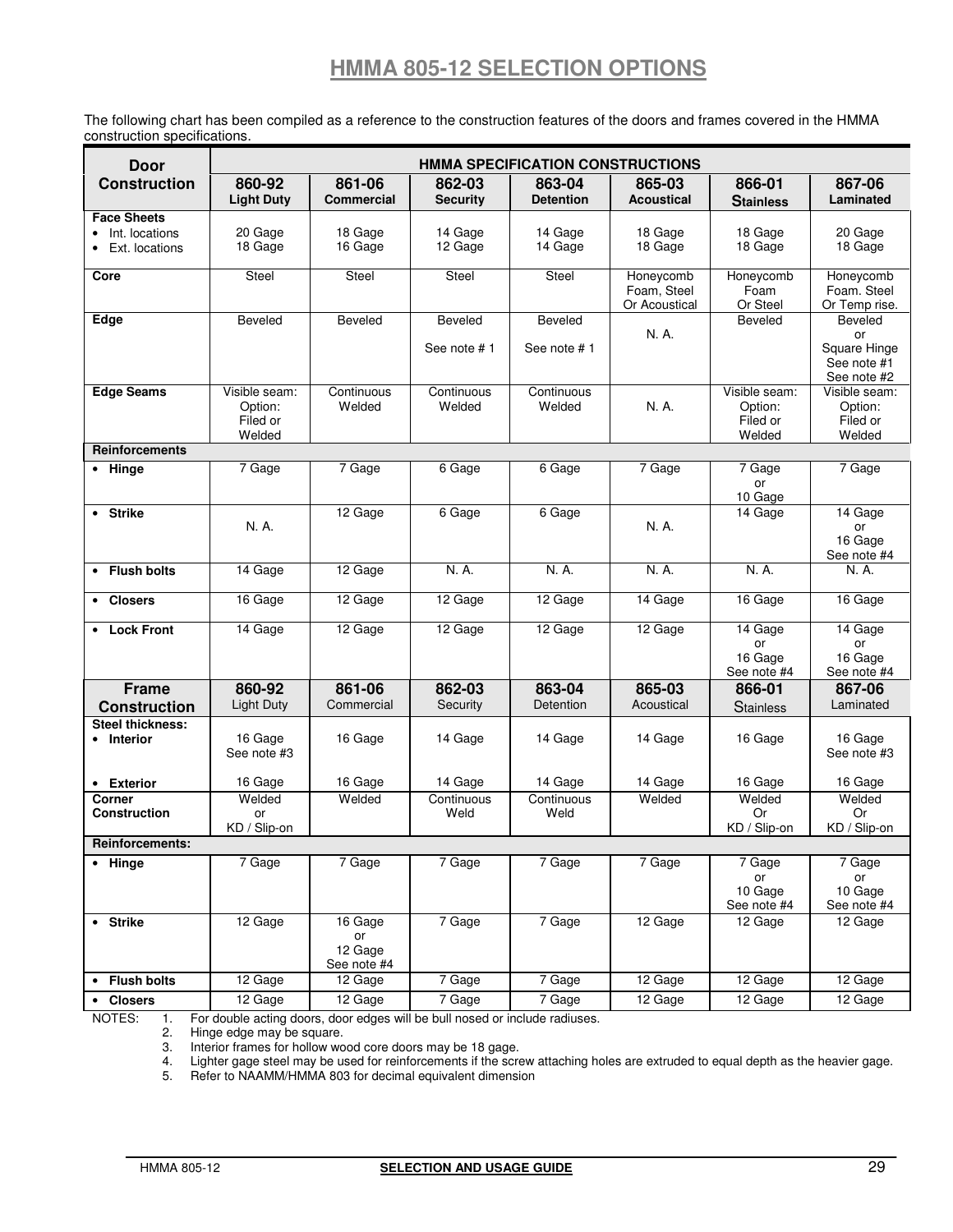# **HOLLOW** METAL Standard HMMA 803 **MANUAL**

### **STEEL TABLES**

Prior to 1970, sheet steel was referred to by gage. ASTM and ANSI currently do not list gage numbers in their standards. Like many generic terms, gage (or gauge) is ingrained in many vocabularies and is misunderstood as a term for thickness. NAAMM is publishing this minimum thickness table to be used instead of discontinued gage numbers.

The decimal inch values shown were taken from the Underwriters Laboratories, Inc. publication for gage number and equivalent thickness. Corresponding metric values are included for reference purposes only.

|                | <b>MINIMUM THICKNESS</b>    |      | <b>CONVERSION</b> |         |       |  |  |  |
|----------------|-----------------------------|------|-------------------|---------|-------|--|--|--|
|                | <b>Uncoated Steel Sheet</b> |      | Fraction          | Decimal | mm    |  |  |  |
| Gage           | Decimal                     | mm   |                   | 1.000   | 25.40 |  |  |  |
| 4              | 0.214                       | 5.43 | 15/16             | 0.937   | 23.81 |  |  |  |
| 5              | 0.199                       | 5.05 | 7/8               | 0.875   | 22.22 |  |  |  |
| 6              | 0.184                       | 4.67 | 13/16             | 0.812   | 20.63 |  |  |  |
| $\overline{7}$ | 0.167                       | 4.24 | 3/4               | 0.750   | 19.05 |  |  |  |
| 8              | 0.152                       | 3.86 | 11/16             | 0.687   | 17.46 |  |  |  |
| 10             | 0.123                       | 3.12 | 5/8               | 0.625   | 15.87 |  |  |  |
| 12             | 0.093                       | 2.36 | 9/16              | 0.562   | 14.28 |  |  |  |
| 14             | 0.067                       | 1.70 | 1/2               | 0.500   | 12.70 |  |  |  |
| 16             | 0.053                       | 1.34 | 7/16              | 0.437   | 11.11 |  |  |  |
| 18             | 0.042                       | 1.06 | 3/8               | 0.375   | 9.52  |  |  |  |
| 20             | 0.032                       | 0.81 | 5/16              | 0.312   | 7.93  |  |  |  |
| 22             | 0.026                       | 0.66 | 1/4               | 0.250   | 6.35  |  |  |  |
| 24             | 0.020                       | 0.50 | 3/16              | 0.187   | 4.76  |  |  |  |
| 26             | 0.016                       | 0.40 | 1/8               | 0.125   | 3.17  |  |  |  |
| 28             | 0.013                       | 0.33 | 1/16              | 0.062   | 1.58  |  |  |  |

### **DISCLAIMER**

This sheet was developed by representative members of the Hollow Metal Manufacturers Association Division (HMMA) of the National Association of Architectural Metal Manufacturers (NAAMM) to provide their opinion and guidance on minimum thickness and corresponding metric equivalents used for hollow metal doors and frames. This sheet contains advisory information only and is published as a public service by the HMMA Division. NAAMM and its HMMA DIVISION DISCLAIM ALL LIABILITY OF ANY KIND FOR THE USE, APPLICATION OR ADAPTATION OF MATERIAL SHOWN ON THIS SHEET.

## **HMMA Hollow Metal Manufacturers Division of the**

**National Association of Architectural Metal Manufacturers NAAMM**